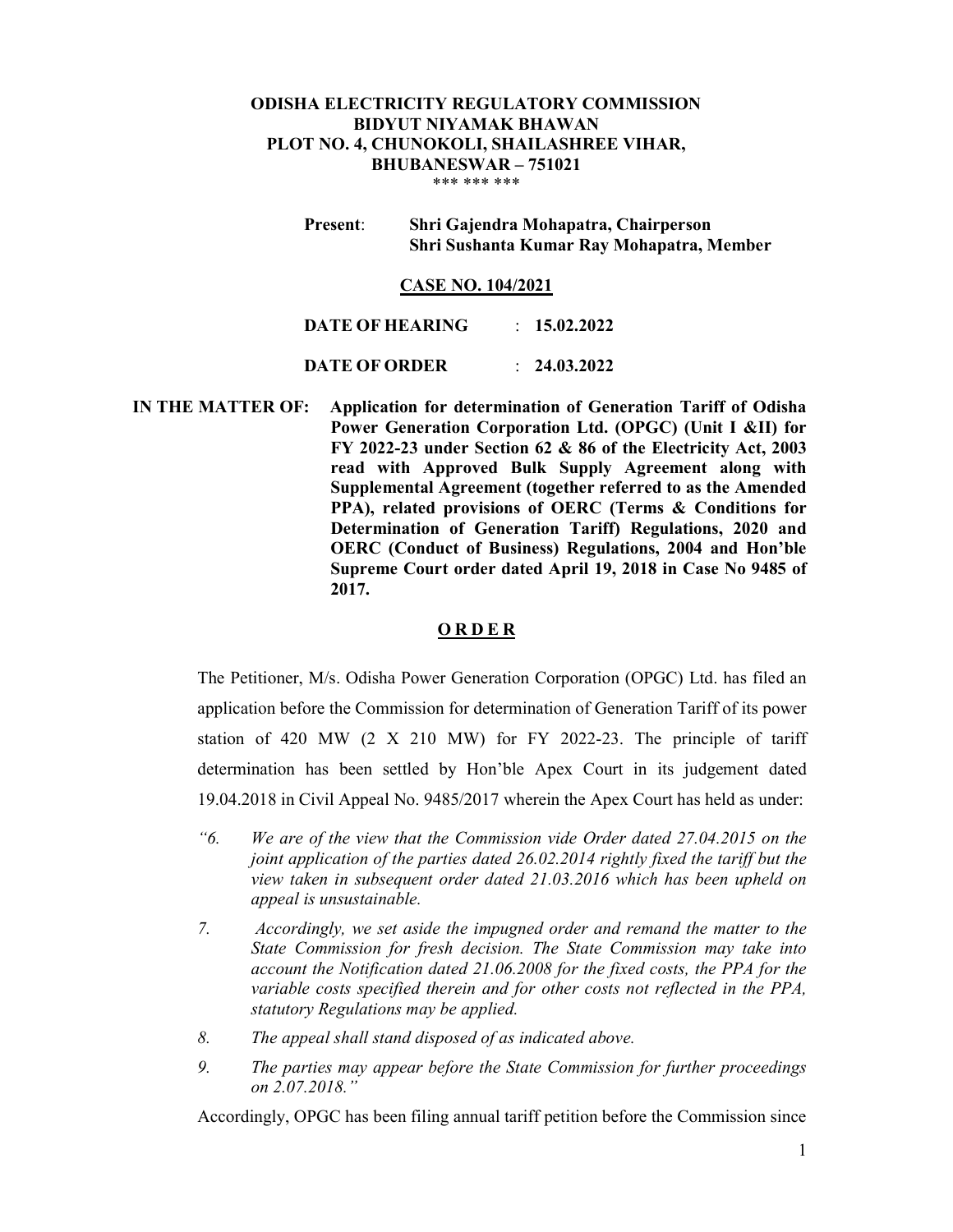2016-17 as per the judgement of the Apex Court.

- 2. The present petition has been filed on 30.11.2021 for determination of Generation Tariff for FY 2022-23 under Sections 62 and 86 of the Electricity Act, 2003 read with approved power purchase agreement, supplemental agreement and related provisions of OERC (Terms & Conditions for Determination of Generation Tariff) Regulations, 2020, OERC (Conduct of Business) Regulations, 2004 and Hon'ble Supreme Court's order in CA No. 9485 of 2017 dated 19.04.2018. The present petition shall be disposed of by the Commission in accordance with the principle already laid down by the Hon'ble Apex Court. Under the existing legal set up, GRIDCO Ltd. is the state designated entity to procure power on behalf of the state of Odisha from the generating stations of OPGC Ltd. for bulk supply to the Distribution Licensees of Odisha.
- 3. After due scrutiny and admission of the aforesaid application, the Commission directed OPGC Ltd. to publish its application in the approved format in the newspaper and in the website. In compliance to the same, public notice was given in leading widely circulated newspapers and was also posted in the website of the Commission and OPGC in order to invite objections/suggestions from the general public. The applicant was also directed to submit its rejoinder to the objections/suggestions filed by the objectors. In response to the aforesaid public notice the Commission received four numbers of objections from the following persons /organizations:
	- a) Mr. R. P. Mahapatra, Rtd. Chief Engineer & Member (Gen) OSEB. Plot No. 775(P), Lane-3, Jayadev Vihar, Bhubaneswar-751013;
	- b) Mr. Soumya Ranjan Patnaik, Plot No-185, VIP Colony, Nayapalli, BSSR, Odisha-15;
	- c) Shri Ramesh Ch. Satpathy, Secretary, National Institute of Indian Labour, Plot No.302(B), Beherasahi, Nayapalli, Bhubaneswar-751012; and
	- d) The General Manager, GRIDCO Ltd. Janpath, Bhubaneswar-751022.

All the above named Objectors along with the representative of Department of Energy, Government of Odisha were present during tariff hearing and their written submissions filed before the Commission were taken on record and were also considered by the Commission. The applicant submitted its reply to the issues raised by the various objectors during hearing.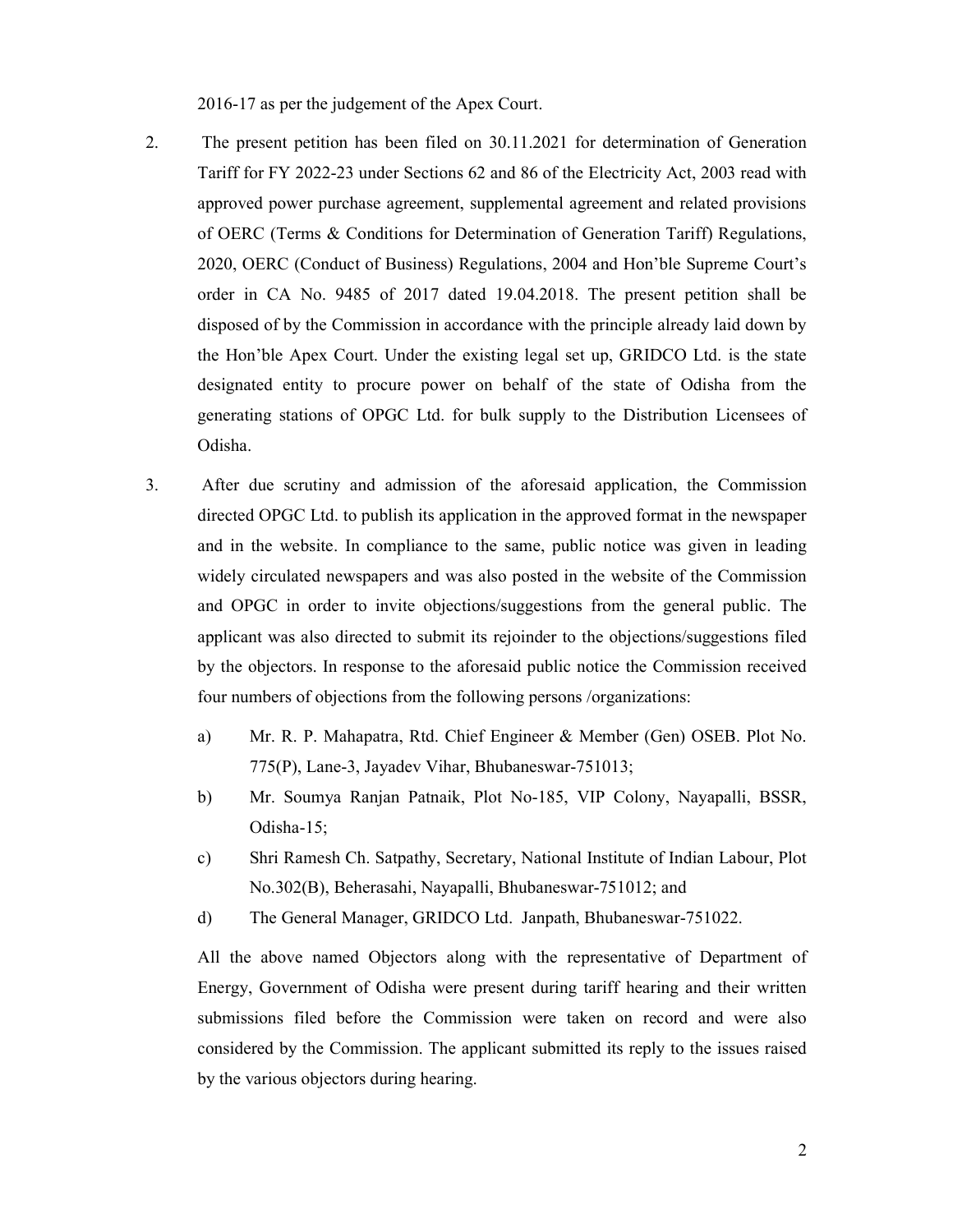- 4. In exercise of the power conferred under Section 94(3) of the Electricity Act, 2003 and to protect the interest of the consumers, the Commission has appointed World Institute of Sustainable Energy (WISE), Pune as Consumer Counsel for objective analysis of the applicant's petition for determination of generation tariff proposal for its different power stations for the financial year 2022-23. The Consumer Counsel presented views on the matter during the hearing.
- 5. The date of hearing was fixed as 15.02.2022 at 3.00 PM and was duly notified in the leading and widely circulated newspaper mentioning the list of objectors. The Commission also issued notice to each objectors and the Department of Energy, Government of Odisha informing them about the date and time of hearing through virtual mode due to COVID-19 pandemic situation in the State. Accordingly, the Applicant, Objectors and the representative of DoE, GoO had participated during the proceedings and offered their views/ suggestion/ proposal in the hearing on virtual mode on the date and time fixed by the Commission.
- 6. As the part of the consultative process, the Commission conducted a public hearing through video conferencing on 15.02.2022 at 3.00 P.M and heard the Applicant, Objectors, Consumer Counsel and the Representative of the Dept. of Energy, Government of Odisha at length. The Commission convened the State Advisory Committee (SAC) meeting on 11.03.2022 at 11.00 AM to discuss about the application for determination of generation tariff proposal of the generating company for FY 2022-23. The Members of SAC presented their valuable suggestions and views on the matter for consideration of the Commission.

# OPGC PROPOSAL FOR DETERMINATION OF GENARATION TARIFF FOR THE FY 2022-23 (PARA 7 TO 27)

7. OPGC has stated that they had entered into Bulk Power Supply Agreement with GRIDCO dated 13.08.1996 ("PPA") to sell power from its generating Units- I & II having capacity of 420 MW (2x 210 MW) of IB thermal power station. The said PPA was approved by the Government of Odisha and came into force from 01.01.1995. Further, a Tripartite Agreement was signed between OPGC, GRIDCO and Government of Odisha on dated 18.10.1998 ("Tripartite Agreement") providing certain amendments to the existing PPA. Further, an escrow and securitization agreement dated 30.11.1998 was entered between OPGC, GRIDCO and Union Bank of India. Thereafter, an agreement was signed between OPGC and GRIDCO on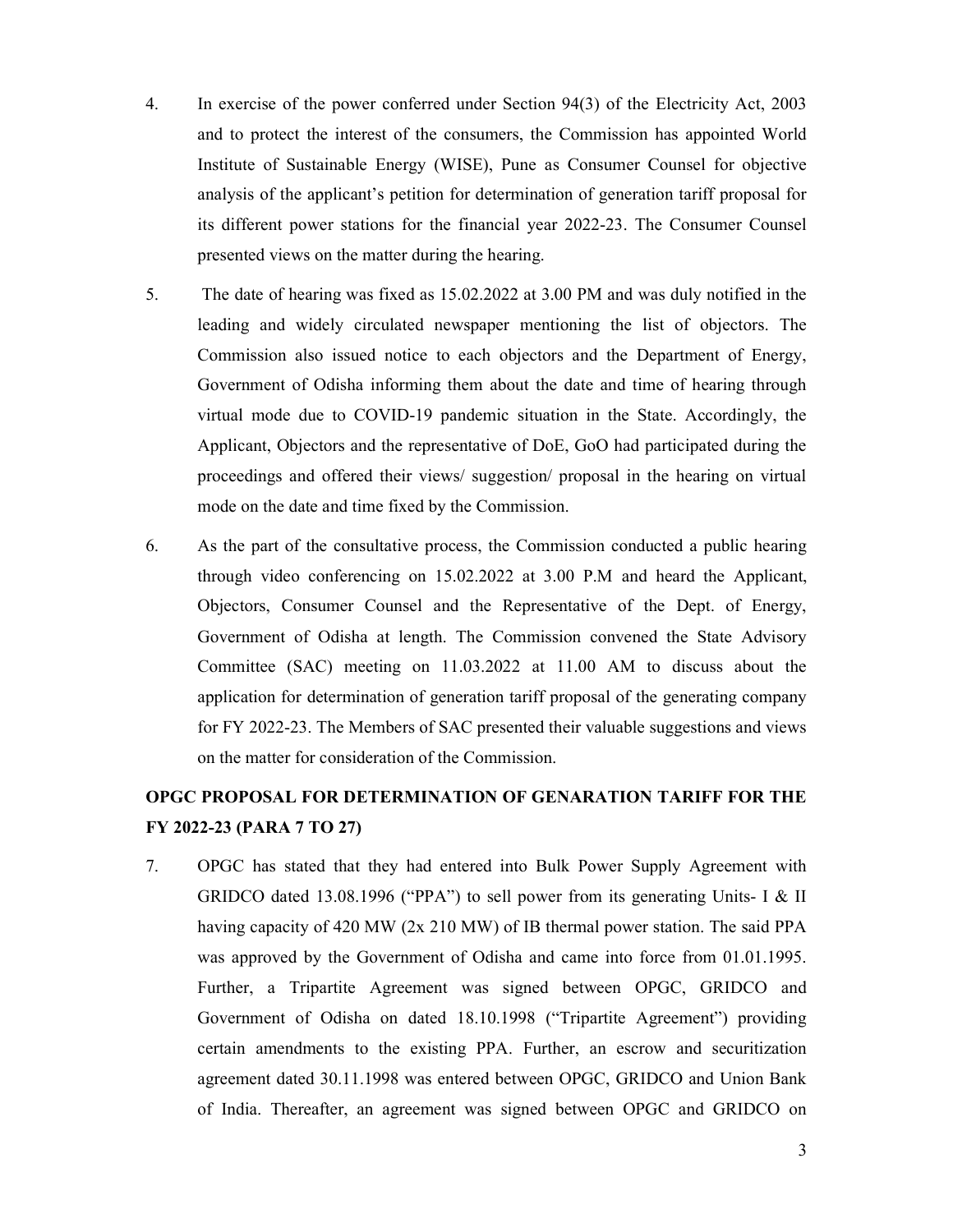06.09.2012 as supplemental to the Tripartite Agreement based on Government of Odisha Notification dated 21.06.2008 which was made effective from 12.10.2009. Subsequently, OPGC and GRIDCO had signed an amendment to the existing PPA on 19.12.2012 (together called the "Amended PPA") which has been approved by the Commission vide its order dated 27.04.2015 passed in Case No. 13/2002. Accordingly, OPGC had filed a petition before this Commission for approval of its generation tariff for FY 2016-17. The Commission vide its order dated 21.03.2016 had determined the generation tariff of Units-I & II in accordance with the Terms and Conditions of the OERC Generation Tariff Regulations, 2014.

- 8. OPGC had filed an appeal before the Hon'ble Appellate Tribunal for Electricity ("APTEL") against the said Tariff Order and Hon'ble APTEL vide its Judgment dated April 6, 2017 had upheld the Commission's Order in this regard. Being aggrieved of the judgment of the Hon'ble APTEL, OPGC had filed a Civil Appeal No. 9485 of 2017 before the Hon'ble Supreme Court of India. Hon'ble Supreme Court vide its judgment dated 19.04.2018 had remanded the matter to this Commission for a fresh decision. Hon'ble Supreme Court had held that notification dated 21.06.2008 and the PPA are to be followed for determination of fixed and variable cost respectively and for other cost the provisions of OERC (Generation Tariff) Regulations may be relied upon by the Commission to determine the tariff for OPGC. In accordance with the judgment of the Hon'ble Supreme Court, OPGC had filed petitions before the Commission for re-determination of tariff for the FY 2016-17, 2017-18 and 2018-19, and the Commission vide its order dated 28.03.2019 had re-determined the generation tariff of OPGC for the aforesaid years based on the original project cost as per the approved amended PPA.
- 9. Based on the above principle, the generation tariff for the FY 2019-20, FY 2020-21 and FY 2021-22 has also been determined by the Commission vide its order dated 29.03.2019, 22.04.2020, and 26.03.2021 passed in Case No. 70/2018, Case no. 69/2019, and Case No. 71/2020 respectively. In the meantime, The Commission notified the Odhisa Electricity Regulatory Commission (Terms and Conditions for Determination of Generation Tariff) Regulations, 2020 ("OERC Generation Tariff Regulations, 2020") on July 15, 2020 in exercise of the powers conferred by Section 61 and Section 62 read with Section 181 of the Act. As per these Regulations, the Tariff Period is for four years, i.e., FY 2020-21 to FY 2023-24.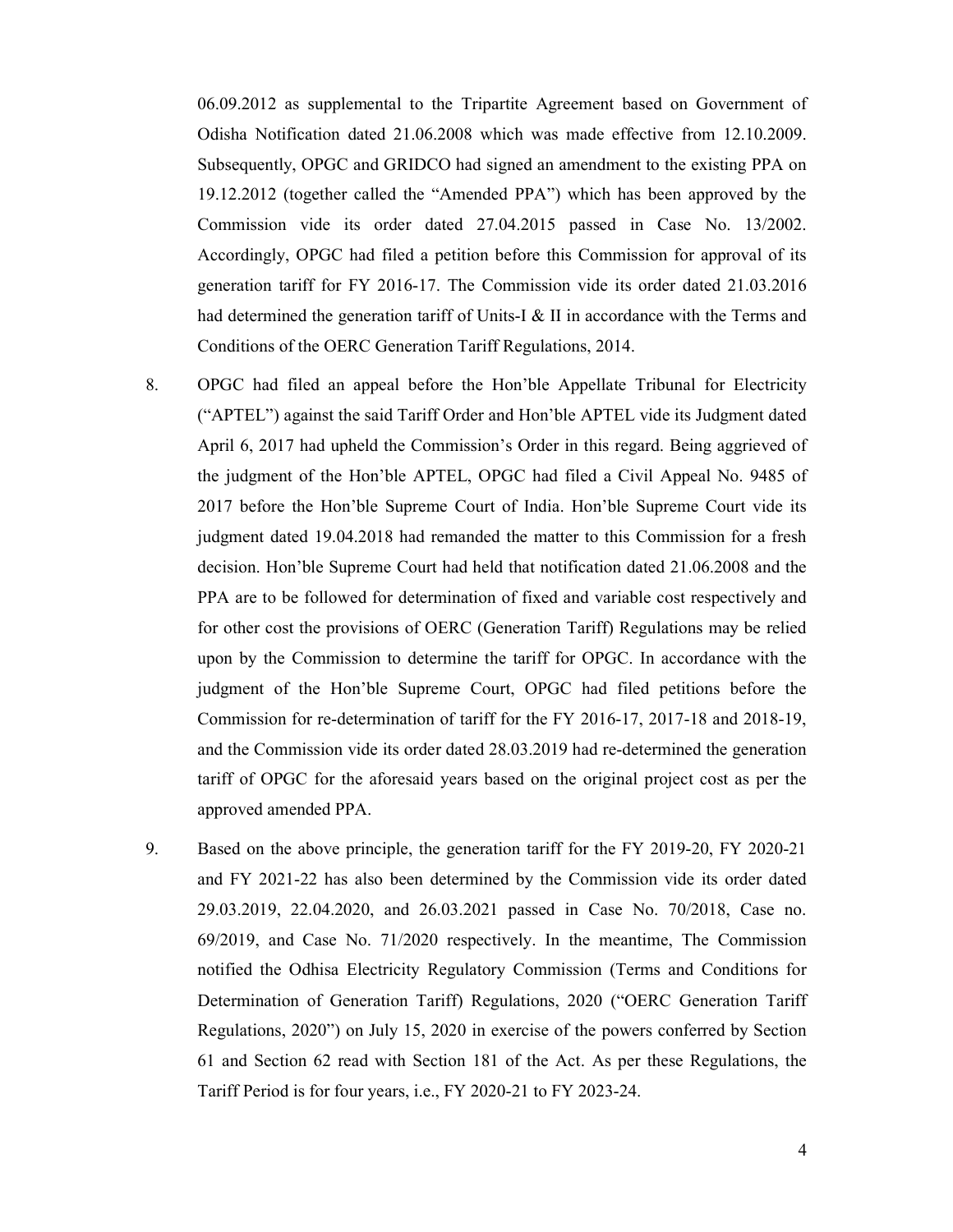- 10. Further, the Commission vide its Order dated 28.10.2020 in Case No. 43 of 2017, on the Petition filed by OPGC, has opined that for computation of Energy Charges, the Gross Calorific Value of coal is to be considered on "as delivered basis". OPGC has filed Appeal No. 189 of 2020 before the Hon'ble APTEL against the said order and the case is sub-judice.
- 11. Further the Commission vide order dated 21.05.2021 in Petition No. 54 of 2018 disallowed actual additional capitalization for FY 2015-16 to FY 2017-18 and proposed additional capital expenditure for FY 2018-19. OPGC has filed an Appeal before Hon'ble APTEL, which was registered as DFR No. 407/2021, against the Commission's Order dated May 21, 2021 in Case No. 54 of 2018.
- 12. Considering various provisions of OERC Generation Tariff Regulations, 2020, and the Hon'ble Supreme Court's Judgment dated 19.04.2018, instant petition has been filed by OPGC, in line with the approach adopted in Petition in Case No. 71 of 2020, for approval of its generation tariff for FY 2022-23.

# 13. Computation of Annual Fixed Cost

OPGC has submitted the Annual Fixed Cost as per Clause 3.0 of Schedule II of the Amended PPA which comprises of the following components:

- Return on Equity;
- Interest on loan capital;
- Depreciation;
- Interest on working capital;
- Operation and maintenance expenses.

# 14. Capital Cost

OPGC has submitted that, it has considered capital cost of the Project as Rs. 1060 Crore for FY 2022-23 as per the Amended PPA signed between OPGC and GRIDCO and approved by OERC vide its Order dated 27.04.2015.

# 15. Debt – Equity Ratio

OPGC submitted that it has considered the equity amount of Rs. 450 Crore and loan amount of Rs. 610 Crore of the original project cost of Rs. 1060 crore as per amended PPA approved by the OERC vide Order dated 27.04.2015.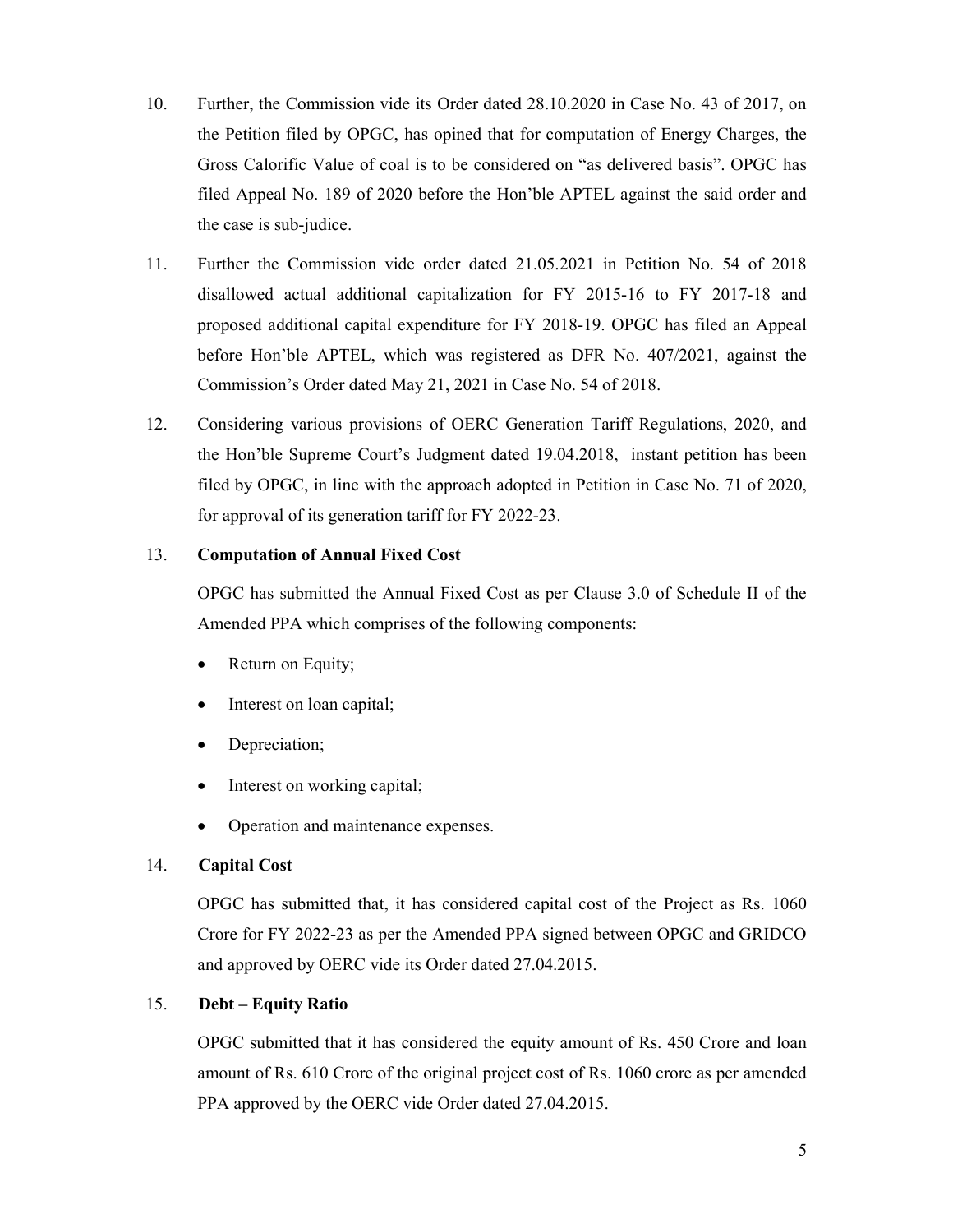# 16. Depreciation

OPGC has submitted that, as per Clause 3.0 (a) of Schedule II of the Amended PPA, depreciation charges shall be equal to 7.5% of the Capital Cost during the year. However, OPGC has not claimed any amount towards depreciation on the original project cost for FY 2022-23 as the assets of the generating Stations are fully depreciated by the financial year ending March 31, 2009.

# 17. Return on Equity

OPGC has submitted that Clause 8.0 (10) of Schedule II of PPA provides for Return on Equity at the rate of 16%. Considering the equity capital of Rs.450 crore of the original project cost, OPGC has claimed Rs.72 Crore towards RoE for determination of generation tariff for FY 2022-23.

### 18. Interest on Loan Capital

OPGC has submitted that Clause 8.0 (7) and (11) of Schedule II of the Amended PPA stipulates that the loan amount shall be Rs. 610 Crore and interest on loan is to be allowed as per actual. As the loan amount of the original project cost has been fully repaid by financial year ending 2011-12, OPGC has not considered any amount towards Interest on loan capital for determination of generation tariff of FY 2022-23.

# 19. O&M Expenses

OPGC has submitted that, as per Clause 3.0 (d) and (e) of Schedule II of the Amended PPA, O&M expenses for first year of operation shall be at the rate of 2.5% of the capital cost of Rs 1030 Crore; which shall be escalated by 8% each year from April 1, 1996. Considering the above methodology, the O&M expense proposed by OPGC for generation of tariff for FY 2022-23 is Rs. 190.46 Crore.

# 20. Interest on Working Capital

OPGC has submitted that it has considered the components of working capital requirement as per the Clause 3.0 (f) of Schedule II of the Amended PPA. OPGC submitted that, it has started availing working capital from external sources, and the actual interest rate for the Working Capital facility availed by OPGC in FY 2021-22 is 7.20%. Accordingly, the same rate has been considered by OPGC for FY 2022-23. Accordingly, OPGC claimed interest on working capital as Rs. 13.10 Crore for FY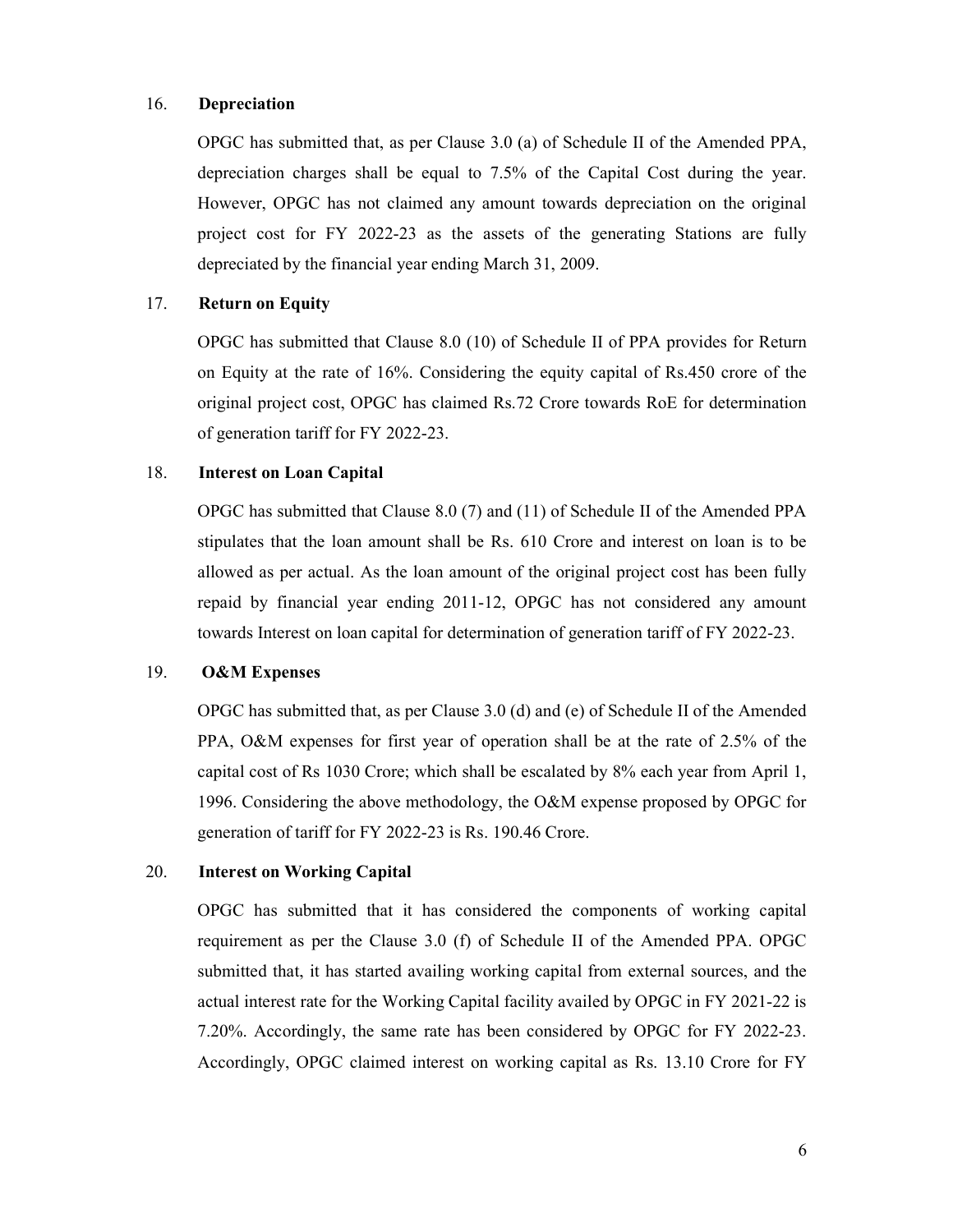2022-23. The detailed calculation of working capital requirement and interest on working capital is given in Table - 1 below.

|         |                                           | (RS. Crore)   |
|---------|-------------------------------------------|---------------|
| Sl. No. | <b>Particulars</b>                        | <b>Amount</b> |
|         | Cost of Coal for one and half months      | 45.21         |
| 2.      | Cost of Secondary Fuel Oil for two months | 7.33          |
| 3.      | O&M Expenses for one month                | 15.87         |
| 4.      | Receivables equivalent to two months      | 113.54        |
| 5.      | <b>Total Working Capital Requirement</b>  | 181.95        |
| 6.      | Interest Rate %                           | 7.20%         |
|         | <b>Interest on Working Capital</b>        | 13.10         |

| Table - 1                                                   |
|-------------------------------------------------------------|
| Proposed interest on working capital by OPGC for FY 2022-23 |
| (D <sub>a</sub> , C <sub>non</sub> )                        |

# 21. Summary of Annual Fixed Cost

Considering the above annual fixed cost components, OPGC has proposed the total Annual Fixed Cost for FY 2022-23 corresponding to the original project cost as Rs. 275.56 Crore. The details are given in the Table - 2 below.

| Table - 2                                                |
|----------------------------------------------------------|
| Proposed Total Annual Fixed Cost by OPGC for FY 2022-23, |
| considering original project cost                        |

| (Rs. Crore)                    |               |
|--------------------------------|---------------|
| <b>Particulars</b>             | <b>Amount</b> |
| Return on Equity               | 72.00         |
| Interest on loan capital       | 0.00          |
| Depreciation                   | 0.00          |
| O&M expenses                   | 190.46        |
| Interest on Working Capital    | 13.10         |
| <b>Total Annual Fixed Cost</b> | 275.56        |

# 22. Operation Performance Parameters

For calculation of energy charges, OPGC has proposed the operational performance parameters as per Clause 8 of Schedule-II of the amended PPA. Accordingly, OPGC has considered following operational norms for determination of energy charges of FY 2022-23. Details of these norms are given in Table - 3 below.

Table - 3 Proposed Operational Performance Parameters by OPGC for FY 2022-23

| <b>Particulars</b>                     | Unit | <b>Values</b> |
|----------------------------------------|------|---------------|
| Normative Availability Factor          | 0/   | 68.49%        |
| Target Plant Load Factor for incentive | $\%$ | 80.00%        |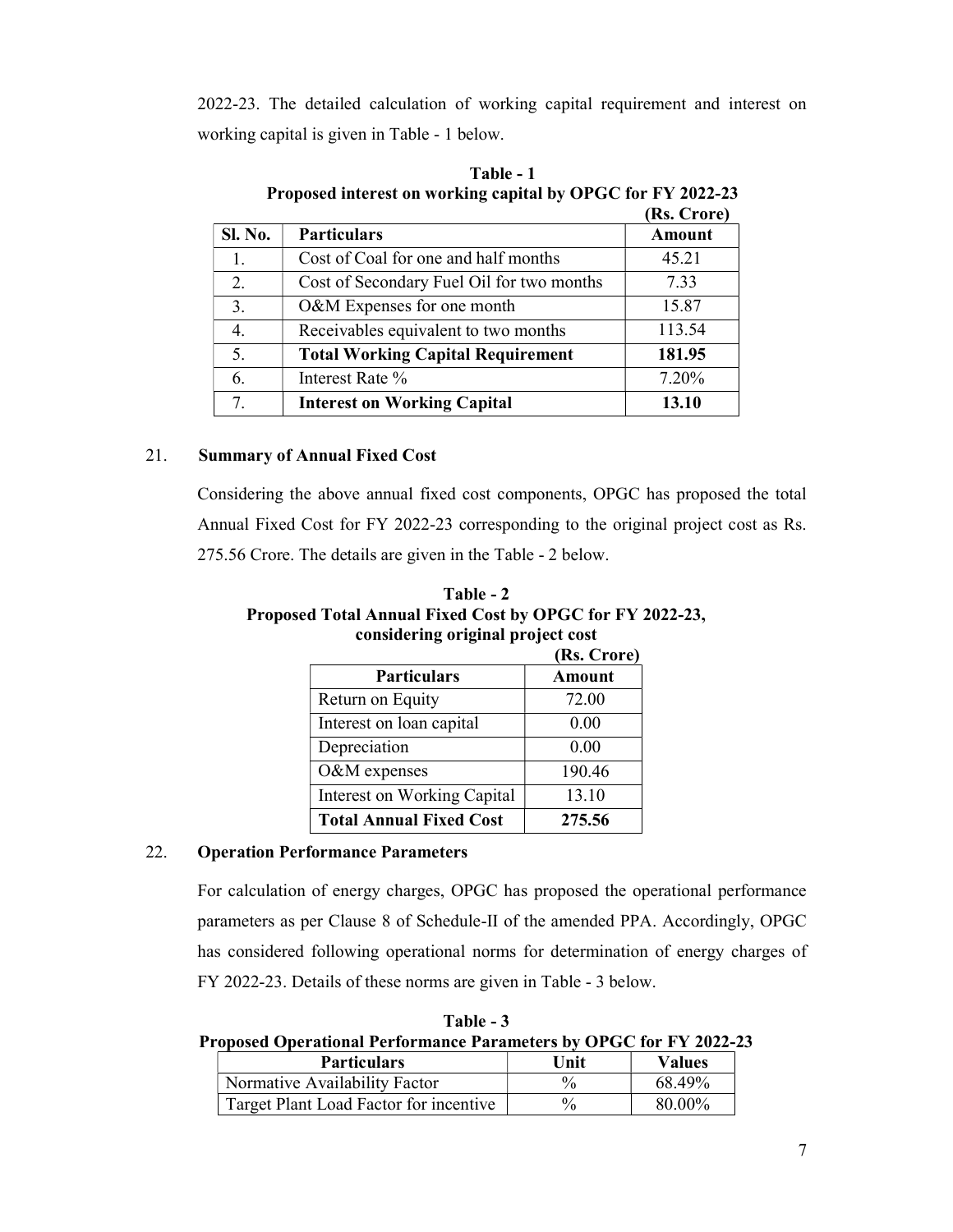| <b>Particulars</b>             | Unit          | <b>Values</b> |
|--------------------------------|---------------|---------------|
| Auxiliary consumption          | $\frac{0}{0}$ | 9.50%         |
| <b>Gross Station Heat Rate</b> | kcal / kWh    | 2500          |
| Specific fuel oil consumption  | $m$ l/kWh     | 3.50          |

# 23. Price and GCV of Coal & Secondary Fuel Oil

- (a) OPGC submitted that during FY 2022-23, the entire coal requirement is proposed to be met from coal supply under existing Fuel Supply Agreement (FSA) with Mahanadi Coal Fields Limited. In line with the Judgement of the Hon'ble Supreme Court of India dated 18.04.2018 in Civil Appeal No. 9485 of 2017, variable costs for OPGC are to be determined as per the PPA. OPGC further submitted that, Price & Gross Calorific Value (GCV) of Coal and Secondary fuel oil will be considered as per Clause 7 of Schedule-II of the PPA and also as per Clause 9 of Schedule II of the PPA which stipulate that the prices and GCV of coal and oil for one year shall be the base for the next year. The Commission vide its Order dated October 28, 2020 in Case No. 43 of 2017 on the Petition filed by OPGC regarding the dispute on Gross Calorific Value, finalized a formula of calculating GCV of coal as delivered to the power station (on total moisture basis). OPGC has filed Appeal No. 189 of 2020 before the Hon'ble APTEL against this Commission's Order dated October 28, 2020 in Case No. 43 of 2017 on the GCV to be considered for tariff computation and case is subjudice.
- (b) As per the provision of PPA, the GCV of Oil and Coal is to be considered as actually delivered to the power station. Accordingly, OPGC has considered the GCV of coal and oil as actually delivered to the power station for the computation of energy charges. As it is not possible to provide the auditor certified value of delivered price and GCV of oil & coal for the whole year FY 2021-22, OPGC has considered the actual weighted average prices and GCV of oil & coal for the period from April to September 2021 for purpose of computation of energy charges for FY 2022-23. Details of these parameters are given in Table - 4 below:

Table - 4 Proposed Price and GCV of Coal and Oil by OPGC for FY 2022-23

| <b>Sl. No.</b> | Particulars   | Unit      | Values   |
|----------------|---------------|-----------|----------|
|                | Price of Coal | (Rs. /MT) | 1614.28  |
|                | Price of LDO  | (Rs/kL)   | 52744.07 |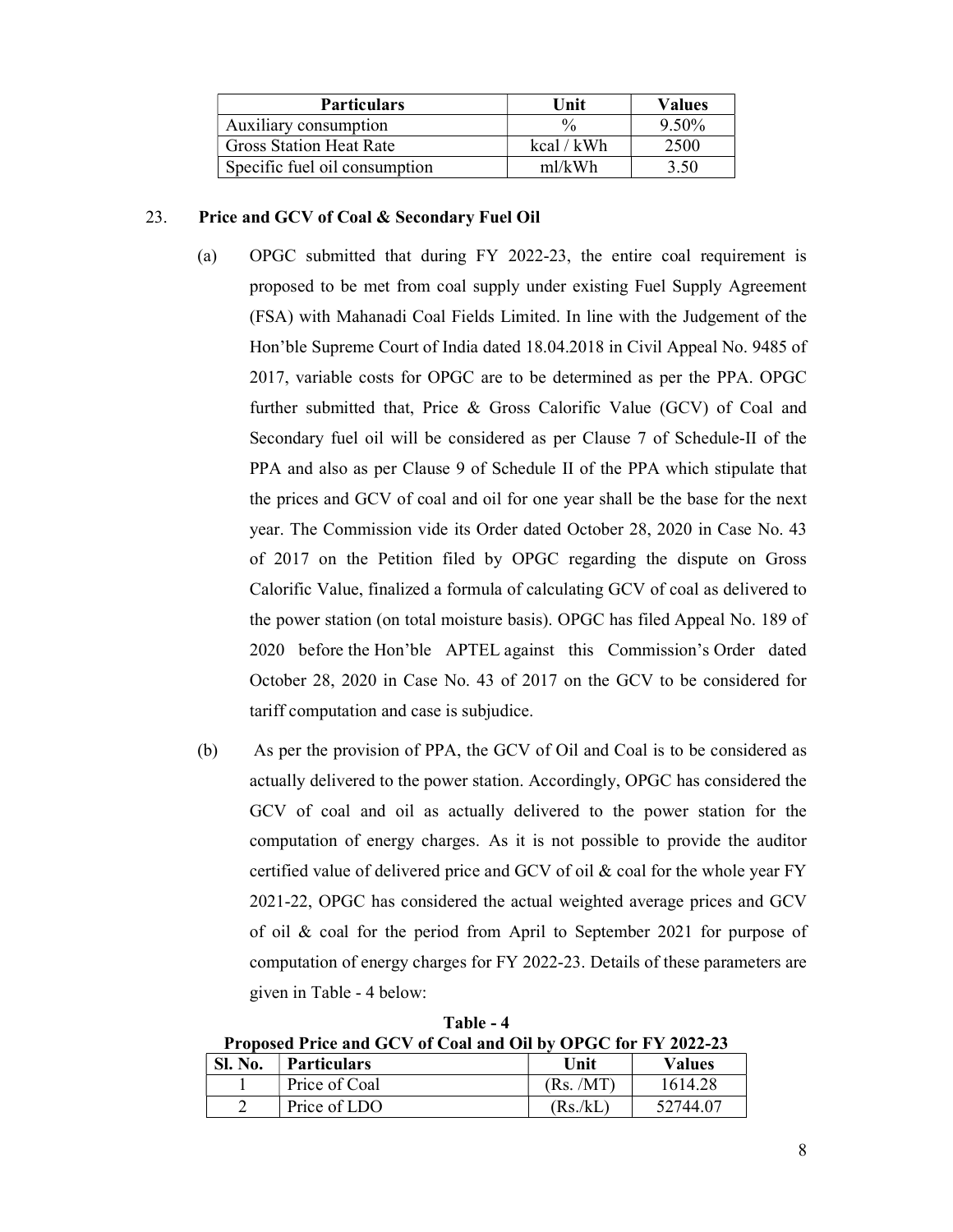| $\mathbf{3}$ | Price of HFO                  | (Rs/kL)     | 49540.30 |
|--------------|-------------------------------|-------------|----------|
| 4            | Gross Calorific Value of Coal | (kCal/kg)   | 2772.64  |
| $\sim$       | Gross Calorific value of LDO  | (kCal/ltr.) | 10000    |
| 6            | Gross Calorific value of HFO  | (kCal/ltr.) | 10000    |
| 7            | Specific Coal Consumption     | (kg/kWh)    | 0.89     |
| 8            | Specific Oil Consumption-LDO  | (ml/kWh)    | 0.35     |
| Q            | Specific Oil Consumption-HFO  | (ml/kWh)    | 3.15     |

# 24. Energy charges

OPGC has computed Variable Charges for FY 2022-23 as per Clause 7.0 of Schedule II of the Amended PPA. Considering the above stated operational norms, price and GCV of Coal & Secondary fuel oil parameters as per PPA, OPGC has proposed energy charges of 177.89 paisa/kWh for FY 2022-23 for its generating station I & II. Further, OPGC submitted that any variation in energy charges during the year on account of fuel prices and calorific value will be claimed through Fuel Price Adjustment in supplementary bills on half yearly basis as per the provisions of PPA.

# 25. Reimbursement of Other Charges

(a) Apart from the Annual Fixed Cost and Energy Charges, OPGC has proposed for reimbursement of the other charges and expenses such as Electricity duty, water cess and water charges, Energy Compensation charges, tax and cess on land, SOC and MOC paid to SLDC, EPRC charges, Income tax, recovery of ARR and tariff petition fees and contribution to Water Conservation Fund etc as per clause Nos. 10.0 and 11.0 (vii) of Schedule-II of PPA. The details are given in Table - 5 below:

|                             |                                       | (Rs. Crore)   |
|-----------------------------|---------------------------------------|---------------|
| S. No.                      | <b>Particulars</b>                    | <b>Amount</b> |
|                             | <b>Electricity Duty</b>               | 17.35         |
| $\mathcal{D}_{\mathcal{L}}$ | Water Cess and Water Charges          | 8.58          |
| 3                           | <b>Energy Compensation Charges</b>    | 0.71          |
| $\overline{4}$              | Tax and Cess on land                  | 0.05          |
| $\varsigma$                 | SOC and MOC for SLDC                  | 0.34          |
| 6                           | <b>ERPC</b> Charges                   | 0.16          |
|                             | Income Tax                            | 38.67         |
| 8                           | Recovery of ARR & Tariff Petition Fee | 0.30          |
| 9                           | Contribution towards Water            | 6.13          |
|                             | <b>Conservation Fund</b>              |               |
|                             | Total                                 |               |

Table - 5 Proposal for Other Charges by OPGC for FY 2022-23 considering original project cost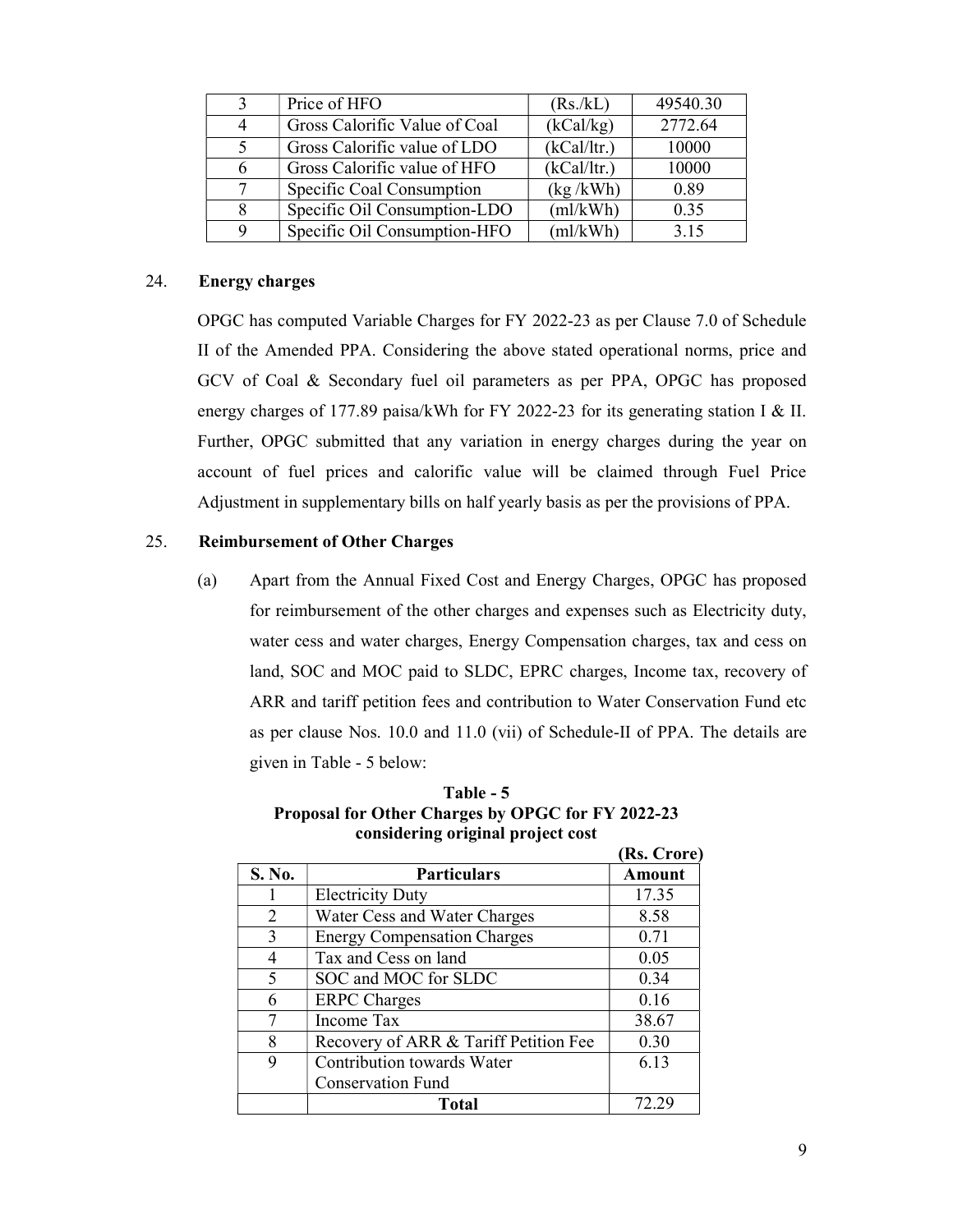(b) Accordingly, OPGC requested to provisionally approve the other charges of Rs. 72.29 Crore considering the original project cost and direct GRIDCO Ltd. to reimburse the other charges on actual basis during the FY 2022-23.

# 26. Additional Capitalization

- (a) OPGC submitted that it had claimed the additional capitalisation of Rs. 13.32 Crore, Rs. 20.94 Crore and Rs. 44.11 Crore for FY 2015-16, FY 2016-17 and FY 2017-18 respectively vide Case No. 54 of 2018 respectively. OPGC had claimed vide Case No. 69 of 2019 the actual additional capitalization of Rs. 43.78 Crore for FY 2018-19. Similarly Vide Case No. 71 of 2020, OPGC had claimed the actual additional capitalisation of Rs. 6.41 Crore for FY 2019-20. The Commission vide order dated May 21, 2021 in Petition No. 54 of 2018 disallowed actual additional capital expenditure for FY 2015-16 to FY 2017- 18. OPGC has filed an Appeal on November 15, 2021, registered as DFR No. 407/2021 before Hon'ble APTEL against the Commission's Order dated 21.05.2021 in Case No. 54 of 2018.
- (b) According to order dated 21.05.2021 in Petition No.54 of 2018, actual additional capital expenditure for FY 2015-16 to FY 2017-18 is disallowed by the Commission. Therefore, it is not possible to consider additional capital expenditure incurred by OPGC; rather they would come under relaxed O&M norms of PPA.
- (c) Further, OPGC has submitted that after detailed discussions/deliberations with GRIDCO towards Renovation & Modernisation for enhancement of plant life and implementation of FGD & FGC for complying the revised Emission Standards as prescribed by MoEF&CC, OPGC had filed a Petition for inprinciple approval of the Commission. The Commission has disposed off the Petition vide its Order dated 03.11.2021 in Case No 66 of 2021.
- (d) In the present Petition, OPGC has not claimed actual additional capitalisation for FY 2020-21 and projected additional capitalisation for FY 2021-22 and FY 2022-23. Based on the outcome of the Appeal filed in Hon'ble APTEL against the Commission's order in Case No. 54 of 2018, OPGC will approach the Commission for approval of actual additional capitalisation for FY 2015-16 to FY 2020-21 and projected additional capitalisation for FY 2021-22 and FY 2022-23 through a separate petition.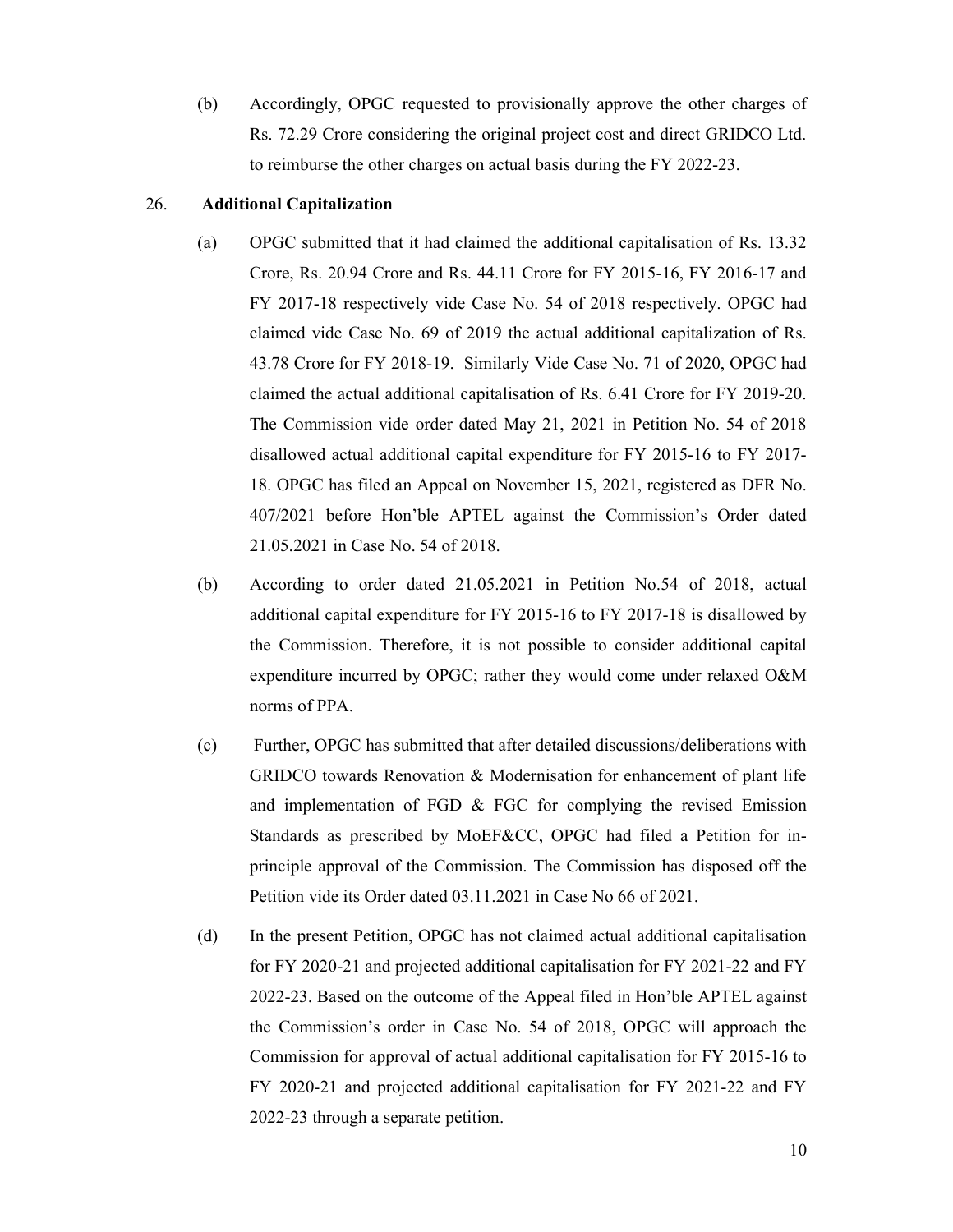#### 27. Summary of Tariff proposal for FY 2022-23

(a) Considering as proposed above, the summary of tariff proposed by OPGC for FY 2022-23 is given in the Table - 6 below:

| Summary of Tariff Proposal of OPGC for FY 2022-23 |                  |                         |  |
|---------------------------------------------------|------------------|-------------------------|--|
| <b>Particulars</b>                                | <b>Units</b>     | <b>Corresponding to</b> |  |
|                                                   |                  | original project cost   |  |
| Depreciation                                      | Rs. Crore        |                         |  |
| Return on Equity                                  | Rs. Crore        | 72.00                   |  |
| Interest on loan                                  | Rs. Crore        |                         |  |
| O&M expenses                                      | Rs. Crore        | 190.46                  |  |
| Interest on working capital                       | Rs. Crore        | 13.10                   |  |
| <b>Total Annual Fixed Cost</b>                    | <b>Rs. Crore</b> | 275.56                  |  |
| Variable Charges per kWh                          | Paisa/kWh        | 177.89                  |  |
| Other charges                                     | Rs. Crore        | 72.29                   |  |

Table - 6 Summary of Tariff Proposal of OPGC for FY 2022-23

(b) OPGC has prayed to the Commission to approve the annual fixed cost and variable charges, other charges as proposed for FY 2022-23 along with approval of the recovery of other charges on actual basis. OPGC has also prayed to approve the variation in energy charges during the year on account of fuel prices and calorific value, to be claimed through Fuel Price Adjustment in supplementary bills on half yearly basis, as per the provisions of PPA. Further, OPGC prayed to allow to file a separate Petition regarding additional capitalisation from FY 2015-16 to FY 2022-23 after the APTEL Judgment is issued on the Appeal filed by OPGC on the Commission's Order dated May 21, 2021 in Case No. 54 of 2018.

# VIEWS OF THE OBJECTORS AND RESPONSE OF OPGC (PETITIONER) ON THE GENERATION TARIFF PROPOSAL FOR FY 2022-23 (PARA 28 TO 44)

The views of the objectors and response of OPGC on various issues are as follows:

### 28. Additional capitalization

GRIDCO submitted that in view of in-principle approval of R & M with 15 years' life extension allowed by the Commission (Case No 66 of 2021), there may not be any further need of additional capitalisation for Stage-I of OPGC.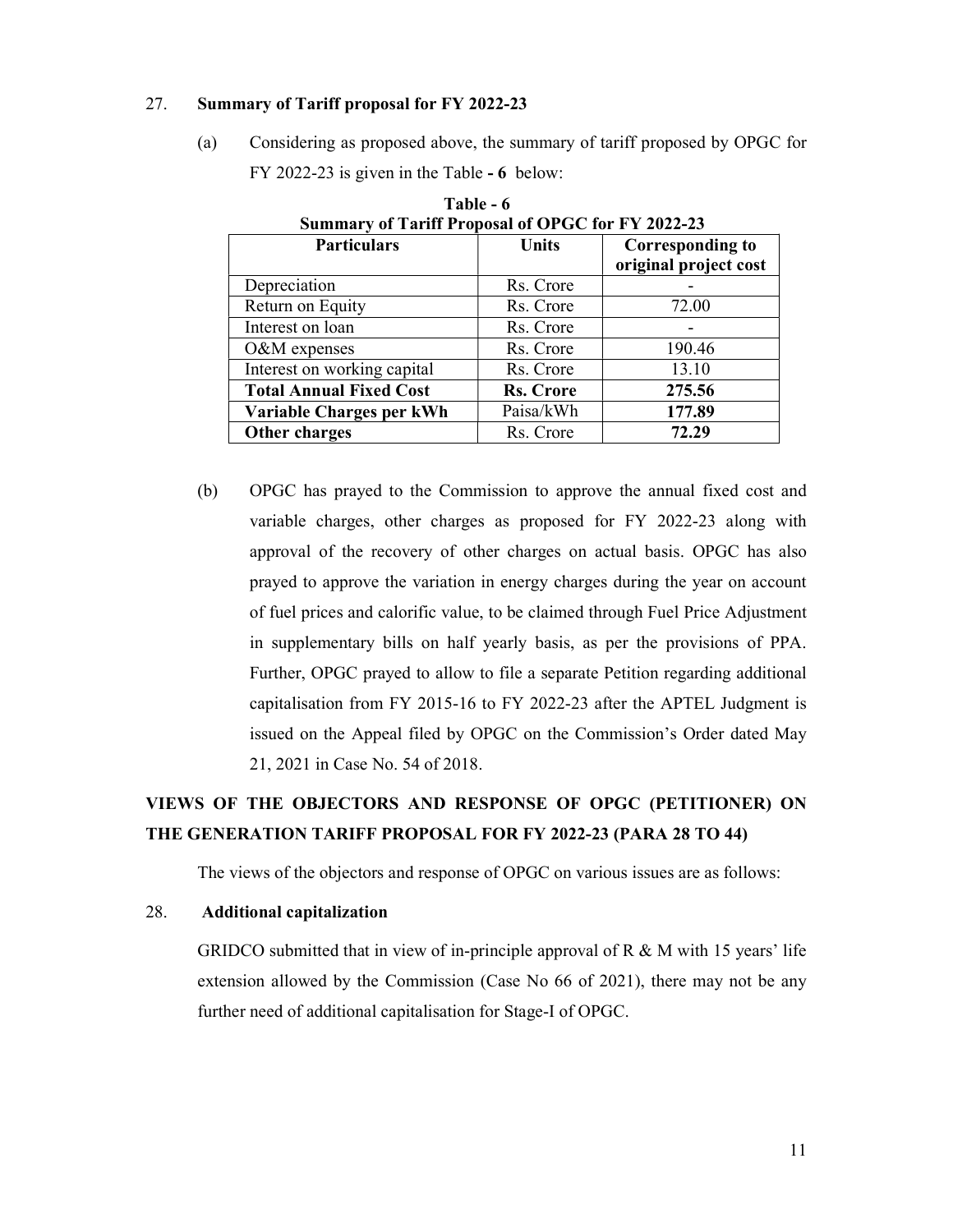#### Response of OPGC

OPGC submitted that it has filed an appeal before Hon'ble APTEL against the Commission's order dated May 21, 2021 in Case No. 54 of 2018, in regard to additional capitalization of past period, which is yet to be admitted by the Hon'ble APTEL. Further, OPGC submitted that as the matter of allowance of additional capitalization is sub-judice, OPGC has not claimed tariff on account of additional capitalization for the period from FY 2015-16 to FY 2022-23 in the present petition. OPGC shall file a separate petition regarding allowance of tariff due to additional capitalization from FY 2015-16 to FY 2022-23 based on the outcome of the appeal filed by OPGC before Hon'ble APTEL.

# 29. Return on Equity

GRIDCO has submitted that considering the equity capital as Rs. 450 Crore and rate of Return on Equity as 16%, the Commission may calculate the Return on Equity while determining the tariff. One of the Objectors has pointed out that the RoE related provisions mentioned under OERC Generation Tariff Regulations, 2020 (regulation nos. 19 & 21) and CERC (Terms & Conditions of Tariff) Regulations, 2019 (Regulation nos. 15 & 31) contradict each other.

#### Response of OPGC

OPGC submitted that the claim on Return on Equity is in accordance to the approved amended PPA. Therefore, OPGC has requested to the Commission to approve the Return on Equity as claimed in the Petition.

#### 30. O&M expenses

GRIDCO submitted that based on the methodology given in amended PPA, O&M expenses may be determined. However, actual O&M expenses and its growth rate may be reviewed by the Commission.

#### Response of OPGC

OPGC submitted that OPGC has claimed the O&M Expenses at 2.50% of the capital cost of Rs. 1030 Crore and escalated it by 8% each year from 01.04.1996 in accordance to provision of the approved amended PPA and order of the Hon'ble Supreme Court. Therefore, OPGC has requested to the Commission to allow O&M expenses as claimed in the petition.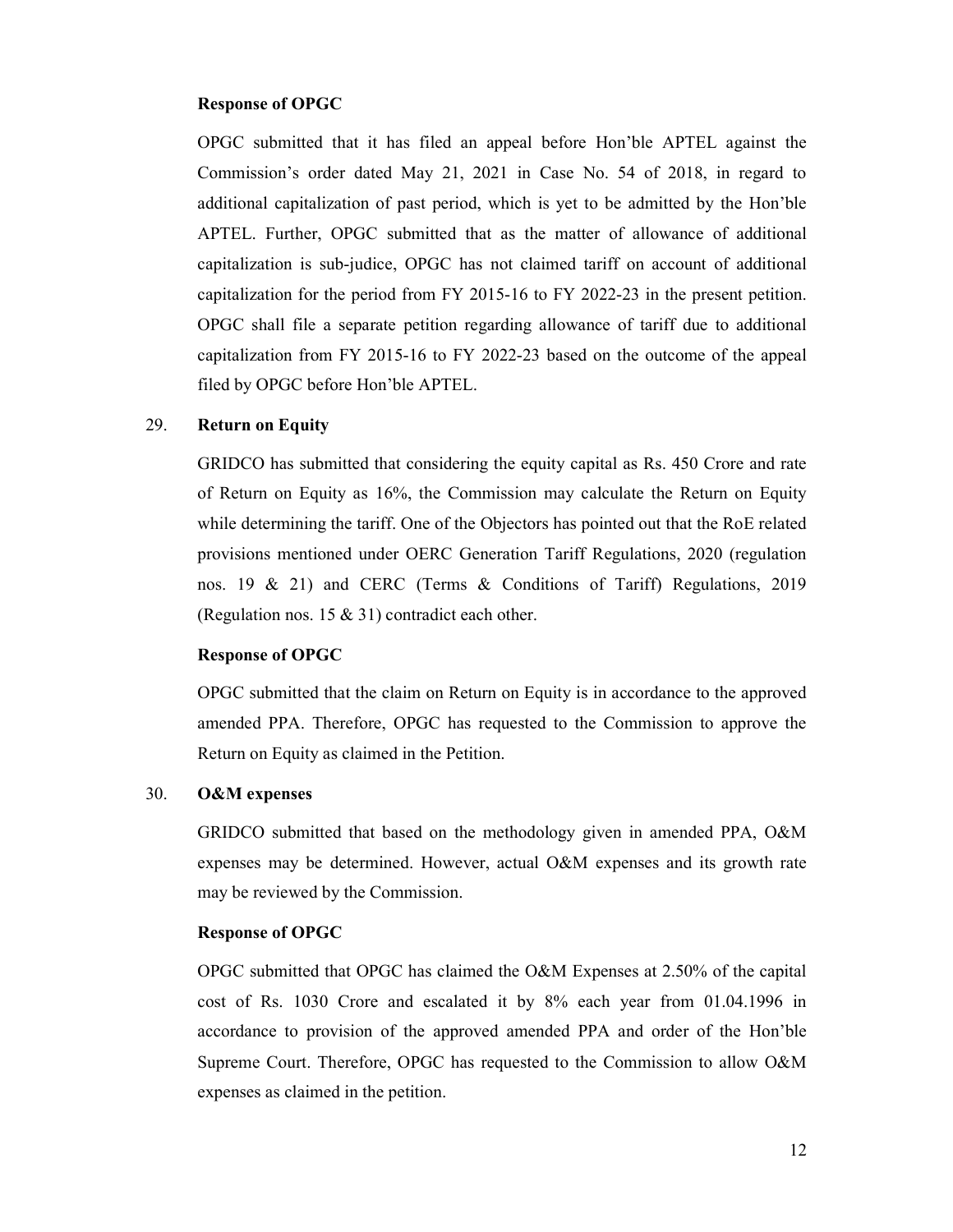# 31. Interest on Working Capital

GRIDCO submitted that interest on working capital may be reviewed based on actual information. The cost of coal may be prudently verified. OPGC is not submitting Coal and secondary fuel oil data in Form 7(c ) and 7 (o) format and also not providing the CIMFR reports to derive/work out the "As Received" GCV of linkage coal as per the Commission's order dated 28.10.2020 in Case No. 43 of 2017. Another Objector submitted that interest on working capital may be reviewed as for the FY 21-22, the Commission allowed interest on working capital amounting to Rs 161.12 Crore against Rs 171.36 Crore now proposed by OPGC. The requirement of coal cost thereof is to be calculated assuming PLF of 68.49%.

#### Response of OPGC

OPGC submitted that the Petitioner has computed the working capital in accordance to the Clause 3.0(f) of Schedule II of the approved Amended PPA. Further, the Petitioner has considered the actual prevailing rate of interest of working capital in November 2021. The supporting document of actual interest rate of 7.20% is also submitted by OPGC. Further, OPGC has claimed Interest on Working Capital computed considering the normative PLF of 68.49% in accordance to the provision of the approved amended PPA. It is not appropriate to compare the absolute amount of interest on working capital proposed by the Petitioner for FY 2022-23 with the Interest on Working Capital approved by the Commission for FY 2021-22. With the increase in coal prices and O&M expenses, Working Capital computed for FY 2022- 23 will be higher. The Interest on Working Capital mainly depends upon coal cost, oil cost, O&M expenses and other components of Annual Fixed Charges.

#### 32. Annual Fixed Cost

GRIDCO stated that OPGC has proposed 6% hike in fixed charges, which is quite high. Another Objector submitted that the increase in fixed cost is due to higher provision under interest on working capital, which is on account of providing higher interest rate, lower GCV towards coal cost and higher rate for secondary fuel oil.

#### Response of OPGC

OPGC has not specifically responded to GRIDCO's comment. However, OPGC has provided its comments about working capital, GCV of Coal and cost of secondary fuel oil, which are included under respective para, hence not repeated here.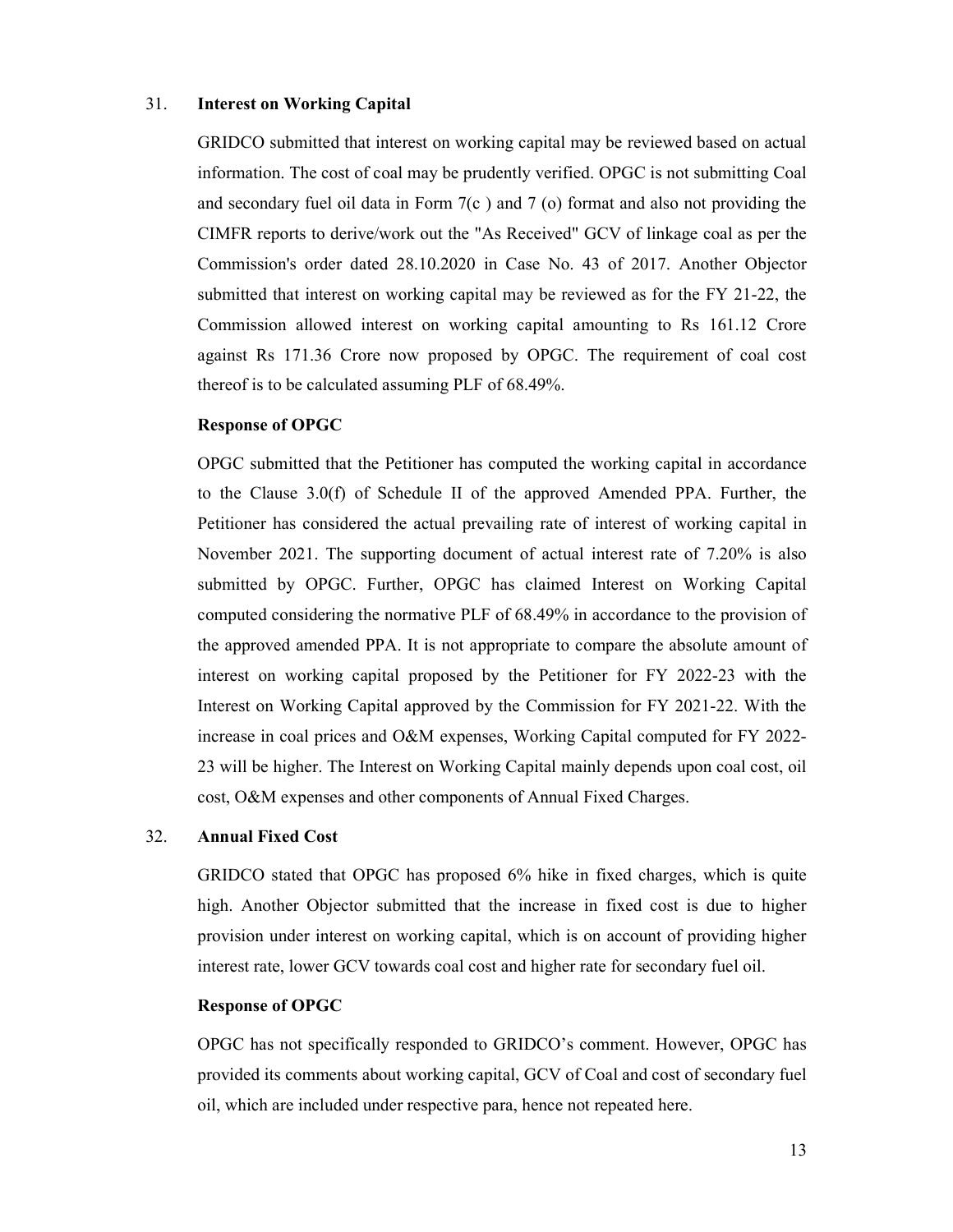# 33. Non-Tariff Income

An Objector has submitted that the OPGC failed to project Non-Tariff Income (NTI) under petition filed for Stage-1 of its power stations. The Objector has submitted that NTI proposed by OPGC should be disclosed as per regulation nos. 19, 26 & 41 of the OERC (Terms and Conditions for determination of Generation Tariff) regulations, 2020. The NTI is to be deducted from gross AFC to arrive at net AFC for determination of generation Tariff. The Objector also claimed that petitioner-OPGC had not furnished the reason behind the reduction in income from investment during FY 2020-21 and requested a prudent check of the Financial Statement of the FY2020- 21 of OPGC and approve NTI accordingly. An Objector has requested OPGC to submit necessary data on revenue earned on account of interest on deposits/advances/any other receipts, so as to facilitate prudent passing out of the project cost in the instant proceeding.

#### Response of OPGC

OPGC submitted that the instant Petition has been filed in accordance with the approved Amended PPA which does not provide for any adjustment of Non -Tariff Income from Annual Fixed Cost.

#### 34. Plant Load Factor

An Objector submitted that OPGC has proposed PLF reduction i.e. 81.46% but all thermal power stations of the state such as IPPs and central sector generation project(s) of NTPC are now generating/ operating at PLF of more than 85% to 90%. The objector requested that the Commission should pass an order directing OPGC to operate with PLF more than 85%.

#### Response of OPGC

OPGC submitted that OPGC has projected the PLF of 78.03% for FY 2022-23 and not 81.46% as stated by the stakeholder. OPGC submitted that the actual PLF of the plant depends on scheduled maintenance outages and other operating conditions beyond the control of OPGC during a given year. Accordingly, the PLF varies from year to year.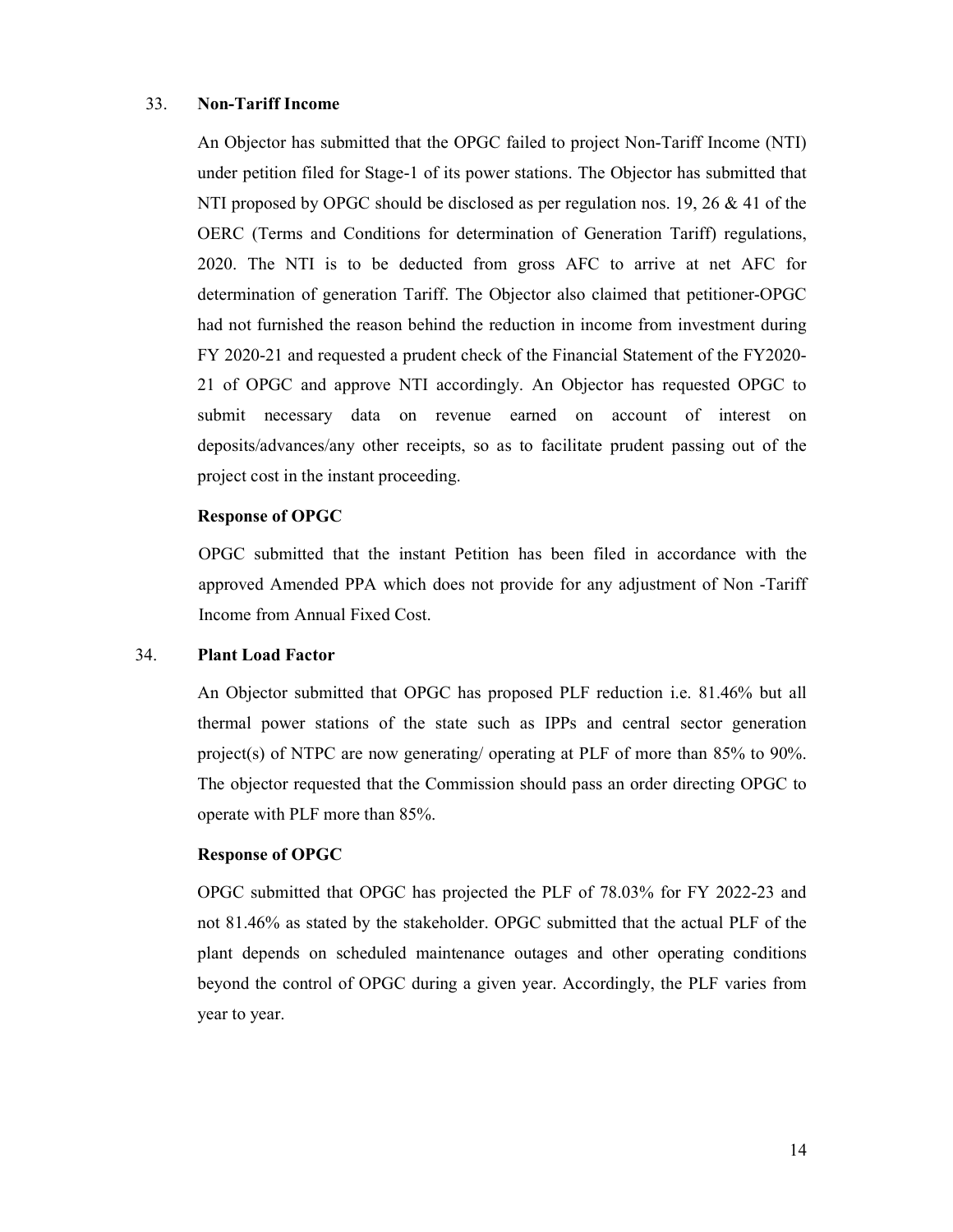## 35. Auxiliary Consumption

An Objector submitted that OPGC has proposed 9.5% as auxiliary consumption; whereas, the central thermal power stations like NTPC have auxiliary consumption of 5.5%. As such, the auxiliary consumption calculation should be made as per the provisions given in the regulations.

# Response of OPGC

OPGC submitted that the normative auxiliary consumption claimed by OPGC is 9.5% in accordance with the approved Amended PPA even though the actual auxiliary consumption has remained above 10% since COD of the station. The reference to auxiliary consumption of central generating stations is misplaced as they are governed by Tariff Regulations of the Central Electricity Regulatory Commission. Further, even the auxiliary consumption of 5.5% mentioned is for super critical units with capacity of 660 MW and above and not for Units with capacity of 210 MW. Moreover, the auxiliary consumption as per CERC Tariff Regulations, 2019, for 200 MW unit series with induced draft cooling towers is 9.0%.

# 36. Fuel Cost and GCV of Coal

- (a) GRIDCO has stated the following on Fuel prices and GCV of coal:
- i. The submission of OPGC regarding GCV of coal is in complete violation of provisions of PPA as well as Order of Hon'ble Supreme Court. OPGC has submitted that it is not possible to provide Auditor Certified Value of delivered price and GCV of oil & coal as part of tariff submissions which is contrary to the Commission's Order dated 28.10.2020, which states that for determination of tariff, sampling report by CIMFR at mine's end with moisture correction would be considered for determining GCV of 'as delivered' Coal on total moisture basis.
- ii. In absence of sufficient data/information, the Commission may direct OPGC to provide the Annual Notification for FY 2021-22 by MCL and accordingly take prudent decision in the matter.
- iii. It is essential on the part of long term beneficiary like GRIDCO to be vigilant enough while scrutinizing each and every parameter contributing to determination of Energy Charge Rate (ECR), when the generator is availing linkage coal at concessional rate for supply of firm power to the State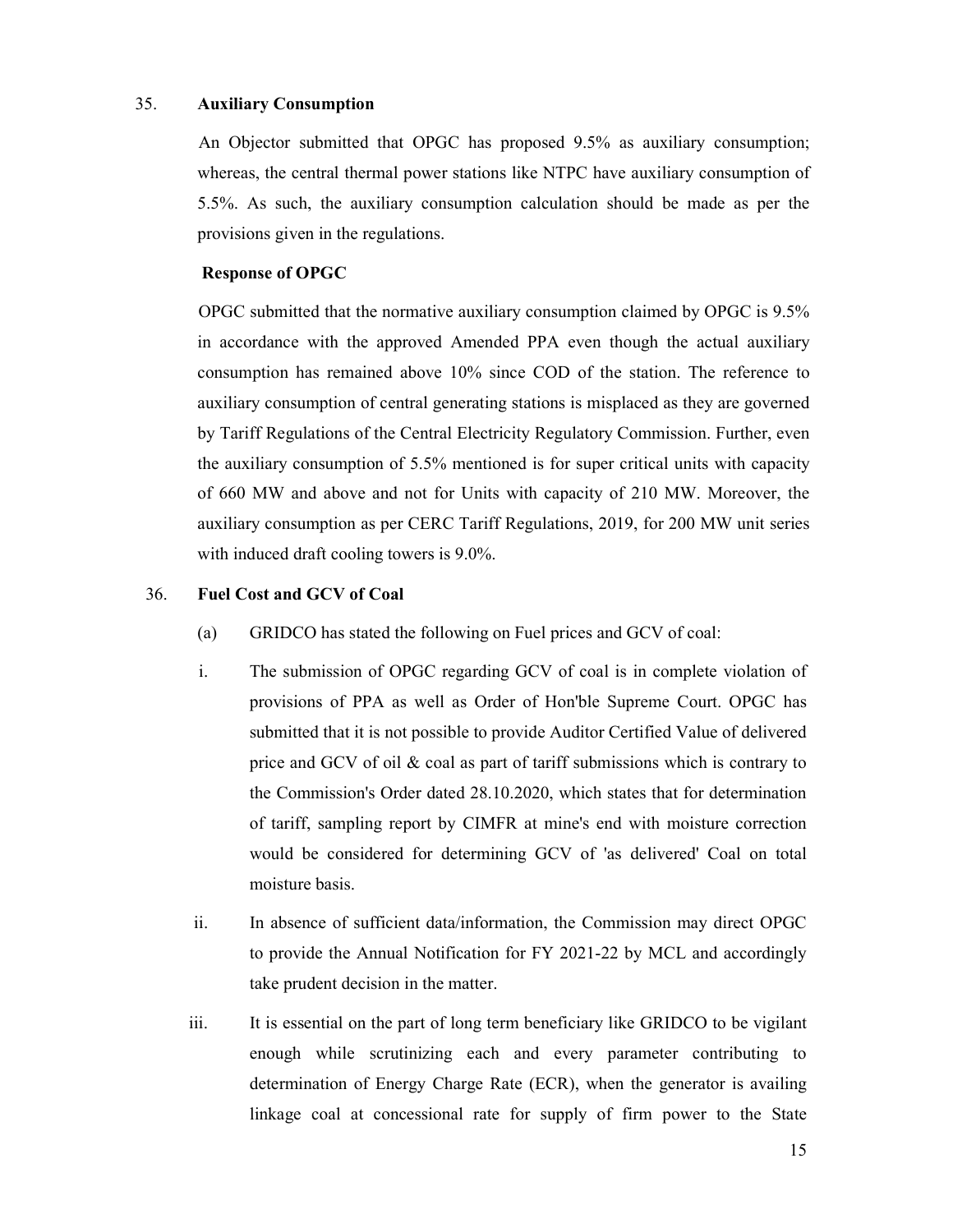consumers. The GCV of linkage coal procured from MCL ought to commensurate in quality with landed cost paid for the notified Grade of GCV of coal by the coal supplier.

- iv. OPGC ought not to be allowed to cherry pick the provisions of the PPA for unilateral benefit to the generator only in contradiction to provisions laid down under Section 61 (d) of Electricity Act, 2003.
- v. The Petitioner-OPGC may be directed to provide the GCV of coal measured at billing end as per the Joint Third Party Sampling of Coal at colliery end by CIMFR (jointly engaged by OPGC and MCL) for the FY 2021-22 up to December, 2021 and for every month along with landed price of coal.
- vi. OPGC may be directed to provide the details of GCV of secondary fuel oil along with ratio of LDO: HFO for FY 2020-21 and up to Dec 2021 (FY 2021- 22) for necessary scrutiny and consideration.
- vii. The Commission has approved the coal cost as Rs 1573 per MT for generation tariff of FY 2021-22, as per price circular of MCL, which may also be considered for FY 2022-23.
	- (b) An Objector submitted that OPGC has considered the GCV as fired basis. However, OPGC filed an appeal to APTEL against the Commission order dated October 28, 2020. As there is no interim order from APTEL, hence, GCV cannot be considered on as fired basis. The test report of CIMFR or the monthly invoices of MCL have also not been submitted. Therefore, the Commission may determine the energy charges based on GCV of coal of 3101 Kcal/kg.

#### Response of OPGC

(a) OPGC submitted that as per terms of the Amended PPA, GCV of coal shall be considered 'as delivered to the power station'. The Ministry of Power Notification dated 30.03.1992 based on which the Amended PPA has been structured, clearly provides for considering GCV of coal 'actually received and burnt' for purposes of determining energy charge. Since implementation of the PPA from 1996, OPGC has been providing the GCV of coal only on the basis of this principle, which has been accepted by GRIDCO and paid accordingly. GRIDCO cannot be allowed to adopt a different principle now to suit its own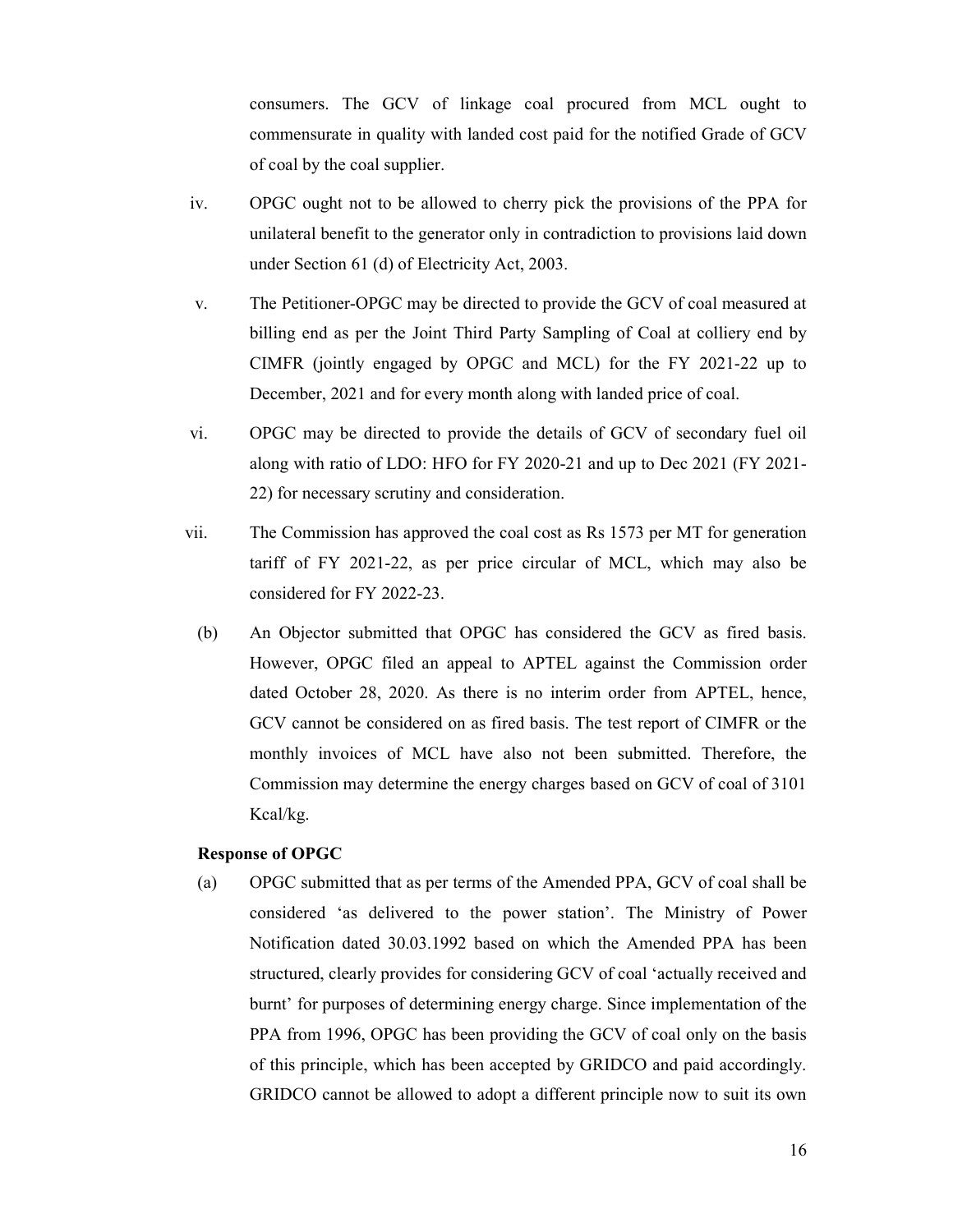interest and withhold energy charge payments on the grounds of re-interpreting the term 'as delivered to the power station' value of GCV as 'grade GCV' value (with moisture adjustment formula).

- (b) Further, the Commission vide its Order dated October 28, 2020 in Case No. 43 of 2017 on the Petition filed by OPGC regarding the dispute on GCV to be considered for tariff has finalized the formula to be considered for GCV of coal as delivered to the power station (total moisture basis). OPGC has filed Appeal No. 189 of 2020 before the Hon'ble APTEL against the Commission's Order in this regard.
- (c) Since 1996, OPGC has been measuring GCV of coal at the boiler end/ firing point within its Power Plant and GRIDCO has paid OPGC variable costs on such basis without any objections. If GRIDCO's submissions are accepted, it will amount to precipitating the matter, before the Hon'ble APTEL has had the opportunity to adjudicate upon the matter pending before it. GRIDCO cannot be allowed to precipitate the matter until the final disposal of Appeal No. 189 of 2020 in deference to the fact that the Hon'ble APTEL is seized of the matter.
- (d) In line with the Judgement of the Hon'ble Supreme Court of India dated 18.04.2018 in Civil Appeal No. 9485 of 2017, variable costs for OPGC are to be determined as per the PPA. As per the provision of PPA, the GCV of Oil and Coal is to be considered as actually delivered to the power station, which implies GCV measured at the 'boiler end' on a Total Moisture basis. Accordingly, OPGC has considered the GCV of coal and oil as actually delivered to the power station for the computation of energy charges. In view of the above, OPGC has requested the Commission to consider the actual GCV of coal as provided by OPGC for base ECR in line with Clause 9, Schedule II of the PPA, till the final disposal of Appeal No. 189 of 2020 by the Hon'ble APTEL.
- (e) OPGC further submitted that in accordance with the direction of the Commission in its Case No 33/2018 (Para 41), 70/2018 (Para 104) and Case No. 69/2019 (Para 100) and terms of the PPA (Clause 9 of Schedule-II), OPGC has submitted the audited prices and GCV for oil and coal while claiming the half yearly fuel price adjustment and as such, Coal Sampling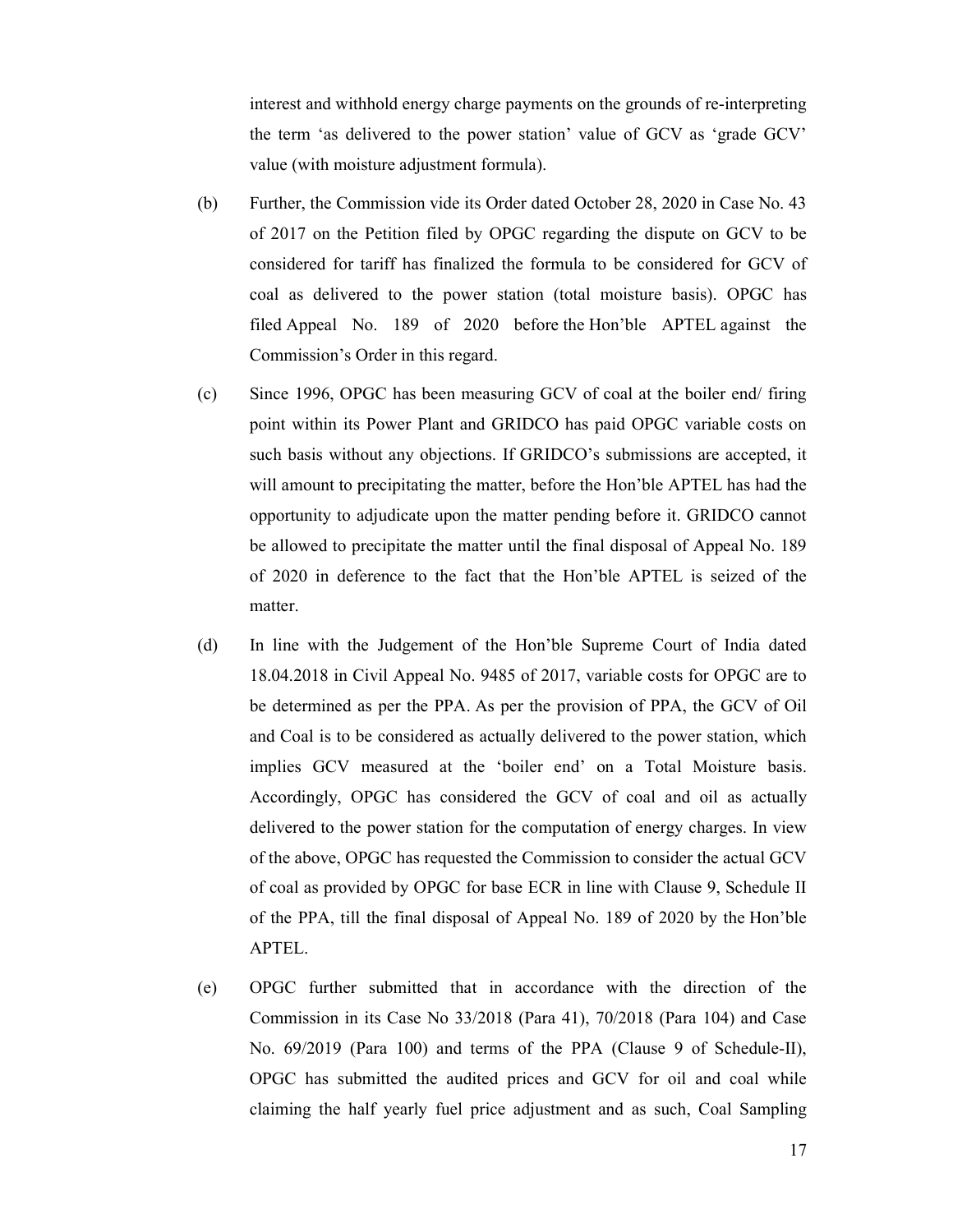Report of CIMFR has no bearing on the monthly energy bill and hence the same is not being submitted along with the monthly bills.

(f) OPGC has already submitted the actual quantum of oil consumed for generation for the Period of April 2021 to November 2021. As there is no arrangement for use of HFO in OPGC Units 1&2, there is no actual consumption of HFO. However, the details of price and GCV of both LDO and HFO have been submitted to GRIDCO vide its Half Yearly Fuel Price Adjustment bill.

#### 37. Operational Performance Parameters

GRIDCO submitted that based on the monthly energy accounting statement issued by SLDC for the FY 2021-22 (up to Dec-21) the cumulative PAFM works out to be 76.87%. The Commission may prudently fix the operational parameters for FY 2022- 23 in respect of the OPGC's Unit no. 1&2. Further, the Plant Availability Factor for the Month, Plant Load Factor for FY 2022-23 shall have to be certified by SLDC on month-to-month basis as is being carried out at present.

#### Response of OPGC

OPGC has considered the operational performance parameters as per Clause 8 of Schedule II of the approved Amended PPA. OPGC submitted that the Hon'ble Supreme Court vide its Judgment dated 19.04.2018 has held that primarily the tariff norms under the PPA are to be followed in determining OPGC's tariff. Further, to the extent there are tariff norms not covered by the PPA, the Tariff Regulations may be relied upon by the OERC to determine OPGC's tariff. The suggestion of GRIDCO to again prudently fix the operational parameters which are already agreed in PPA is in contradiction to Hon'ble Supreme Court's Judgment as well as Commission's Orders on re-determination of tariff of previous years and any attempt to revise the operational norms which are already covered in the PPA will lead to violation of Hon'ble Supreme Court's Judgment.

# 38. Energy Charge

An Objector submitted that the test Reports of CIMFR for Coal delivered at the mine end has not been submitted. Hence, in absence of CIMFR report the variable charges should be calculated considering the GCV of coal as 3101 Kcal/kg. The invoices of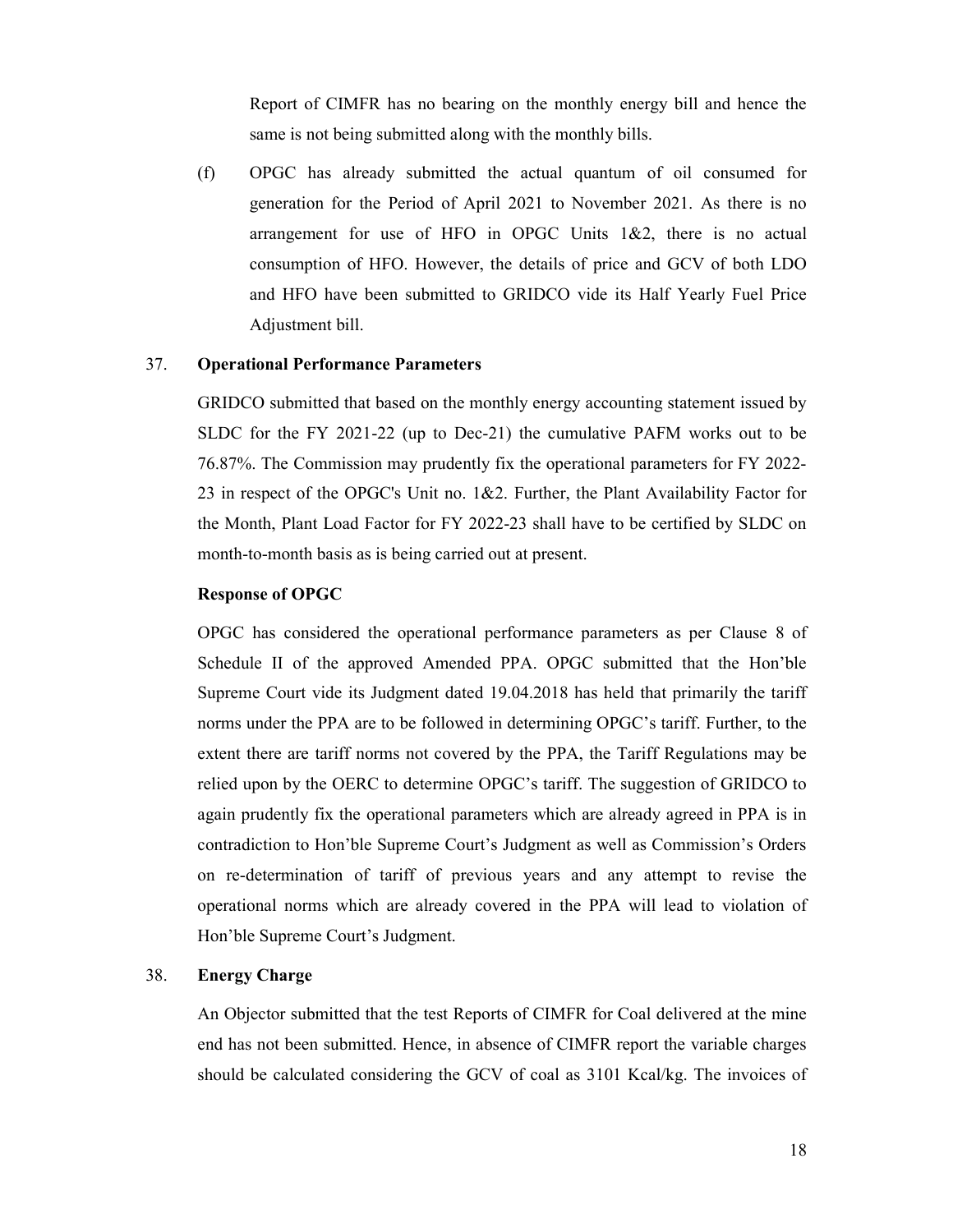the supplier namely MCL and invoices related to LDO and Price Circulars for HFO have not been submitted.

# Response of OPGC

- (a) With regard to cost of coal, LDO and HFO, OPGC submitted that for computation of the fuel cost, OPGC has relied on the Clause 7.0 of Schedule II of the Amended PPA which provides that the Price and GCV of coal and oil shall be considered as delivered to the Power Station. Clause 8 of Schedule II has mentioned the normative operational performance parameters. Further, Clause 9 of Schedule II of the PPA mentioned that monthly fuel price adjustment shall be consolidated at the end of the financial year and certified by the Statutory Auditor. As the instant Petition is filed before the end of the current year FY 2021-22, it is not possible to provide the auditor certified value of delivered price and GCV of oil and coal as part of the tariff submissions for the whole year; however, the actual delivered fuel prices and GCV of oil and coal for the period from April to September 2021, has been considered for the purpose of computation of tariff based on the auditor certified Half Yearly Fuel Price Invoice.
- (b) OPGC submitted that the price of coal has been inadvertently submitted as Rs. 1614.28 per MT, as against the actual coal price of Rs. 1614.52 per MT as per Half Yearly Fuel Price for the period April, 2021 to September, 2021. Therefore, OPGC requested the Commission to consider the coal cost of Rs. 1614.52 per MT for the computation of Energy Charges for FY 2022-23. The indicative break-up of the landed price of coal (Rs 1584.48/MT) is as notified by Mahanadi Coalfields Limited (MCL) for the declared grade of coal of Lakhanpur mines (G-14). The difference with coal cost proposed is due to declared grade of coal vis-à-vis coal quality report received based on third party sampling, other charges including testing fee and revision in surface transportation charges from August 1, 2021.

# 39. Water Charges and Water Conservation Fund

(a) In the matter related to waiver of DPS in water charges, GRIDCO prayed to direct OPGC to expedite the matter and in no case such amount should be allowed as Pass-through.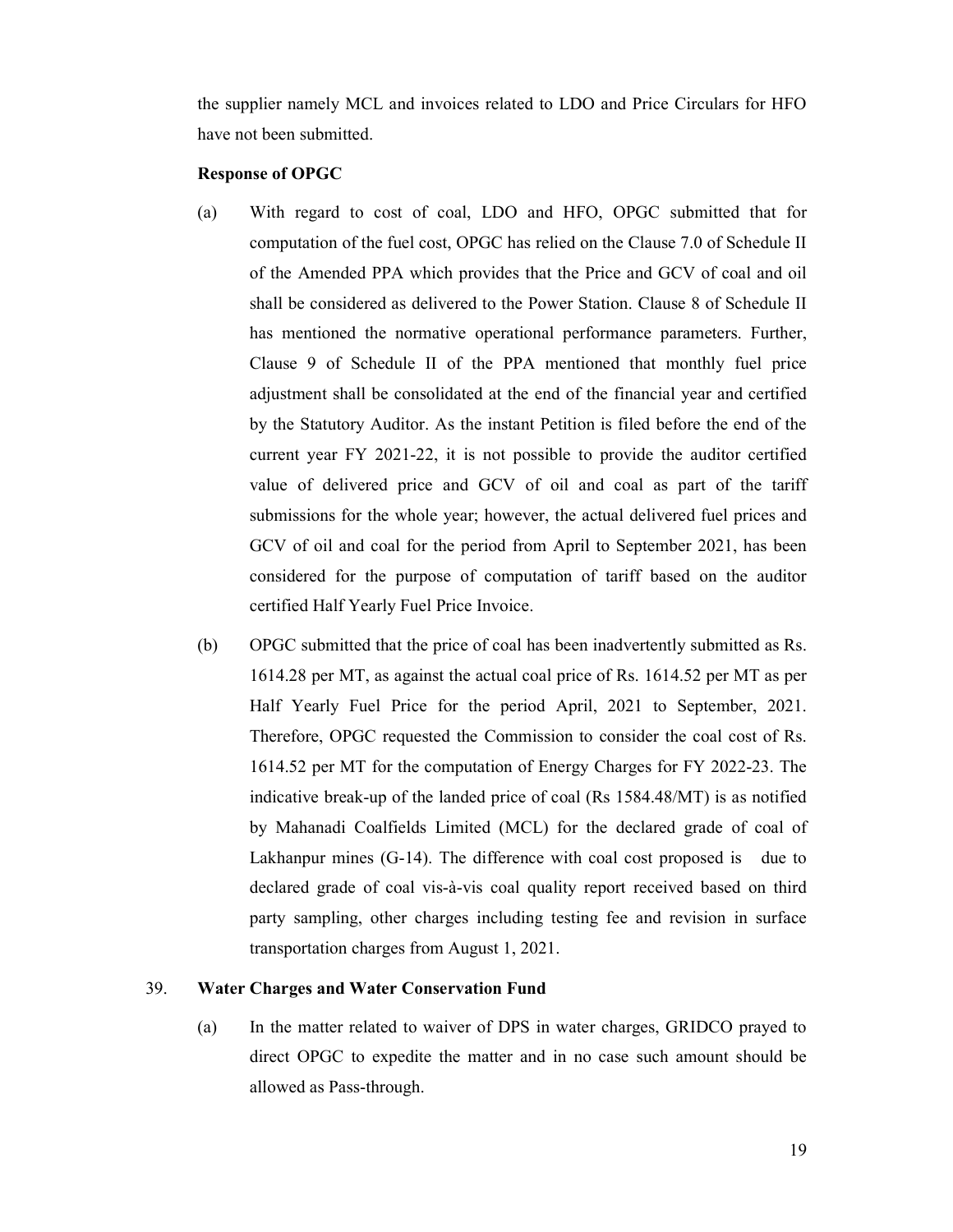- (b) GRIDCO stated that OPGC has not sufficiently explained as to why the additional charges payable to OHPC for drawl of water in the form of energy compensation is required to be reimbursed by GRIDCO instead of being met from O & M expenses which is being paid under relaxed norms fixed in the subsisting PPA.
- (c) With respect to payment towards Water Conservation Fund pursuant to the Resolution of Department of Water Resources, Government of Odisha dated 03.11.2015, GRIDCO submitted that GRIDCO shall reimburse the amount as per the installment paid by OPGC subject to necessary direction by the Commission and submission of all supporting documents in this regard.

#### Response of OPGC

OPGC submitted that as per Government of Odisha letter No. 6140 dated July 31, 2012, OPGC is required to pay additional charges to OHPC for drawl of water in the form of Energy Compensation Charge (ECC). Further, OHPC has raised invoice from FY 2005-06 till March 2021 towards delayed payment surcharge and ECC, which has not been paid since levy of the charge by OHPC. OPGC is continuously pursuing the matter with the Water Resources Department, Government of Odisha to waive the penalty along with interest, which is under active consideration and till date the matter has not been resolved. In accordance with Clause 10.0 of the approved Amended PPA, the above claimed amount by the State Government being statutory in nature, the request of GRIDCO to meet such expenses from O&M expenses is without merit and deserves outright rejection.

#### 40. Payment of Income Tax

With regard to payment of income tax and proposed reimbursement in the instant ARR, the Objector submitted that the petitioner - OPGC, as per the provision under OERC generation tariff Regulations 2020, considers income tax as a component of AFC and allow pass through in the tariff; whereas the CERC Regulations do not specify recovery of income tax from the beneficiaries. CERC recommends grossing of RoE with the applicable tax rate of respective financial year. Therefore, the approval of flat income tax as a reimbursement is illegal, unlawful and does not uphold the principles of cost-based tariff. The proposal may be rejected by enforcing power to relax clause no 49 of OERC Regulations and amend the same to consistent with CERC Regulations. The Objector has requested the Commission to follow the CERC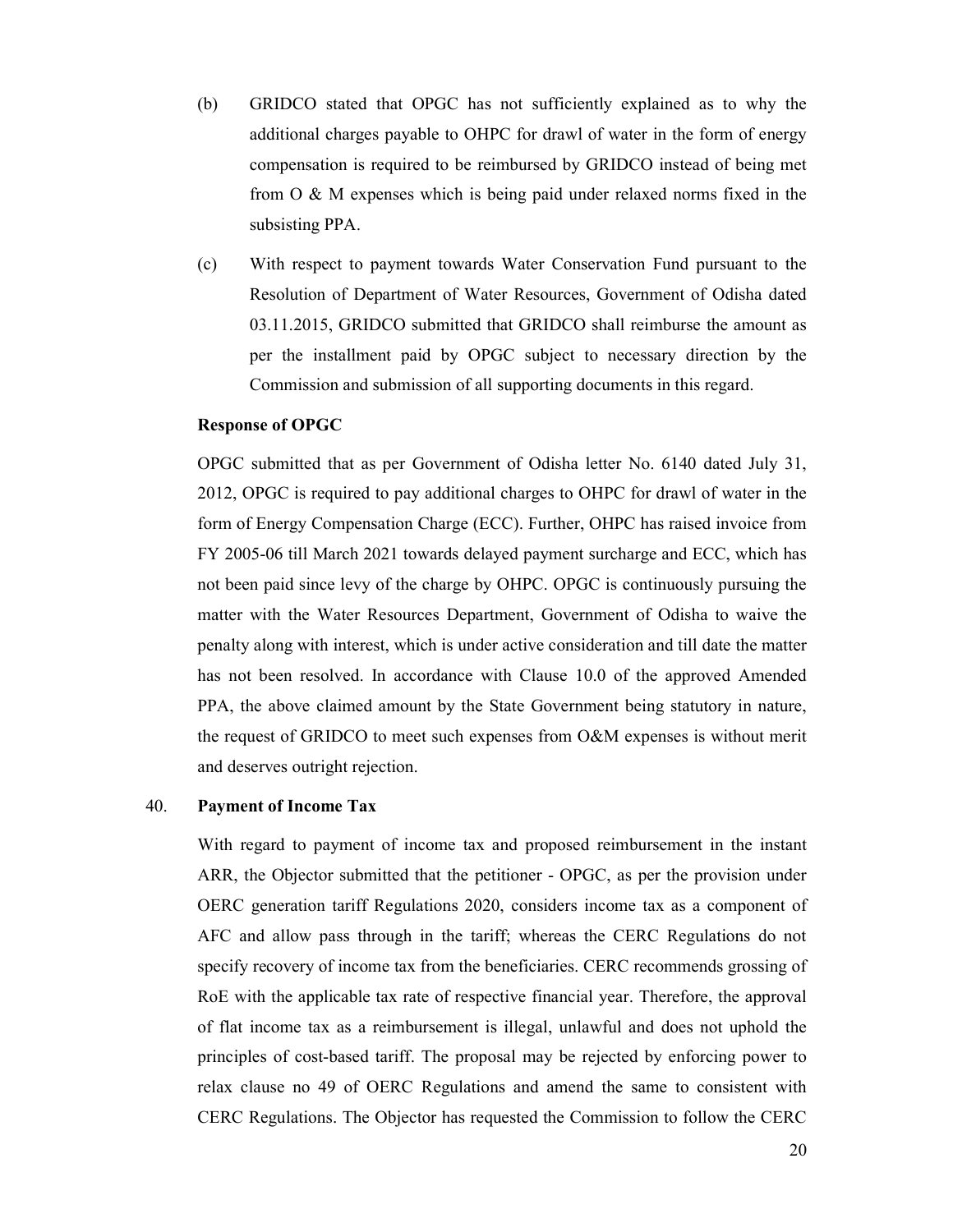methodology for calculation of RoE by gross-up the ROE, by considering core income of FY 2020-21 and tax paid for the same FY 2020-21. The effective tax rate of OPGC for FY 2020-21 may be considered for grossing up the ROE for the ensuring year. The Objector urged the Commission to rectify the past mistakes and be pleased to allow the Income Tax as per CERC Regulations in view of the Section 61(a) of the Act. Also, the tax rate of 34.94% is an old rate and the same has reduced to 15% for FY 2022-23.

### Response of OPGC

OPGC has proposed income tax for the FY 2022-23 considering RoE of Rs. 72 Crore corresponding to the original capital cost as per the PPA. OPGC submitted that as per Clause 6.0 of the approved amended PPA of Unit-1&2, income tax on the income for supply of power shall be passed to GRIDCO.

#### 41. Reimbursement of Other Charges

- (a) An Objector submitted that there is major variation in the proposal for the FY 2022-23 of 17.35 Cr towards Electricity Duty against Rs. 12.98 Cr proposed and approved by the commission for FY 2021-22. The electricity duty should be limited to Normative Auxiliary Consumption of 9.5% of gross generation at PLF of 68.49%. The generation station has to operate within that limit and clause 10.0 of the Amended PPA is obviously to be limited to that payable for generation of power with above parameters.
- (b) GRIDCO proposed the following:
	- i. GRIDCO shall make payment of monthly ECR on an actual basis and thus there will be no necessity of Fuel Price Adjustment on Half Yearly and Annual basis, for which OPGC may be directed to submit the necessary certified coal and oil data in required format prescribed in OERC Regulation from time to time.
	- ii. Incentive/Disincentive shall be paid as per certified monthly energy accounting statement by SLDC and formula provided in the subsisting PPA.
	- iii. Any other charges/taxes etc shall be scrutinized properly before consideration of payment by GRIDCO.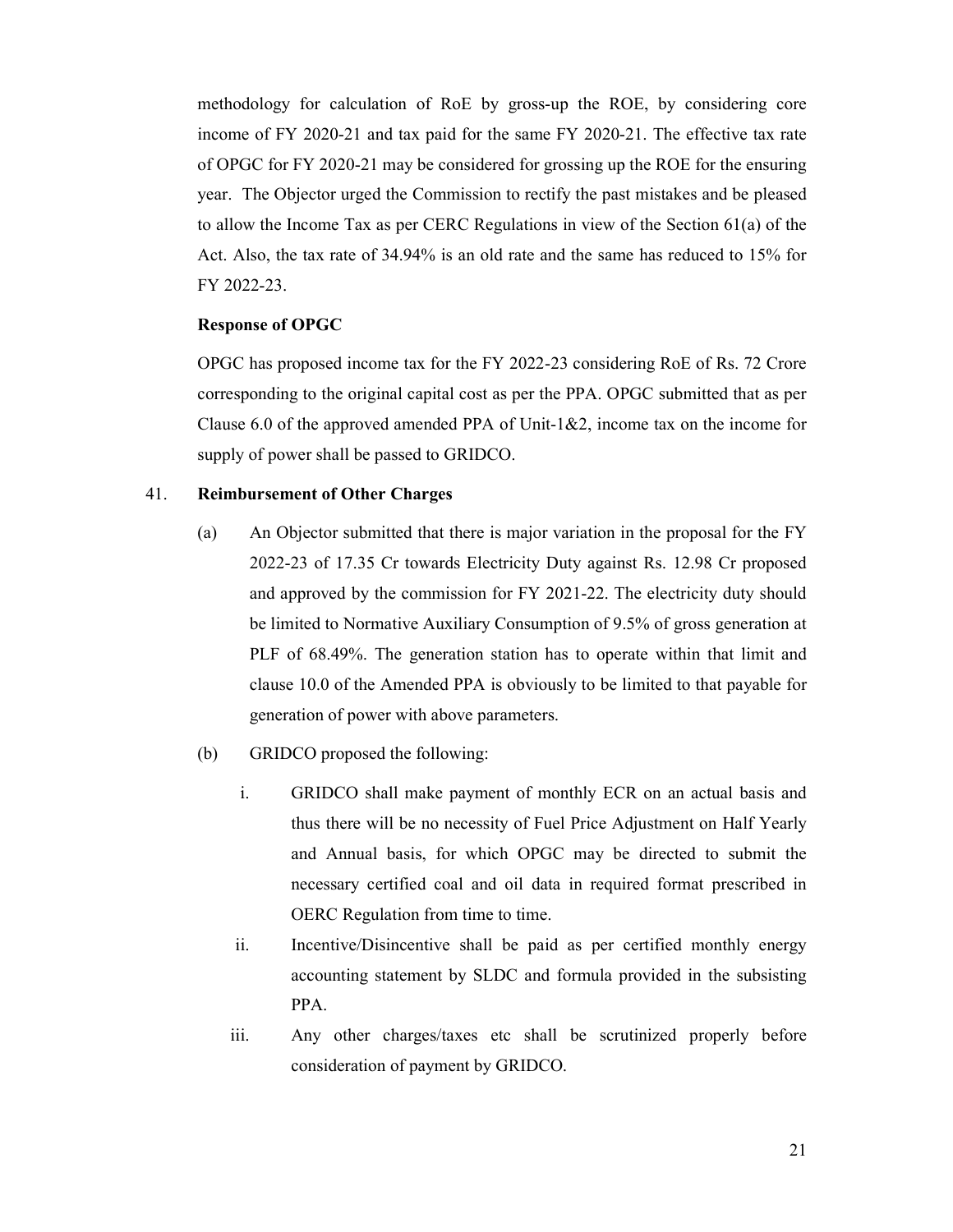iv. The Petitioner-OPGC shall have to provide all supporting documents in support of their claim raised on GRIDCO in respect of fixed charges, energy charges and reimbursement of other charges.

#### Response of OPGC

- (a) OPGC submitted that Electricity Duty is payable on the actual auxiliary consumption of the generating station at the prevailing rates, which is currently Rs. 0.55/kWh. OPGC has claimed the reimbursement of Electricity Duty of Rs. 17.35 Crore in FY 2020-21 from GRIDCO in accordance with the PPA as per which reimbursement of Electricity Duty is limited to 9% of auxiliary consumption against the Stakeholder's comment to restrict the reimbursement to 9.5%. Accordingly, OPGC has claimed Electricity duty of Rs. 17.35 Crore provisionally for determination of tariff for FY 2022-23. The actual Electricity Duty payable shall be billed in accordance with the provisions of the approved Amended PPA.
- (b) OPGC submitted that the present Petition has been filed for determination of Generation Tariff for its Units 1&2 following the same principles in Case No. 33 of 2018, Case No.70 of 2018, Case No. 69 of 2019 and Case No. 71 of 2020. Accordingly, OPGC prayed for allowing variation in energy charges during the year on account of fuel prices and calorific value to be claimed through Fuel Price Adjustment in supplementary bills on half yearly basis in accordance with the provisions of the approved Amended PPA. Further, the Commission vide its orders in Case No. 33 of 2018 (Para 42), Case No.70 of 2018 (Para 105), Case No. 69 of 2019 (Para 101) and Case No. 71 of 2020 (Para 108) directed OPGC to claim the Fuel Price Adjustment and other charges through supplementary bills, which is being followed by OPGC. The practice being followed is in accordance with the approved PPA and any direction to change the practice beyond Half Yearly/Annual Fuel Price Adjustment will alter the terms and conditions of PPA.
- (c) OPGC requested to the Commission to issue appropriate direction to GRIDCO for reimbursement of Tax & Cess on land, SOC and MOC for SLDC ERP Charges, Income Tax, ARR / Tariff Application fee, publication expenses and contribution to water conservation fund on actuals.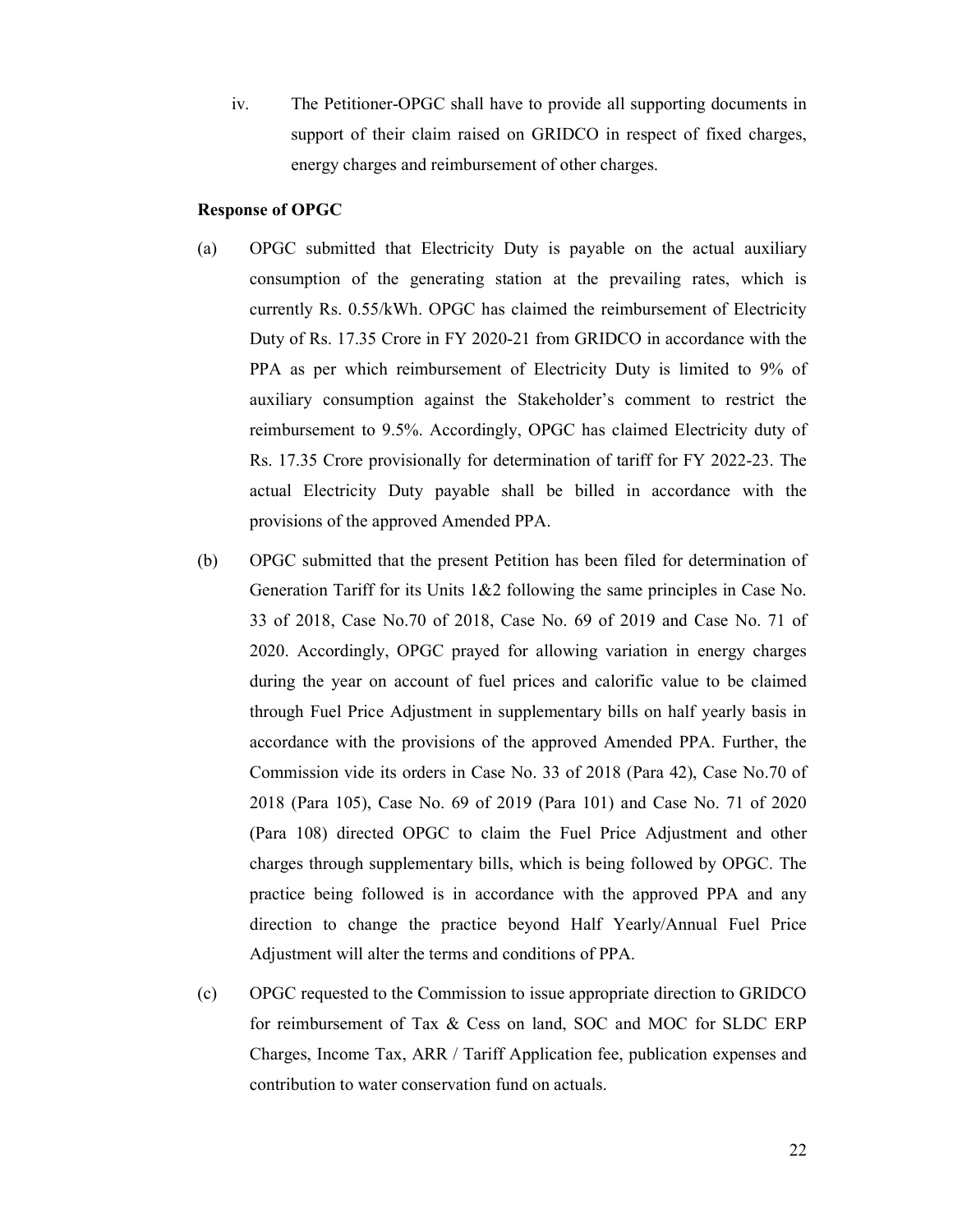# 42. Not Truing up of Tariff Orders

An Objector submitted that the Commission has not carried out Truing up of capital expenditure and tariff exercise for OPGC for past years. The Objector has pointed out that the truing up of past expenses is necessary and mandated in OERC Generation Tariff Regulations 2014. The Clause No 2.13 of the said Regulations has given emphasis for filing true-up petition with respect to capital expenditure including additional capitalization and determination of revenue gap /surplus. The Objector submitted that the repeated failure of the OPGC to submit the true up petition and failure to observe the prescribed procedure for tariff determination could result in dismissal of the instant petition by the Commission. Further, as per first proviso of Clause No 2.13, the Commission shall compare the approved ARR and tariff recovery with the financial performance of the Petitioner for previous year. However, OPGC does not admit such provision of the regulations, and restricts the truing up only within capital expenditure. The Objector submitted that determination of generation tariff for ensuing year without ascertaining the gain/loss of actual tariff recovery done by OPGC in previous tariff period may not be prudent and shall be against the MYT principles. OPGC has huge revenue surplus recovered from the tariff determined by the Commission for previous years but they are neither passing out nor filing true-up up petition nor sharing the same with consumer.

#### Response of OPGC

- (a) OPGC submitted that as per Regulations 2.12 of the OERC Generation Tariff Regulations, 2014, the Commission shall carry out the truing up exercise along with the tariff petition filed for the next tariff period with respect to the capital expenditure including additional capital expenditure incurred up to 31.03.2019, as admitted by the Commission after prudence check at the time of truing up. Further, the Regulation 2.13 also specifies that the existing generating plants of OPGC may file an application each year for truing up of its generating stations with respect to its capital expenditure including additional capital expenditure incurred up to the last day of the previous year(s) and determination of revenue gap / surplus for the ensuing year.
- (b) OPGC submitted that the effect of the Supreme Court's Judgment is that the arrangement would apply for the entire term of the subsistence of the PPA viz. till 30.06.2026. Accordingly, the Commission determined the tariff for FY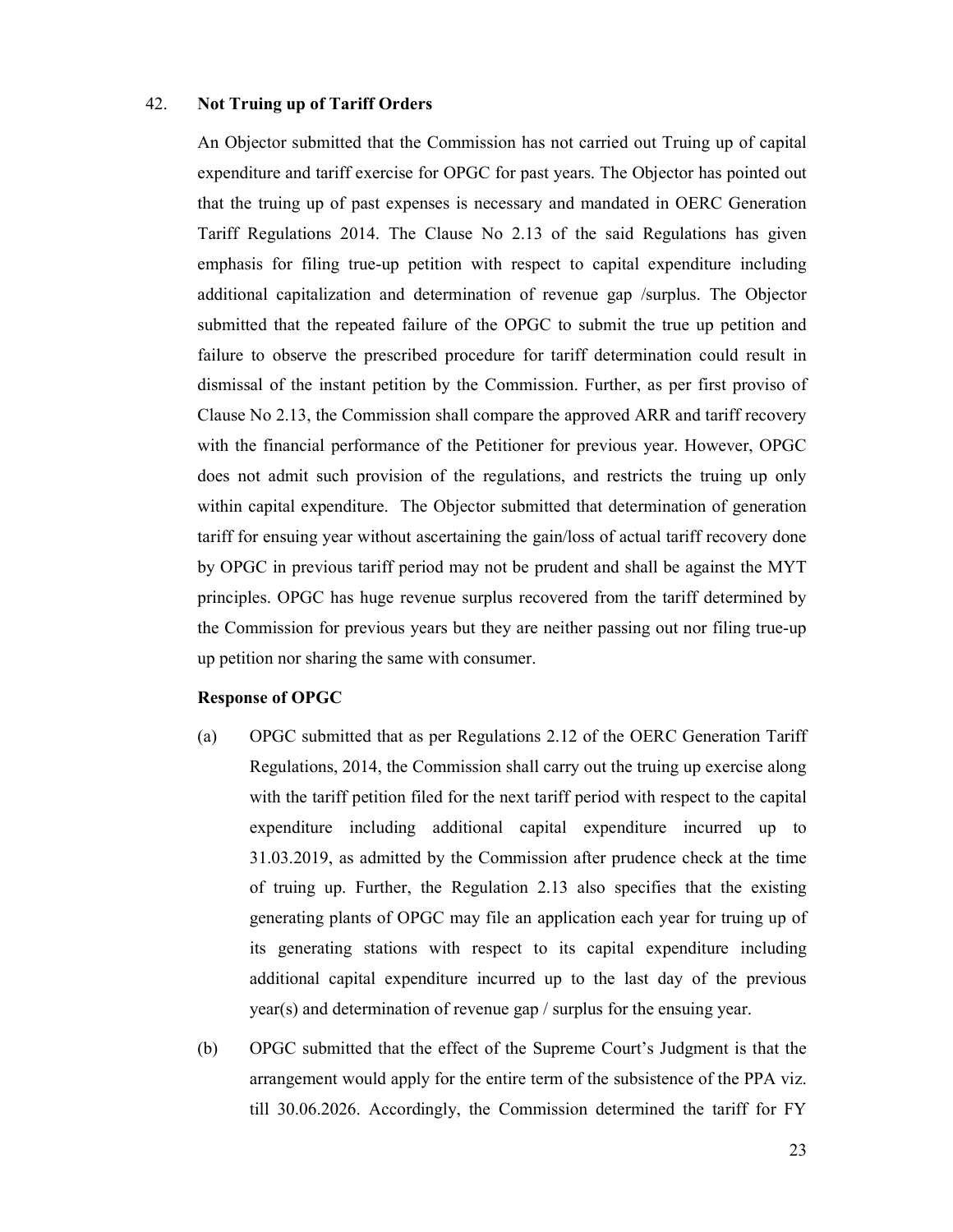2016-17 to FY 2021-22 in accordance to the provision of the approved amended PPA considering the approved original project cost. It is important to note that as per OERC Generation Tariff Regulations, 2014 truing up of tariff of generating stations is to be carried out only with respect to the capital expenditure including additional capital expenditure.

(c) Further, OPGC submitted that OPGC had filed a separate Petition, numbered as Case No. 54 of 2018, for approval of additional capitalisation and the Commission disallowed actual additional capitalisation for FY 2015-16 to FY 2017-18 and proposed additional capital expenditure for FY 2018-19. OPGC has filed an Appeal before Hon'ble APTEL on November 15, 2021, as DFR No. 407/2021 against the said Commission's Order. Therefore, the tariff determined by the Commission up to FY 2021-22 is as per the provision of the approved PPA and as such no additional capital expenditure has been admitted by the Commission for the period FY 2015-16 to FY 2020-21 and hence filing of true up Petition for truing up of "Additional Capital Expenditure" in accordance to the OERC Generation Tariff Regulations is not required. However, OPGC shall be filing petition for true up of additional capital expenditure for FY 2015-16 to FY 2022-23 should the outcome of the aforesaid appeal filed by OPGC on the Commission's Order before Hon'ble APTEL, comes in it's favour. Therefore, it is wrong on the part of the stakeholder to submit that OPGC has not complied with the OERC Tariff Regulations issued by the Commission.

# 43. Absence of MYT

An Objector has claimed that the provisions as per clause no. 6(2) of OERC Generation Tariff Regulation 2020, along with the  $1<sup>st</sup>$  and  $2<sup>nd</sup>$  tariff period, are not considered in the instant filing. The Objector has requested to submit the necessary data as per regulations in the instant proceeding well in advance of the public hearing so as to facilitate others to submit their views during the instant proceeding. The Objector has observed that the absence of MYT approach in tariff determination and truing up of previous years' tariff order commenced by OERC is illegal and unlawful as the tariff determined has been based on only estimated and projected figures submitted by the petitioner.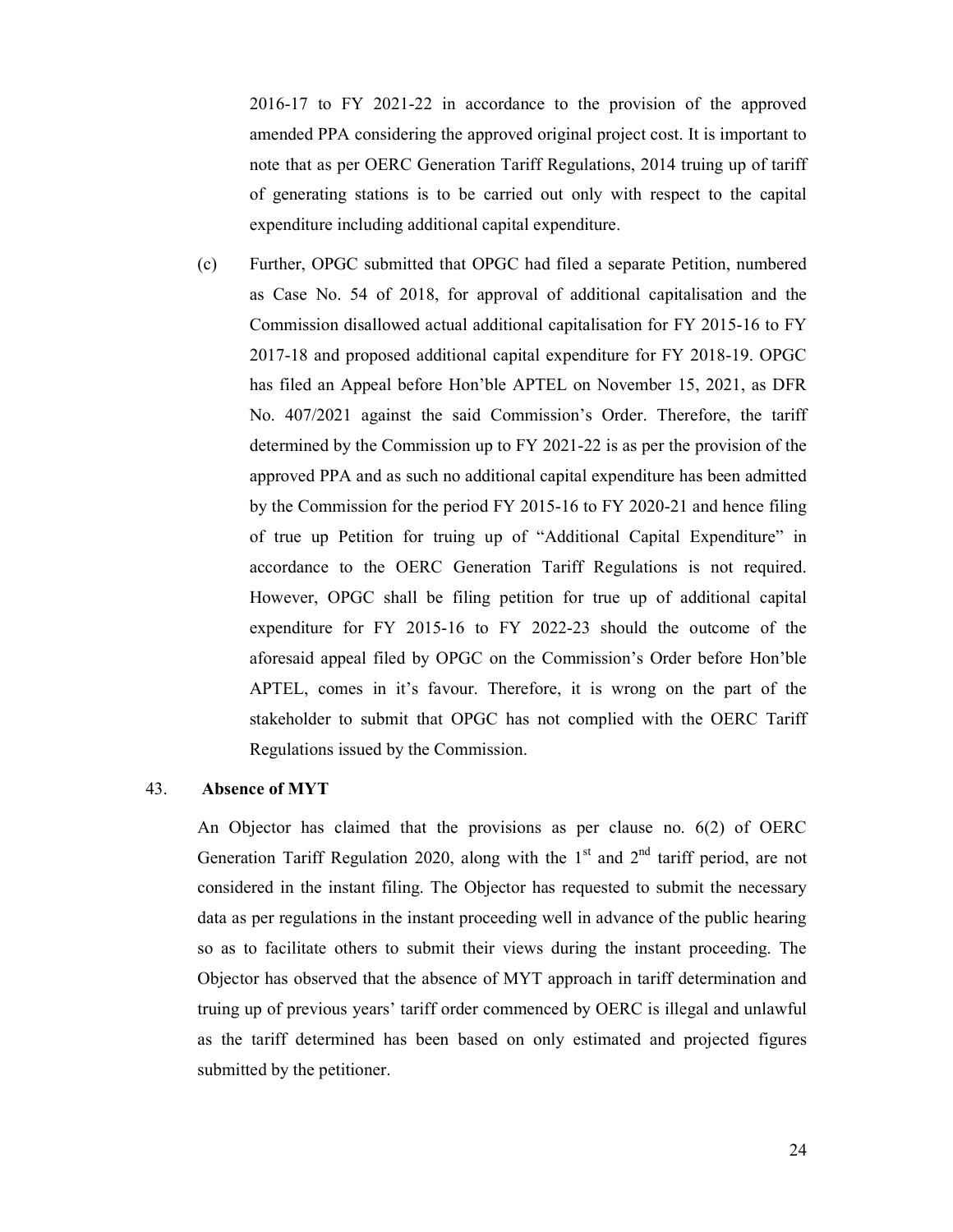# Response of OPGC

OPGC submitted that as per OERC Generation Tariff Regulations, 2020, OPGC is required to file annual tariff petition for its existing stations Unit-1&2. OPGC has complied with the provision of the Regulations, and accordingly filed tariff petition for FY 2022-23 before November 30, 2021 along with all the information required in accordance to the Regulations. Therefore, the stakeholder's submission that the OPGC has not complied with the Regulations is misplaced and devoid of any merit.

### 44. Other Issues

- (a) An Objector submitted that OPGC has availed undue benefits for more than 25 years in accordance to the judgment of the Supreme Court dated 19.04.2018 in Civil Appeal No.9485 of 2017, which allowed (a) PLF of 68.49% (against 85% as per OERC Generation Tariff Regulations, 2020) (b) Higher Station Heat Rate of 2500 Kcal/kWh (against 2430 Kcal/kWh as per OERC Generation Tariff Regulations, 2020) (c) Auxiliary Consumption of 9.50% (against 1% as per OERC Generation Tariff Regulations, 2020) (d) Secondary Fuel Oil Consumption of 3.50 ml/kWh, and (e) Return on equity of Rs 72 Cr (compared to Rs 50.8 Cr on the basis of 30% equity as stipulated in the Generation Tariff Regulations of the Commission).
- (b) The objector observed that in the previous generation tariff orders issued by the Commission on the ARR and Tariff application filed by the OPGC, the Commission has not explicitly provided its views on the objections raised by the various objectors during the tariff proceedings. It is seen from the previous tariff orders issued by the Commission that the objections raised during the tariff proceedings are not disposed of with reasons. To substantiate his submission, the objector has annexed the RST orders issued by the SERCs of Telangana, Chhattisgarh and Tamil Nadu wherein the observations, analysis and Ruling of the SERCs are given below the objections raised by various stakeholders. The objector urged the Commission to provide its valuable observations, analysis and ruling in the instant tariff proceedings.
- (c) An Objector has requested that the Commission should direct the OPGC authorities to conduct the audit through CAG.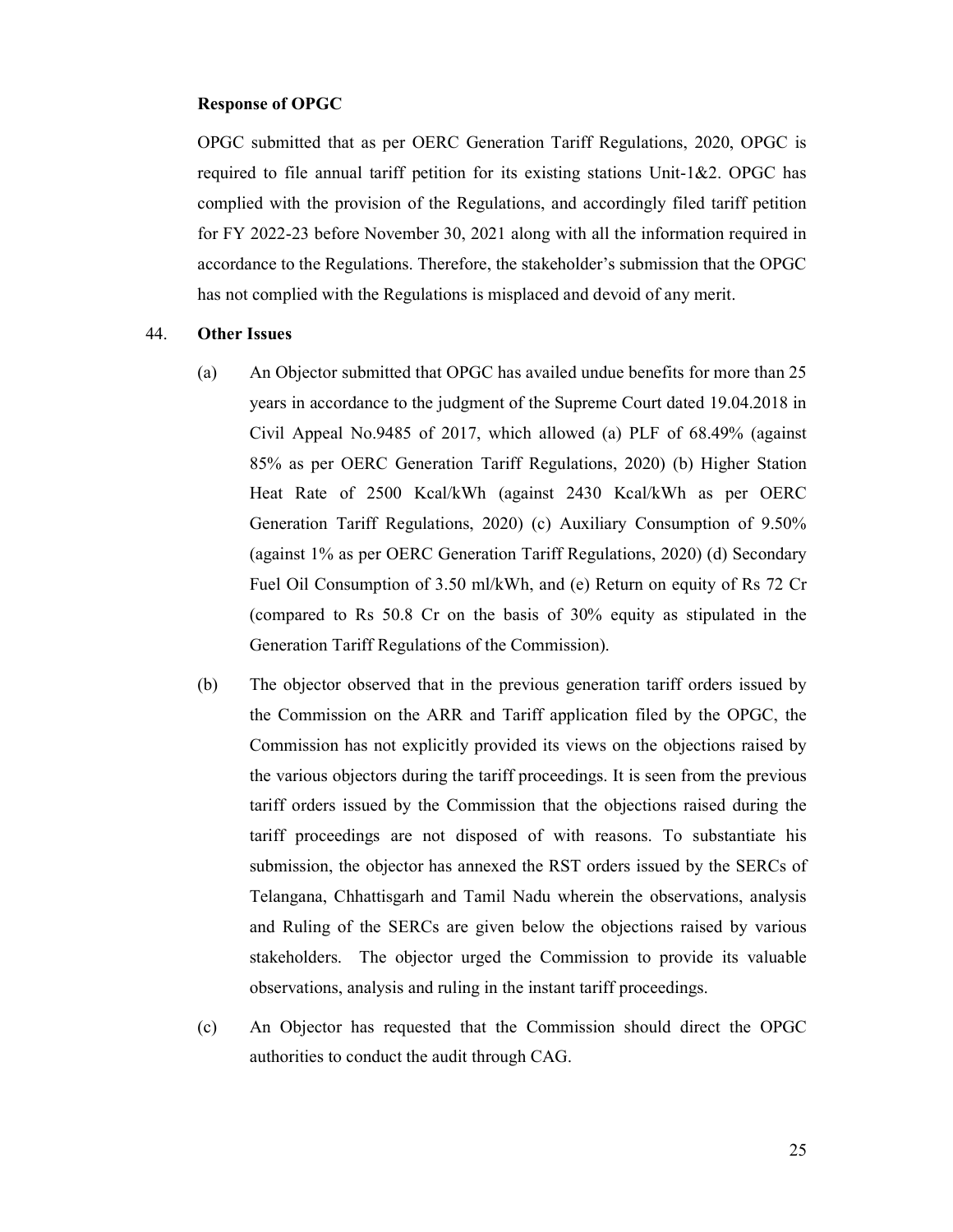- (d) Another Objector has suggested that, as at present the government is the owner of 100% share of OPGC, the calculation of PPA as per direction of the Hon'ble Supreme Court should be stopped.
- (e) Another Objector suggested that OPGC should submit the month wise cash flow statement showing sources of inflow and outflow of cash from FY 2010- 11 to 2021-2022.
- (f) One of the Objectors has requested OPGC to produce the number of pending cases and the amount paid for legal expenses. The Objector has suggested all cases should be dropped considering the merit.
- (g) GRIDCO suggested that the Commission may consider to fixing the rate of imported power from the grid system to be the actual full tariff at which power is procured from OPGC by GRIDCO. GRIDCO has been adjusting the cost of imported power from FY 2016-17 onwards as per the actual rate of power arrived at, considering all charges paid to OPGC.
- (h) GRIDCO stated that the Commission may kindly consider to give necessary direction regarding Deviation Settlement Mechanism (DSM) Charges payable by OPGC in case of deviation between scheduled generation and actual export to GRIDCO.
- (i) OPGC may be directed to fully utilise the ash generated from the power station.

#### Response of OPGC

(a) OPGC submitted that contention raised by the stakeholder with respect to undue benefit gained by OPGC pursuant to the Judgment of the Hon'ble Supreme Court of India, is baseless and devoid of any merit. OPGC submitted that the Hon'ble Supreme Court vide its judgment dated April 19, 2018 in Civil Appeal No. 9485 of 2017 held that primarily the tariff norms under the PPA are to be followed in determining OPGC's tariff. Further, to the extent there are tariff norms not covered by the PPA, the Tariff Regulations may be relied upon by the OERC to determine OPGC's tariff. The effect of the Hon'ble Supreme Court's Judgment is that this arrangement would apply for the entire term of the subsistence of the PPA viz. till 30.06.2026. Accordingly, the instant Petition for approval of Generation Tariff for FY 2022-23 has been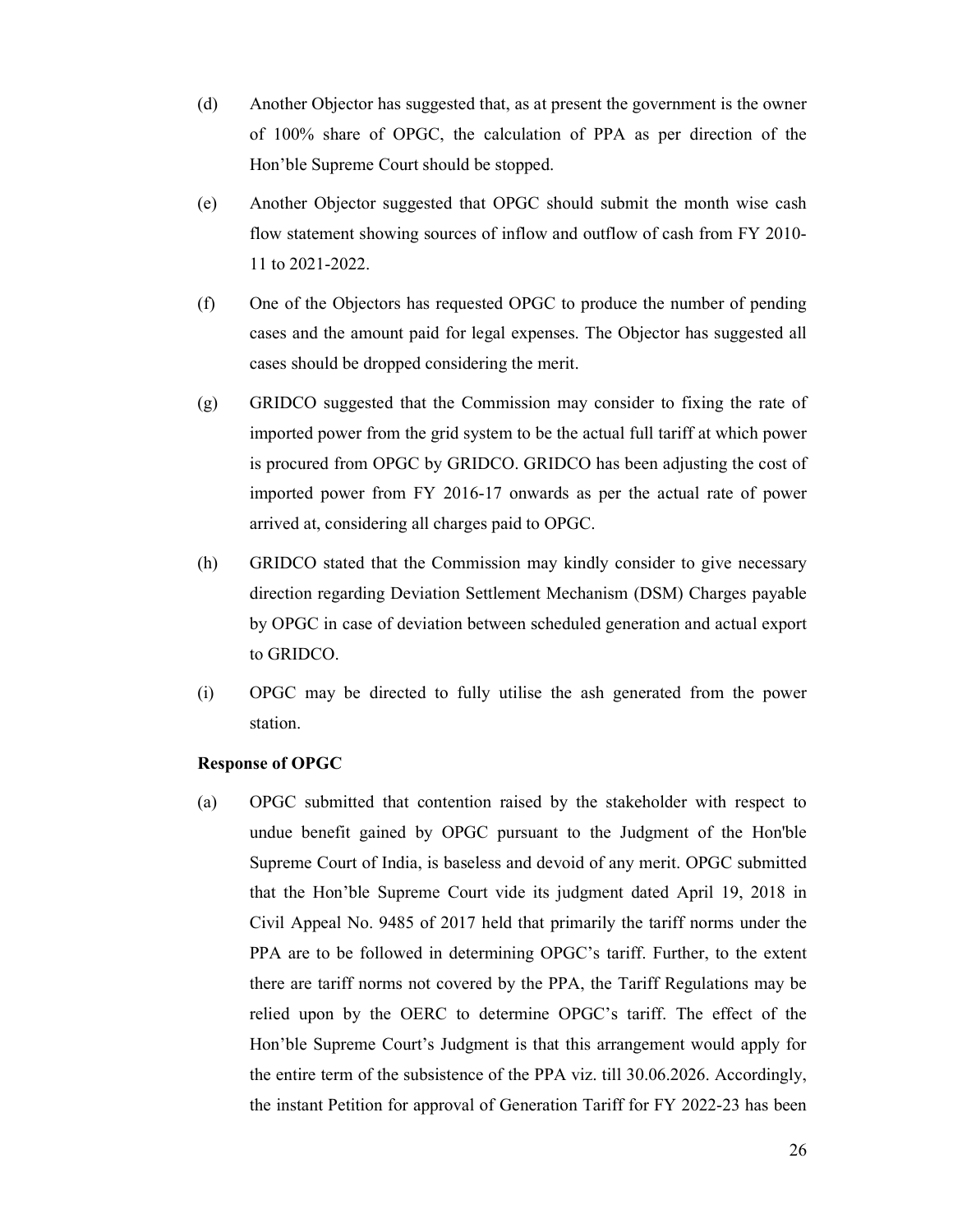filed in accordance with the approved Amended PPA pursuant to the Hon'ble Supreme Court's Order dated April 19, 2018 in Civil Appeal No. 9485 of 2017 and the Commission's previous tariff Orders.

- (b) OPGC submitted that being a Government Company, the accounts of OPGC are audited by the Comptroller and Auditor General of India (CAG) under the provisions of the Companies Act.
- (c) Irrespective of ownership of the Company, the basic principles of tariff determination cannot change and tariff needs to be determined as per the provisions of the PPA in compliance with the Hon'ble Supreme Court Judgment. Hence, the stakeholder's statements for not complying with the Orders of the Supreme Court are unwarranted.
- (d) OPGC submitted that the audited annual accounts for FY 2020-21 have been submitted to the Commission along with the Tariff Petition on dated November 30, 2021.
- (e) OPGC submitted that the information on pending cases and legal expenses is not relevant and has not separately sought any compensation for legal expenses.
- (f) OPGC submitted that imported power from the grid system is being settled in accordance with the practice being followed as per the Approved PPA and record note of discussion held on 13.08.1996 between OPGC and GRIDCO. The approved PPA has the appropriate provision for considering the tariff for power imported by OPGC for black start up along with its settlement. Hence, OPGC submitted before the Commission for settlement of the imported power in accordance with the approved PPA.
- (g) OPGC submitted that the energy scheduling to GRIDCO from its power station is being settled on net exchange basis every month, wherein actual generation being considered as scheduled generation, in accordance with the practice being followed as per the approved Amended PPA.

# VIEWS OF CONSUMER COUNSEL (PARA 45)

45. WISE, Pune on behalf of the Consumers made a presentation on the Analysis of ARR and tariff filing of OPGC for FY 2022-23. The Consumer Counsel's observations/ suggestions are as given below: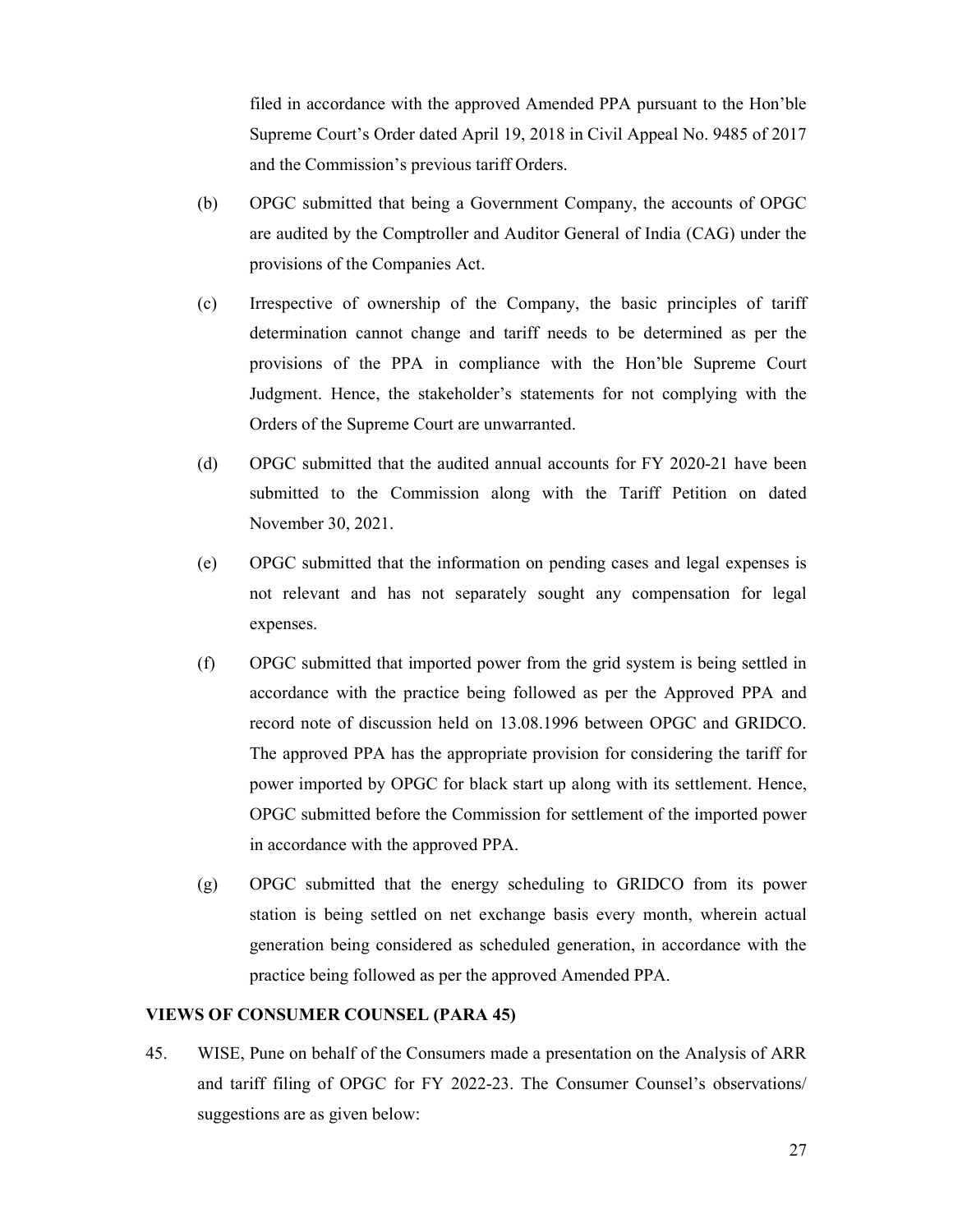- i. OPGC has not proposed any additional capitalization as the same was decided in the Commission's order in Case No. 54 of 2018. ROE has been claimed based only on original capital cost.
- ii. OPGC has proposed interest on working capital @7.20% based on actual interest rate for working capital for FY 2021-22. So, interest on working capital may be reviewed by the Commission based on actual information and working capital requirement should be based on approved values.
- iii. OPGC has considered the Clause 3.0 (d) and (e) of Schedule II of the Amended PPA which provides that O&M expenses for first year of operation at the rate of 2.5% of the capital cost and which shall be escalated by 8% each year from April 1, 1996. Actual O&M expenses and its growth rate can be reviewed by the Commission in this regard.
- iv. OPGC proposed the PLF as 68.49%, as per Amended PPA. However, the actual PLF for FY 2020-21 was 70.93%. Also, as per Regulations, NAPLF of thermal power stations is considered as 85%. However, actual Average PLF of OPGC (FY 2011-12 to FY 2021-22) is 79.83%. So, the Commission can appropriately decide the PLF for FY 2022-23.
- v. OPGC has submitted the specific oil consumption as 3.5 ml/kWh for FY 2022- 23 as a mix of HFO and LDO in the ratio of 90:10. As per actual data, they have used LDO only but now proposing to use LDO and HFO. OPGC should justify its proposal.
- vi. The Commission, in the ARR of FY 2021-22, has approved the GCV as 3101 Kcal/kg. However, OPGC proposes the same as 2772.64 Kcal/kg for FY 2022- 23, whereas, the actual GCV of FY 2020-21 is 2728 Kcal/kg and 2850 Kcal/kg (up to November 2021) is for FY 2021-22. In Para 92 of last year's order the Commission opined that: "As per Commission's Order dated 28.10.2020, sampling report by CIMFR at mine's end with moisture correction would be considered for determining GCV of 'as delivered' Coal on total moisture basis. This is in line with PPA and order of Hon'ble Supreme Court. ……, the Commission has decided to consider the base GCV of Grade-14 (G-14), i.e. 3101 kcal/kg similar to last year order." So, without availability of data as per the direction of the Commission, the MCL declared grade's GCV (G-14) can be considered for present tariff determination process.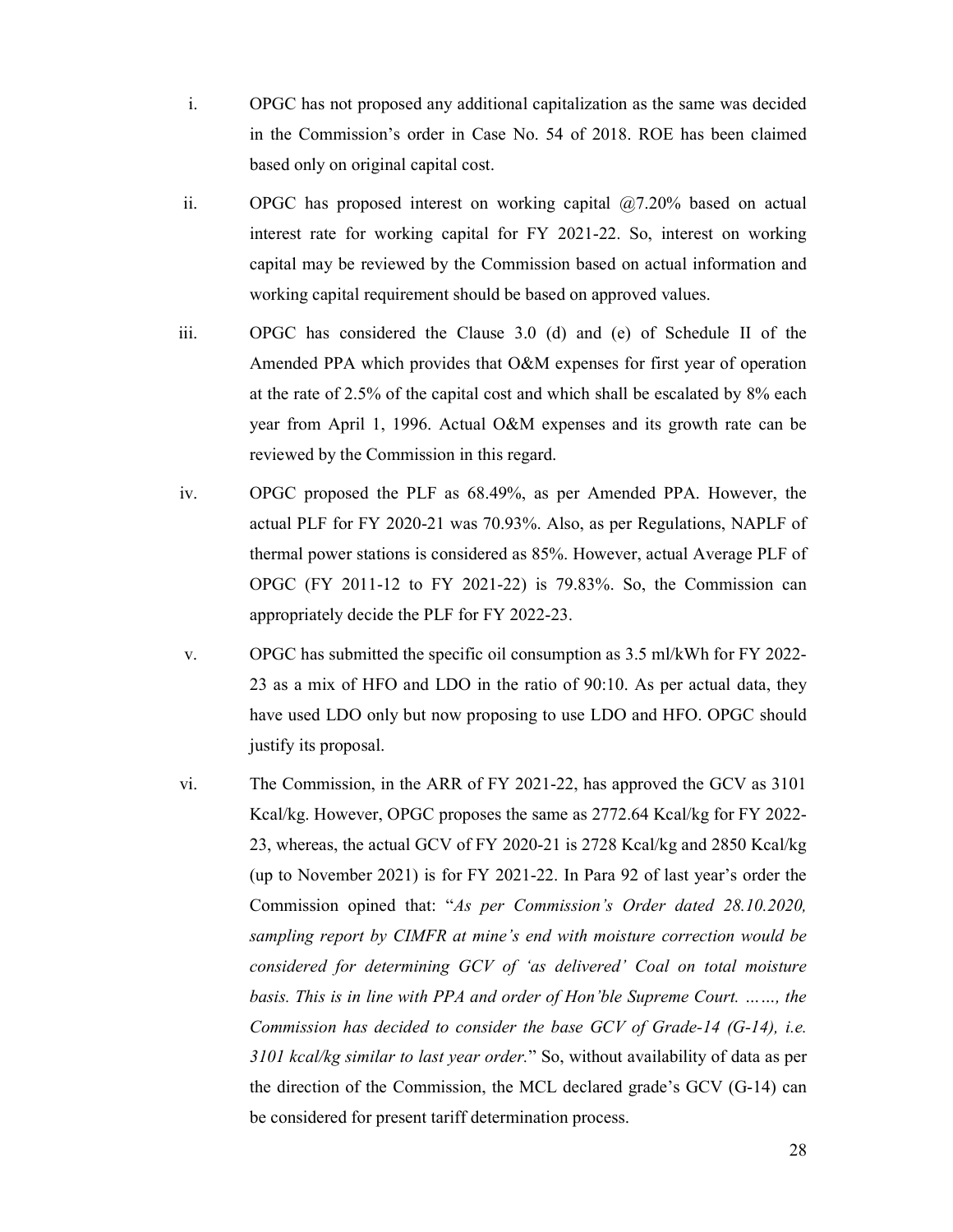- vii. The weighted average coal price for FY 2020-21 was 1583 Rs/ MT and in FY 2021-22 the average price was 1599 Rs/MT (up to November 2021). So, the latest available price of coal can be considered.
- viii. OPGC has proposed the electricity duty payment for FY 2022-23 as per payment made in FY 2020-21. However, it should be as approved by the Commission for FY 2021-22, i.e. at the rate of Rs.0.55/kWh in accordance with PPA norms, i.e. 9.5% of auxiliary Consumption on normative generation of 68.49%.
- ix. Along with water cess and water charges, energy compensation to OHPC is proposed by OPGC for FY 2022-23. This charge should be reviewed and OPGC should produce proper justification of payment of such charges along with relevant documents while claiming reimbursement from GRIDCO. Water contribution fund payment should be reviewed based on actual payment made vis-a-vis the Govt. order and verification of the same by GRIDCO.
- x. Income tax claim can be approved on the basis of approved RoE, which is derived from approved equity, as approved by the Commission.

# OBSERVATIONS OF THE STATE ADVISORY COMMITTEE (SAC) (PARA 46)

46. The Commission convened the State Advisory Committee (SAC) meeting on 11.03.2022. No specific reference was made relating to Annual Revenue Requirement and Tariff filing of OPGC in that meeting.

# VIEWS OF THE GOVT. OF ODISHA (PARA 47)

47. Government of Odisha vide their Lr. No. 2428/ En., Bhubaneswar, dated 22.03.2022 have submitted their views on the tariff proceeding for FY 2022-23 as follows:

"Operation of OPGC has become unviable because of present level of provisional tariff. OPGC has also filed an application before the Commission for determination of tariff and it may take some time. Hence, OPGC may be allowed reasonable and prudent provisional tariff w.e.f. 01.04.2022 for covering its fixed cost in full."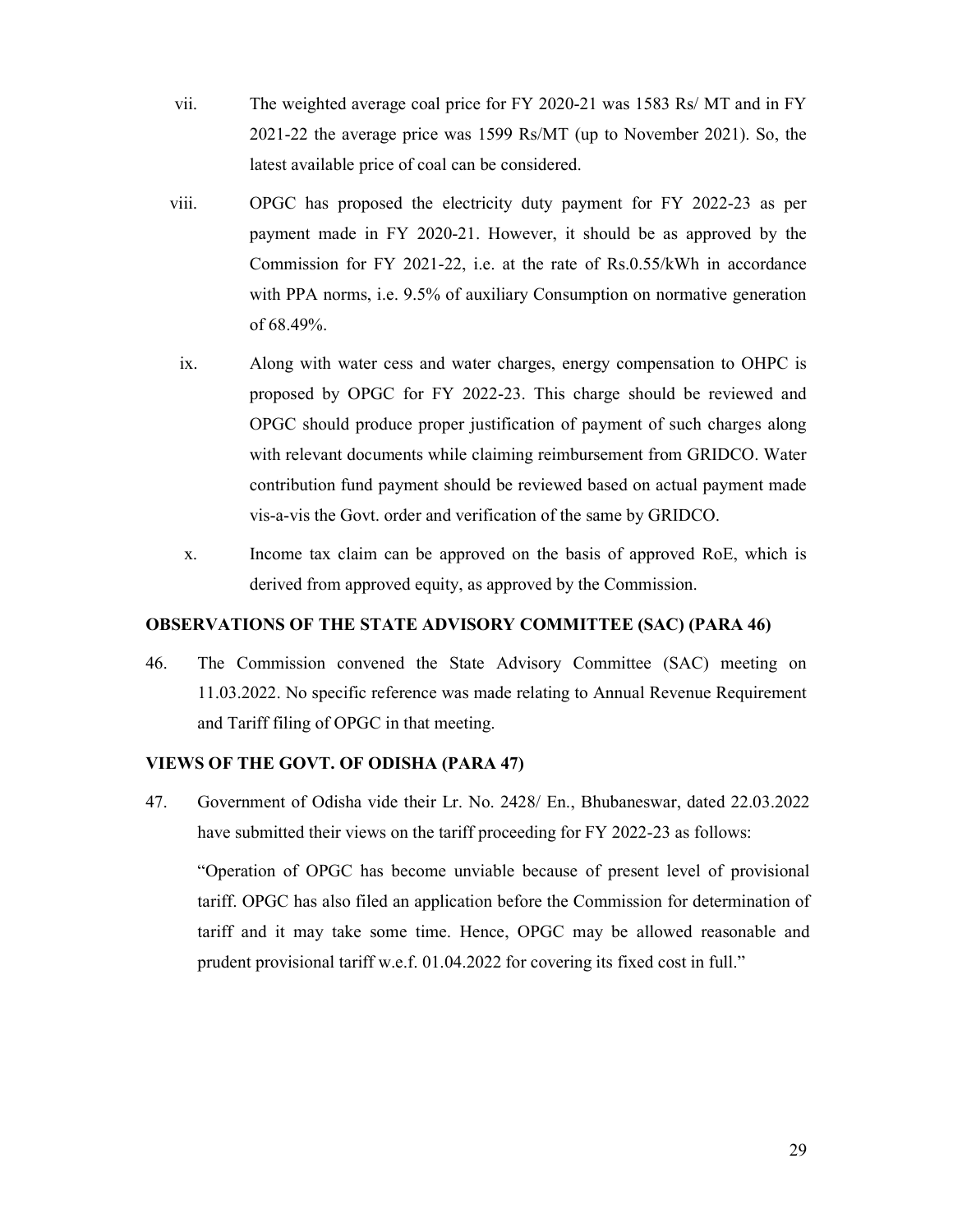# ANALYSIS OF OPGC'S PROPOSAL AND COMMISSION'S OBSERVATIONS WITH REFERENCE TO DETERMINATION OF GENERATION TARIFF FOR FY 2022-23 (PARA 48 TO 61)

- 48. The present petition for determination of Generation Tariff for FY 2022-23 has been filed by OPGC under Sections 62 and 86 of the Electricity Act, 2003 read with Amended PPA, related provisions of OERC (Terms and Conditions for Determination of Generation Tariff) Regulations, 2020, OERC (Conduct of Business) Regulations, 2004 and Hon'ble Supreme Court Order dated April 19, 2018 in Case No. 9485 of 2017.
- 49. As per the judgement of Hon'ble Supreme Court, the Commission while determining the tariff of the Generating Company for FY 2022-23 has relied upon the norms of PPA for fixed & variable costs and statutory Regulations for other costs not reflected in the PPA. The detailed analysis and observations of the Commission are as follows:

# 50. Computation of Annual Fixed Cost

- (a) The Commission has considered the norms as per Clause 3.0 of Schedule II of the Amended PPA for approval of the Annual Fixed Cost. Accordingly the component wise annual fixed cost of OPGC for determination of generation tariff for FY 2022-23 is as under:
	- i. Capital Cost: As per the Amended PPA signed between OPGC and GRIDCO and approved by the OERC vide its order dated 27.04.2015, the original capital cost of the project is Rs. 1060 Crore. Accordingly, the same is approved for determination of generation tariff of OPGC for FY 2022-23.
	- ii. Debt Equity Ratio: As per Clause No.8.0 of Schedule II of the PPA, the original capital cost of the project (Rs. 1060 Crore) consists of equity of Rs. 450 crore and debt of Rs. 610 crore. Accordingly the Commission approves the same debt-equity ratio for determination of generation tariff for FY 2022-23.
	- iii. Depreciation: The Clause no. 3.0(a) of Schedule II of the Amended PPA provides that depreciation charges shall be equal to 7.5% of the Capital Cost during the year. Since the assets of the generating Stations have fully depreciated by the end of FY 2008-09, OPGC has not considered any amount towards depreciation. Accordingly, the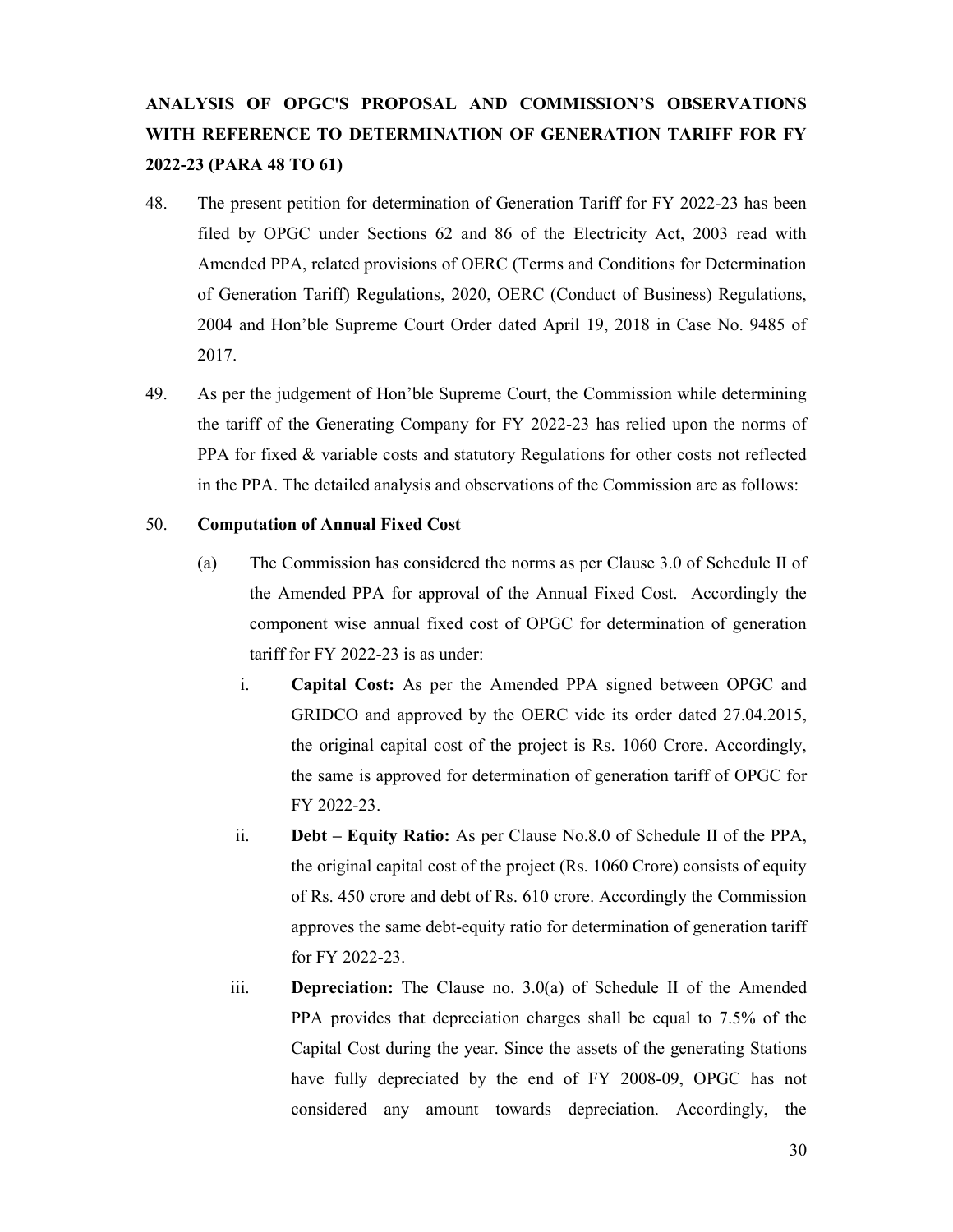Commission does not approve any amount towards depreciation for determination of generation tariff for FY 2022-23.

- iv. Return on Equity (RoE): As per Clause 8.0 (10) of Schedule II of PPA, Return on Equity is to be paid  $\omega$  16% on Equity Capital. Considering the equity capital of Rs. 450 crore, OPGC has claimed the RoE of Rs.72 crore (@ 16% per annum). Accordingly, the Commission approves Rs. 72 crore towards RoE for determination of generation tariff for FY 2022- 23.
- v. Interest on Loan Capital: As per Clause 8.0 (7) and (11) of Schedule II of the Amended PPA, loan amount is Rs. 610 Crore and interest on loan will be paid as per actual. As the loan amount of the original project cost has been fully repaid by financial year ending 2011-12, OPGC has not claimed any amount towards Interest on loan capital. Accordingly, the Commission does not approve any amount towards interest on loan capital for determination of generation tariff for FY 2022-23.
- vi. **O&M** Expenses: As per clause 3 (d) & (e) of Schedule-II of the amended PPA, capital cost is to be taken as Rs.1030 crore and O & M Expense for the first year of operation shall be  $\omega$  2.5% of the capital cost and it shall be escalated  $\omega$  8% each year from 01.04.1996 with the first escalation factor becoming applicable on 01.04.1997. Based on the above methodology OPGC has claimed Rs. 190.46 crore towards O&M expenses. Accordingly, the Commission approves the same amount of Rs. 190.46 crore, i.e., [Rs.1030 cr x 2.5% x  $(1.08)^{26}$ ] towards O&M expenses for determination of generation tariff for FY 2022-23.
- vii. Interest on Working Capital: As per the Clause 3.0 (f) of Schedule II of the PPA, working capital requirement is to be worked out by considering coal cost for 1.5 months, Oil cost for 2 months, O & M expenses for one month and Receivable for 2 months on the normative level of generation. The interest rate applicable for working capital shall be as on the date when the fixed charges are computed. OPGC has submitted that it has started availing working capital requirement from external sources and the actual interest rate for the working capital facility is 7.20% in the FY 2021-22 till November 2021. The same has been considered for FY 2022-23. The detailed calculation of working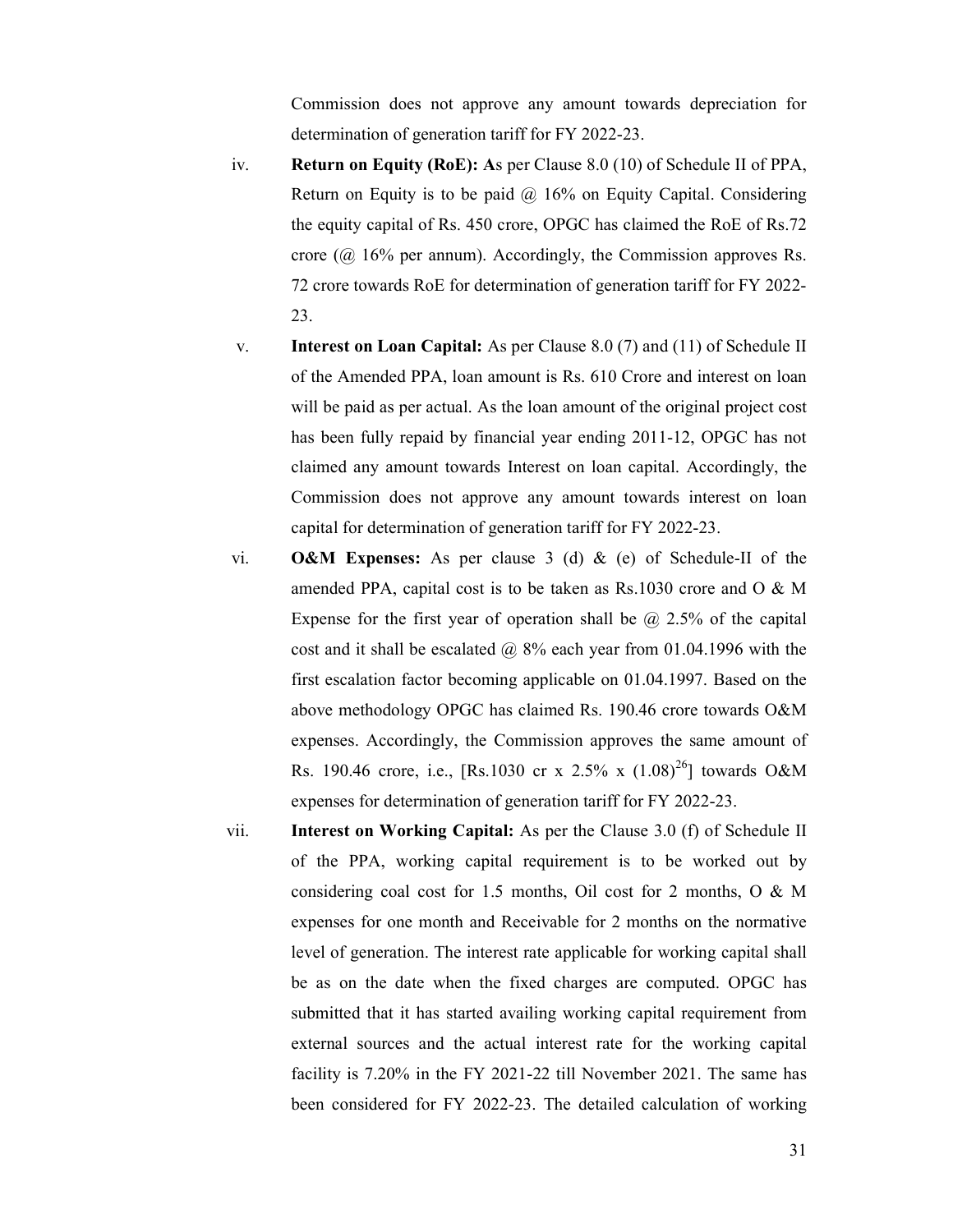capital requirement and interest on working capital approved by commission against OPGC's proposal for determination of generation tariff for FY 2022-23 is given in table below:

# Table-7 Interest on working capital Approved by Commission for determination of Generation Tariff for FY 2022-23

|                                     |              |                 | (Rs Crore)  |
|-------------------------------------|--------------|-----------------|-------------|
|                                     |              | FY 2022-23      |             |
| <b>Particulars</b>                  | <b>Norms</b> | <b>OPGC</b>     | <b>OERC</b> |
|                                     |              | <b>Proposal</b> | Approval    |
| Cost of Coal                        | 1.5 Months   | 45.21           | 40.42       |
| Cost of Secondary Fuel Oil          | 2 Month      | 7.33            | 7.33        |
| O&M expenses                        | 1 Month      | 15.87           | 15.87       |
| Receivables                         | 2 Month      | 113.54          | 107.02      |
| <b>Working Capital Requirements</b> |              | 181.95          | 170.64      |
| Rate of Interest                    |              | 7.20%           | 7.20%       |
| Interest on working capital         |              | 13.10           | 12.29       |

Accordingly the Commission approves Rs. 12.29 Crore towards interest on working capital as against OPGC proposal of Rs. 13.10 Crore.

(b) The proposal of OPGC and approval of the Commission with respect to Annual Fixed cost of OPGC (Unit-I&II) is summarised in the table below:

| Table- 8                                                                   |
|----------------------------------------------------------------------------|
| <b>Total Annual Fixed Cost Approved by Commission for determination of</b> |
| <b>Generation Tariff of OPGC for FY 2022-23</b>                            |

|                             |                      | (Rs Crore)           |
|-----------------------------|----------------------|----------------------|
| <b>Particulars</b>          | <b>OPGC Proposal</b> | <b>OERC</b> Approval |
| Depreciation                | 0.00                 | 0.00                 |
| Return on Equity            | 72.00                | 72.00                |
| Interest on Loan Capital    | 0.00                 | 0.00                 |
| O&M Expenses                | 190.46               | 190.46               |
| Interest on working capital | 13.19                | 12.29                |
| <b>Total</b>                | 275.56               | 274.74               |

The total AFC comes to Rs 274.74 Crore as against OPGC's proposal of Rs.

275.56 Crore.

# 51. Computation of Energy Charges:

# (a) Operational Performance Parameters

Regarding operational parameter, the Commission adopts the norms mentioned in the PPA. Details of these parameters are given in table below:

#### Table-9

# Operational norms adopted by the Commission in accordance with PPA for Determination of Generation Tariff of OPGC for FY 2022-23

| <b>Particulars</b>       | Jnit          | <b>OPGC Proposal</b> | <b>OERC</b> Approval |
|--------------------------|---------------|----------------------|----------------------|
| Plant Load Factor (PLF)- | $\frac{0}{0}$ | 68.49                | $\Delta Q$<br>-68.   |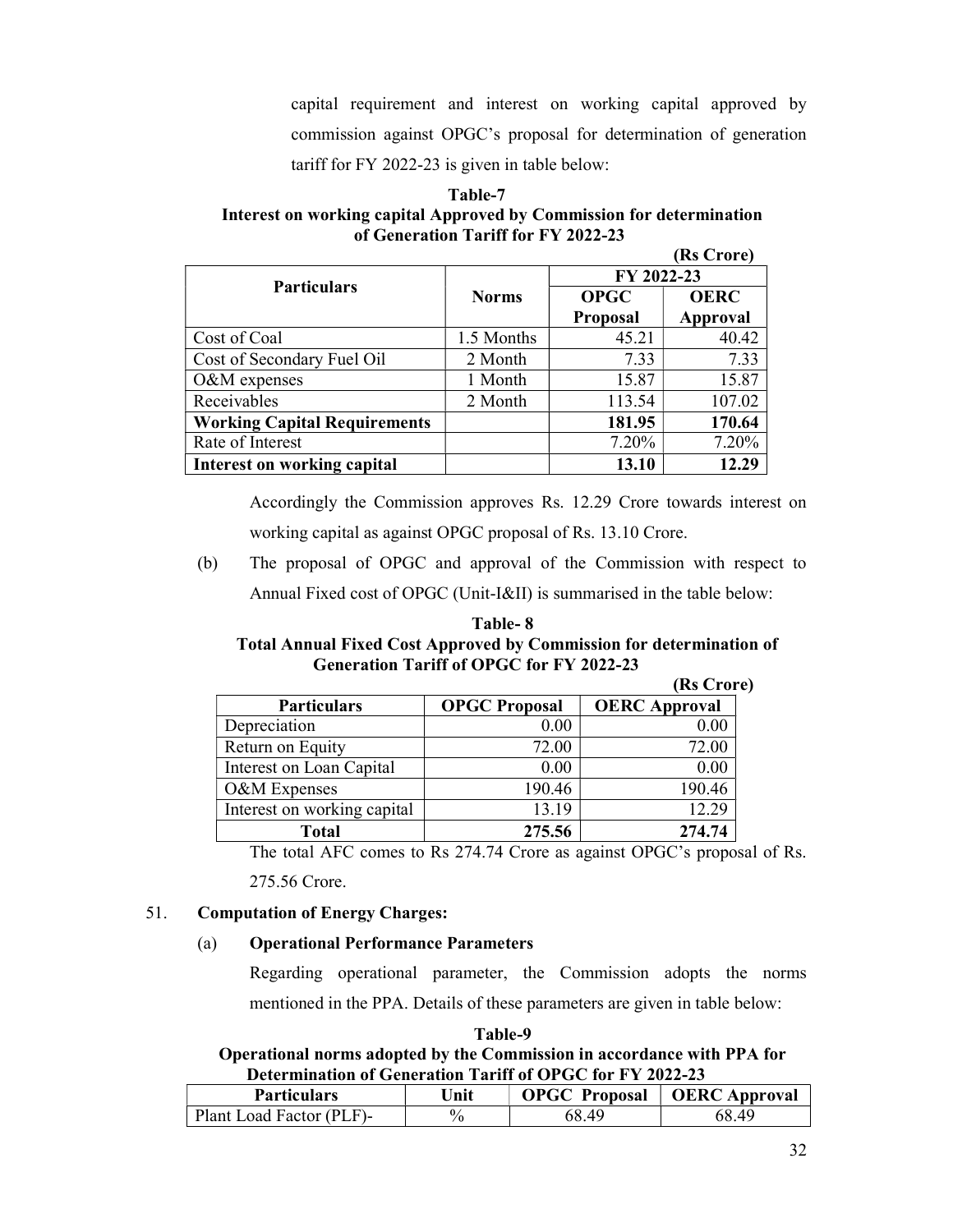| <b>Particulars</b>                | Unit       | <b>OPGC</b> Proposal | <b>OERC</b> Approval |
|-----------------------------------|------------|----------------------|----------------------|
| Normative                         |            |                      |                      |
| Auxiliary consumption             | $\%$       | 9.50                 | 9.50                 |
| <b>Gross Station Heat Rate</b>    | (Kcal/Kwh) | 2500                 | 2500                 |
| Secondary fuel oil<br>consumption | (ml/Kwh)   | 3.50                 | 3.50                 |

#### (b) Price & GCV of Coal and Secondary fuel oil

The Commission vide its Order dated 28.10.2020 in Case No. 43/2017 has provided the basis for calculation of GCV of coal as delivered to the power station (total moisture basis). This has been challenged by OPGC in APTEL which is subjudice. As per Clause 7 of Schedule-II of the PPA, Gross Calorific Value (GCV) of Secondary Oil and Coal is to be considered "as delivered" basis to the power station. During the present proceeding, the details of GCV of Coal "as delivered" (at the delivery point) was sought from OPGC in line with the PPA and the Order of Hon'ble Supreme Court. OPGC has not submitted the details of the coal at the delivery point (based on as billed GCV with moisture correction) and has rather submitted GCV of coal on "as fired" basis (based on total moisture method) which does not appear even in their PPA. As per Commission's Order dated 28.10.2020, sampling report by CIMFR at mine's end with moisture correction would be considered for determining GCV of 'as delivered' Coal on total moisture basis. This is in line with PPA and order of Hon'ble Supreme Court. However, OPGC has taken a plea at para 3.40 of their tariff application that the order of the Commission in this regard in Case No. 43/2017 dated 28.10.2020 has been challenged before Hon'ble APTEL in Appeal No. 189/2020. Therefore, in the absence of above details, the Commission has decided to consider the base GCV of Grade-14 (G-14) coal, i.e. 3101 kcal/kg similar to last year order. On the query of the Commission, OPGC has submitted that the price of G-14 coal has also been revised to Rs. 1614.52/ MT including all charges w.e.f. 01.08.2021.

(c) Considering all the above operational norms, price and GCV of Coal and Secondary fuel oil parameters of PPA, details for calculation of energy charges are given in table below: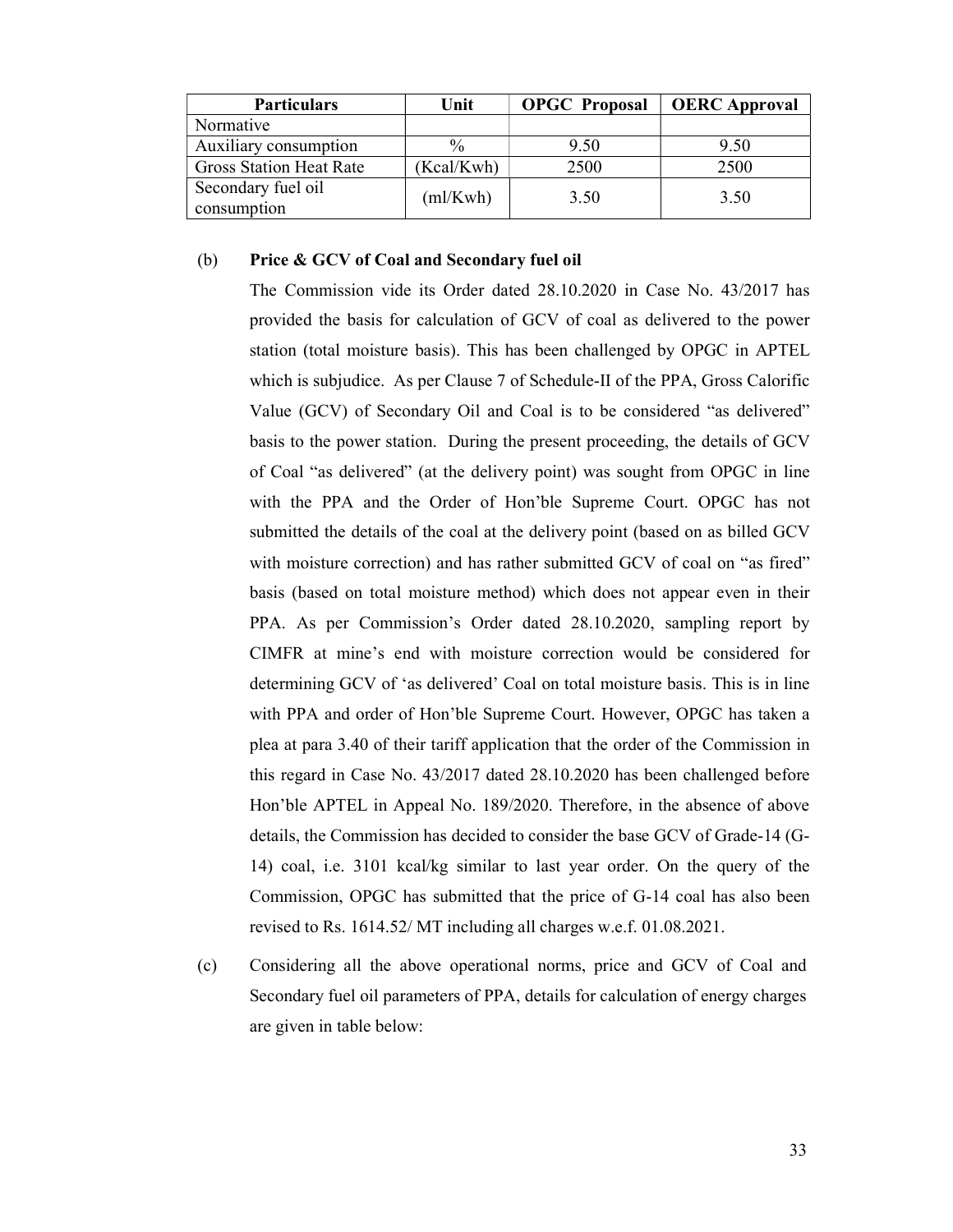| <b>Particulars</b>                                    | Unit       | <b>OPGC</b><br><b>Proposal</b> | <b>OERC</b><br><b>Approval</b> |  |
|-------------------------------------------------------|------------|--------------------------------|--------------------------------|--|
| Price of Coal                                         | (Rs/MT)    | 1614.52                        | 1614.52                        |  |
| Price of LDO                                          | (Rs/KL)    | 52744.07                       | 52744.07                       |  |
| Price of HFO                                          | (Rs/KL)    | 49540.30                       | 49540.30                       |  |
| GCV of Coal                                           | (Kcal/Kg)  | 2772.64                        | 3101                           |  |
| GCV of Oil                                            | (Kcal/Kg)  | 10000                          | 10000                          |  |
| Secondary Fuel Oil Consumption<br>(LDO-10% & HFO-90%) | (ml/kWh)   | 3.50                           | 3.50                           |  |
| <b>Energy Charges</b>                                 | Paisa/kWh) | 177.89                         | 161.09                         |  |

Table-10 Computation of Energy Charges for determination of Generation Tariff of OPGC for FY 2022-23

The Commission approves indicative Energy charges as 161.09 paisa/kWh for OPGC as against OPGC's proposal of @ 177.89 paisa/kWh for FY 2022-23.

# 52. Reimbursement of Other Charges

Apart from the Annual Fixed Cost and Energy Charges, as per Clause 10 and 11 (vii) of Schedule II of PPA, other charges such as levies, taxes, duties cess, tariff filing fee etc. and supplementary bills, if any, are to be reimbursed from GRIDCO. Accordingly, OPGC has proposed to consider other charges of Rs. 72.29 Crore for FY 2022-23 as part of the reimbursement from GRIDCO. These are to be examined item-wise by GRIDCO based on their paid bills as per appropriate rules applicable to those charges. However, the following expenditure towards Other Charges is allowed provisionally:

#### (a) Electricity Duty

OPGC has submitted that Rs. 17.35 Crore (@ Rs.0.55/kWh) has been claimed towards reimbursement of electricity duty from GRIDCO during the FY 2020- 21 in accordance with PPA and has requested the Commission to approve provisionally the same amount for FY 2022-23. It has been observed that in the application before Arbitral Tribunal in the year 2004, both OPGC and GRIDCO had agreed to consider auxiliary consumption of 9% for the purpose of calculation of Electricity Duty. Further, in response to the Commission's queries, OPGC has submitted an estimated PLF of 79.17% for FY 2022-23. Considering 9% auxiliary Consumption at 79.17% PLF, the Commission provisionally approves Rs. 14.42 Crore  $(Q \text{Rs.} 0.55/\text{kWh})$  towards electricity duty for FY 2022-23.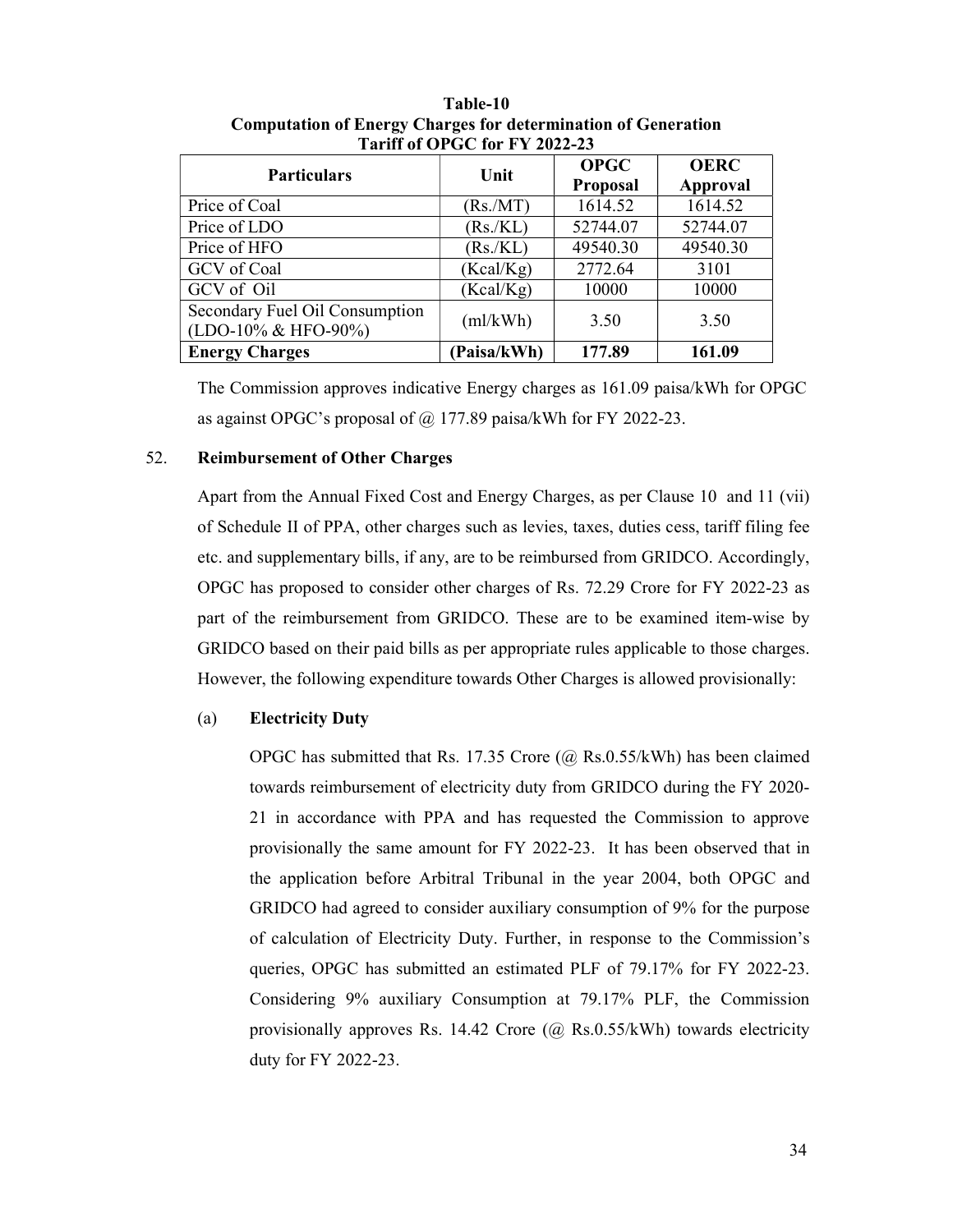#### (b) Water Cess & Water Charges

OPGC has submitted that, during the FY 2020-21, it has incurred an expenditure of Rs.8.58 Crore towards water cess and water charges and accordingly the same has been claimed to allow for reimbursement in the ARR for the FY 2022-23. Based on the above proposal of OPGC, the Commission provisionally approves the amount of Rs. 8.58 Crore towards water cess and water charges for FY 2022-23 and direct OPGC to produce proper justification of payment of such charges along with relevant documents while claiming reimbursement from GRIDCO. The Commission also directs GRIDCO to verify the documents while making payment to OPGC.

#### (c) Energy Compensation Charge

OPGC has submitted that in addition to water cess and water charges, it has to pay an additional charge to OHPC for drawal of water in the form of Energy Compensation Charges (ECC) based on Govt. of Odisha letter dated 31.07.2012. The estimated charge on this account is Rs. 0.71 Crore approximately in line with the invoice raised by OHPC for the FY 2020-21. Based on the above proposal of OPGC, the Commission provisionally approves the amount of Rs. 0.71 Crore towards ECC for FY 2022-23 and direct OPGC to submit proper justification of payment of such charges along with relevant documents while claiming reimbursement from GRIDCO. The Commission also direct GRIDCO to verify the documents while making payment to OPGC.

#### (d) Tax and Cess on Land

OPGC has submitted that it has incurred an expenditure of Rs. 0.05 Crore towards tax and cess on land during the FY 2020-21 and claims the same amount for reimbursement from GRIDCO during FY 2022-23. The Commission allows reimbursement of tax and cess on land based on the actual expenditure by the Petitioner. Accordingly, an amount of Rs. 0.05 Crore is provisionally approved for reimbursement from GRIDCO during FY 2022-23 towards payment of tax and cess on land by OPGC.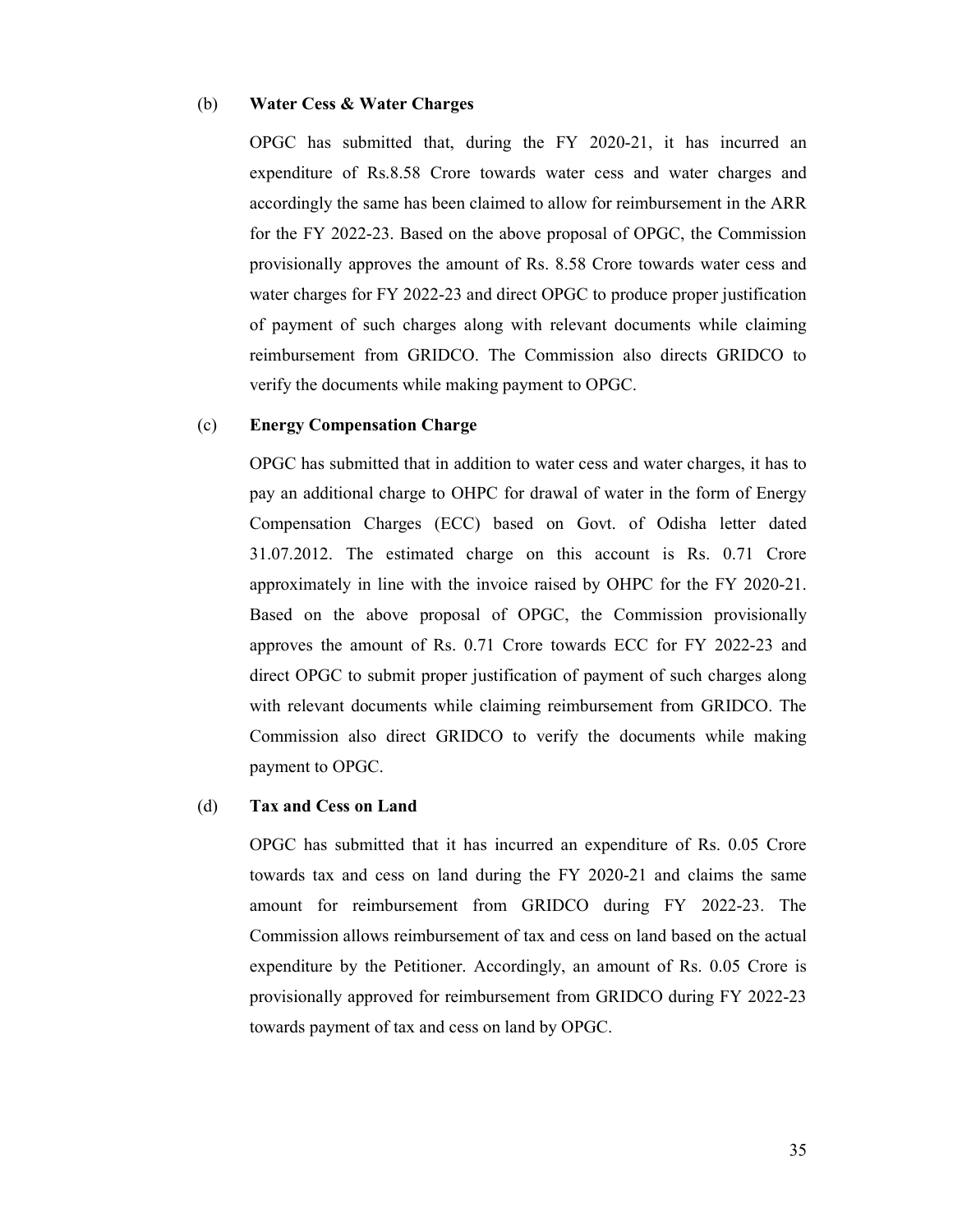# (e) System Operation Charges (SOC) & Market Operation Charges (MoC) for SLDC

OPGC has claimed Rs.0.34 Crore towards SoC & MoC charges payable to SLDC. The Commission approves Rs. 0.36 Crore (@ Rs.8574.352/MW/year) for FY 2022-23 towards SoC & MoC charges of OPGC payable to SLDC as per the latest SLDC Charges and Fees order.

# (f) ERPC Charges

OPGC has proposed an amount of Rs. 0.16 Crore towards reimbursement against ERPC charges which has been actually paid by OPGC during FY 2020- 21. The Commission provisionally approves the same amount towards reimbursement by GRIDCO during FY 2022-23.

### (g) Income Tax

OPGC has proposed an amount of Rs. 38.67 crore towards reimbursement of income tax for the FY 2022-23 considering the RoE of Rs. 72 Crore corresponding to the original capital cost and the applicable tax rate of 34.94% on pre-tax RoE. As per Clause 6 of Schedule II of the PPA, income tax on the income for supply of power will be passed on to GRIDCO. In response to queries raised by the Commission, It has been observed that OPGC has not claimed any income tax for FY 2020-21. Accordingly, the Commission is not considering any income tax under other charges of OPGC for FY 2022-23. However, Income tax shall be reimbursed by GRIDCO on actual basis as per the applicable provisions in PPA as and when claimed by OPGC for FY 2022- 23 and such amount shall be reflected during Truing-up of GRIDCO.

# (h) Reimbursement of contribution towards Water Conservation Fund (WCF)

As per the resolution of Department of Water Resources, Govt. of Odisha, dated 18.05.2015, OPGC has proposed approval of Rs. 6.13 Crore towards reimbursement of contribution to WCF during FY 2022-23. Accordingly, the Commission provisionally allows Rs 6.13 Crore for reimbursement of contribution towards WCF by GRIDCO during FY 2022-23. It is further directed that the above amount shall be reimbursed by GRIDCO subject to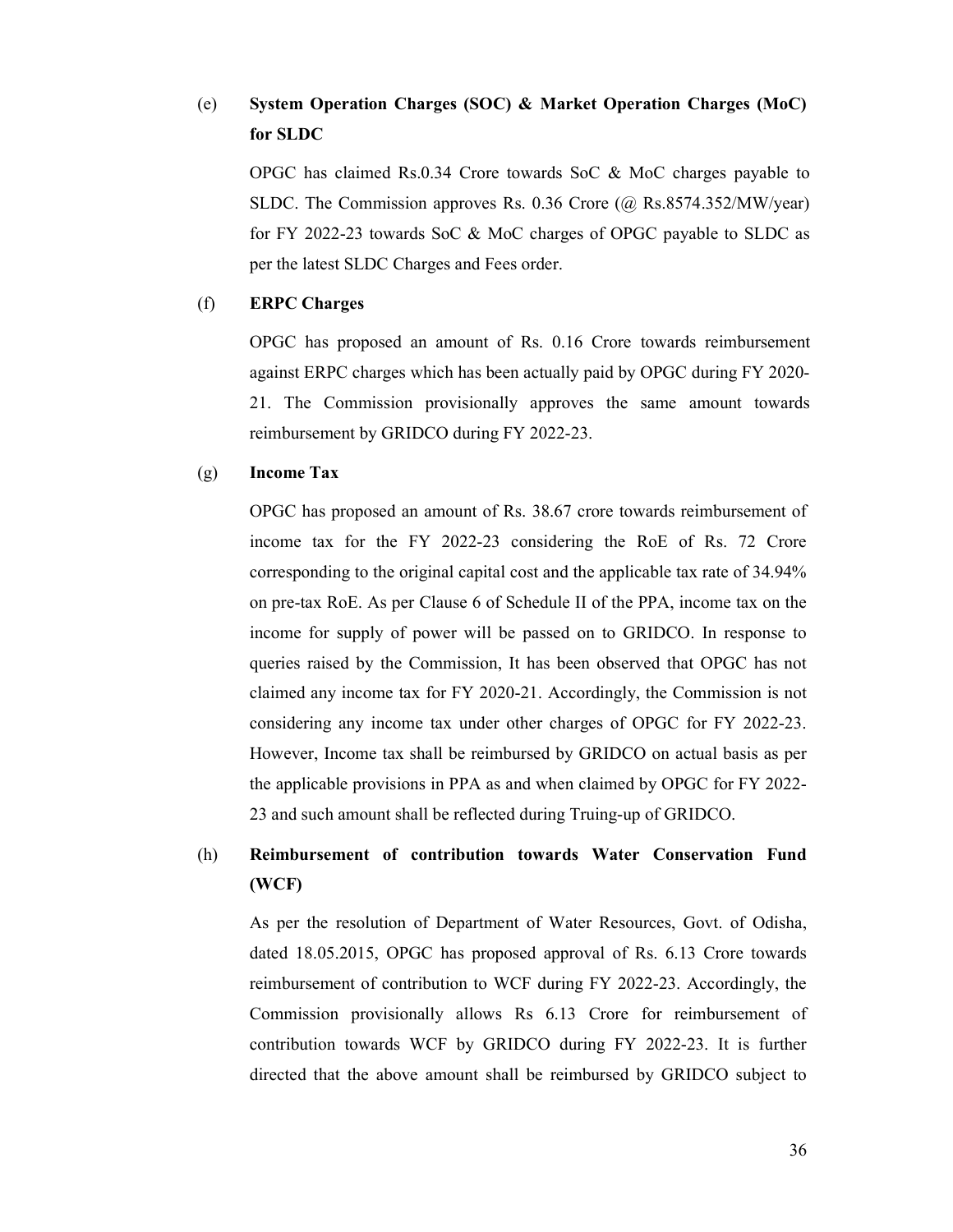verification of supporting documents of actual payment vis-a-vis the Govt. order in this regard.

#### (i) Recovery of ARR and Tariff Petition Fees & Publication Expenses

The Commission provisionally approves an amount of Rs. 0.30 Crore for FY 2022-23 towards recovery of ARR and Tariff petition fees & publication expenses as proposed by OPGC.

The summary of reimbursement of other charges allowed by the Commission for the FY 2022-23 on provisional basis is given in the table below:

|            | Remibut sement of Other Unarges for 2022-23<br>(Rs. in Crore) |                                |                          |  |  |
|------------|---------------------------------------------------------------|--------------------------------|--------------------------|--|--|
| SI.<br>No. | <b>Particulars</b>                                            | <b>OPGC</b><br><b>Proposal</b> | <b>OERC</b>              |  |  |
| (a)        | <b>Electricity Duty</b>                                       | 17.35                          | <b>Approval</b><br>14.42 |  |  |
| (b)        | Water Cess and Water Charges                                  | 8.58                           | 8.58                     |  |  |
| (c)        | <b>Energy Compensation Charges</b>                            | 0.71                           | 0.71                     |  |  |
| (d)        | Tax and Cess on land                                          | 0.05                           | 0.05                     |  |  |
| (e)        | SOC and MOC for SLDC                                          | 0.34                           | 0.36                     |  |  |
| (f)        | <b>ERPC</b> Charges                                           | 0.16                           | 0.16                     |  |  |
| (g)        | Income Tax                                                    | 38.67                          |                          |  |  |
| (h)        | Recovery of ARR and Tariff Petition Fees                      | 0.30                           | 0.30                     |  |  |
| (i)        | <b>Water Conservation Fund</b>                                | 6.13                           | 6.13                     |  |  |
|            | Total                                                         | 72.29                          | 30.71                    |  |  |

Table – 11 Reimbursement of Other Charges for 2022-23

Since the above charges are reimbursable, the same shall be reflected in the ARR of GRIDCO. As per Clauses 10 & 11(vii) of Schedule II of the PPA, GRIDCO is directed to reimburse the charges as mentioned in the above table on actual basis as and when claimed by OPGC with appropriate documentary evidences.

# 53. Additional Capitalization

The Commission had earlier disallowed additional capitalisation in its Order dated 21.05.2021. In the instant petition, OPGC has not claimed additional capitalization for FY 2020-21 and projected additional capitalization for FY 2021-22 and FY 2022-23. OPGC has filed an appeal with Hon'ble APTEL against this Commission's Order dated 21.05.2021 and based on the outcome, OPGC will approach the Commission through a separate petition for approval of additional capitalization. As per the prayer of OPGC, the Commission hereby allow OPGC to file a separate petition regarding additional capitalisation from FY 2015-16 to FY 2022-23 after the APTEL Judgement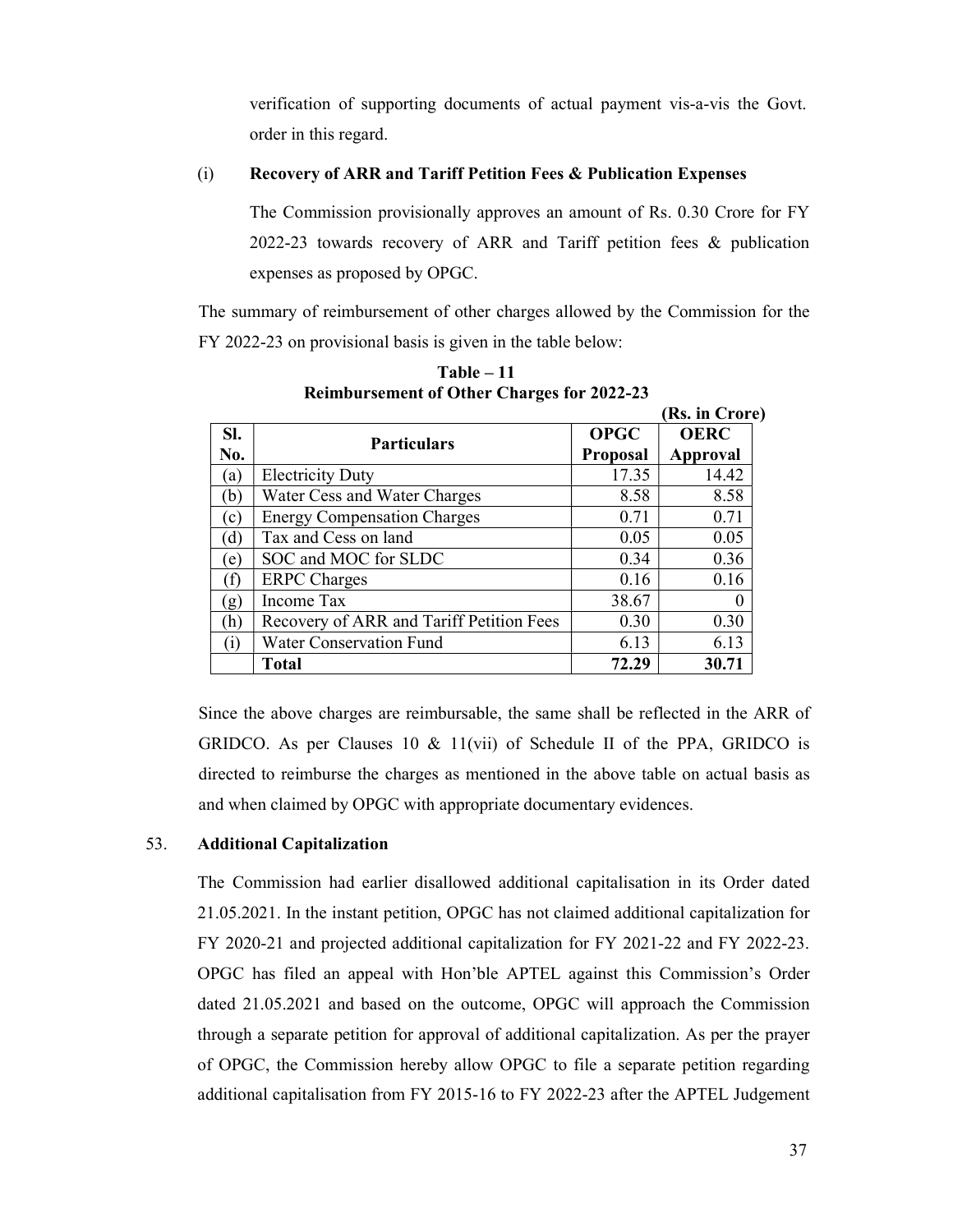is issued against the appeal filed by OPGC on Commission's Order dated 21.05.2021 in Case No. 54 of 2018.

#### 54. Non-Tariff Income

As per Regulation 19 (2) of the OERC (Terms and Conditions for Determination of Generation Tariff) Regulations, 2020, "the Annual Fixed Cost for OHPC and OPGC (Unit-I & II) will be determined by the Commission by taking into account the notification(s) issued by the Government of Odisha from time to time and their PPAs." The notifications of Government of Odisha does not mention about deduction of NTI from the Fixed Cost. Since fixed cost is firmed up by Govt. of Odisha, the Commission cannot deviate from it in view of the Order of Hon'ble Supreme Court. Further, the approved amended PPA of OPGC does not provide for any adjustment of Non-Tariff Income from AFC, therefore, Non-Tariff Income has not been factored in the tariff determination.

### 55. Plant Load Factor

As per Clause 8 of the amended PPA, the Normative Availability Factor shall be 68.49% and target PLF to avail incentive shall be more than 80%. It is observed that the PLF submitted by OPGC in response to Commission's queries is 79.17%. The Commission takes a note of PLFs of other thermal power plants operating in the state and accordingly expects OPGC to put sincere efforts for improving the PLF so as to avail incentives.

# 56. MYT Principles

As per Regulation 7 (6) of OERC (Terms and Conditions for Determination of Generation Tariff) Regulations, 2020, the existing generation plants of OPGC (Unit 1 & 2) has to submit an application to the Commission for determination of tariff as per annual schedule by 30<sup>th</sup> November every year. Accordingly, OPGC has filed its tariff application for FY 2022-23 before  $30<sup>th</sup>$  November, 2021 along with all the information required in accordance to the regulations. The MYT principles are nothing but certain sets of principles for determination of tariff for a control period. The OERC regulation strictly follows the same. Therefore, it is inappropriate to say that MYT principles have not been followed.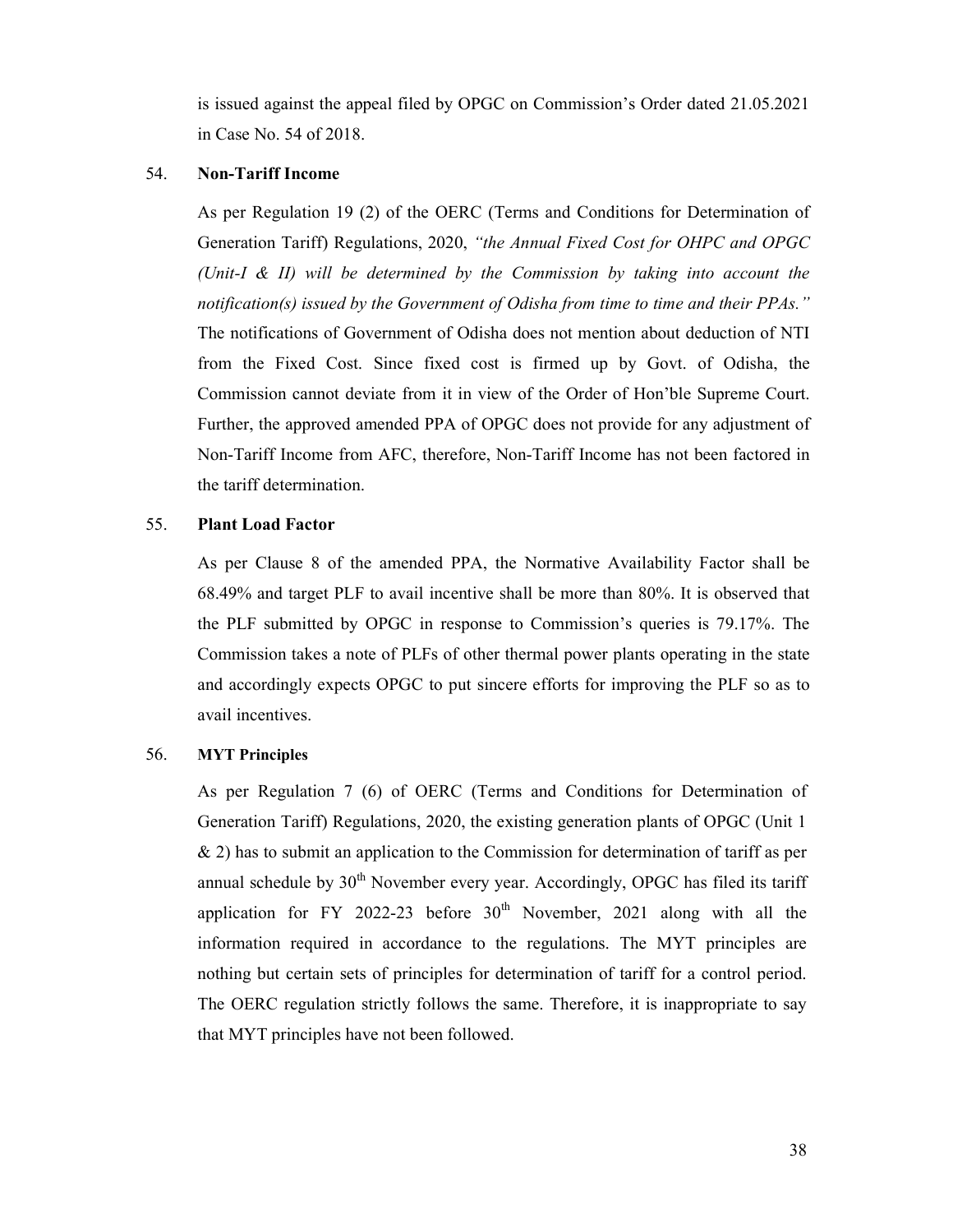# 57. Truing up of Tariff Orders

A separate petition has been filed by OPGC for approval of additional capitalisation (i.e. the only additional capital expenditure for OPGC) from FY 2015-16 to FY 2018- 19 which has been disallowed by the Commission. OPGC then filed an Appeal before Hon'ble APTEL on 15.11.2021 against the said Commission's Order. However, OPGC has not filed any truing up application for the period FY 2019-20 and FY 2020-21. Once these applications are filed, the Commission will decide the matter basing on the outcome of cases pending in this regard before Hon'ble APTEL.

# 58. Other Issues

The Commission takes a note of other issues raised by Objectors mentioning Station Heat Rate, Auxiliary Consumption, Secondary fuel oil consumption, PLF and Return on Equity not aligned as per OERC Generation Tariff Regulations, 2020. It may be noted that these aspects shall be dealt as per the PPA following the directions of Hon'ble Supreme Court. Further, since they are a public sector company now, their auditing shall be governed as per the rules of the Government.

# 59. Summary of Approved Generation Tariff of OPGC for FY 2022-23

The summary of generation tariff for OPGC as approved by the Commission for FY 2022-23 is given in Table below:

| <b>Summary of Approved Generation Tariff of OPGC for 2022-23</b> |           |        |                                      |  |
|------------------------------------------------------------------|-----------|--------|--------------------------------------|--|
| <b>Particulars</b>                                               | Units     |        | <b>OPGC Proposal   OERC Approval</b> |  |
| Annual Fixed Cost                                                | Rs. Crore | 275.56 | 274.74                               |  |
| Variable Charges                                                 | Paisa/kWh | 177.89 | 161.09                               |  |
| Other Charges                                                    | Rs. Crore | 72.29  | 30.71                                |  |

Table - 12

# 60. Directives of the Commission

- (a) Recovery of monthly Capacity Charges approved by the Commission shall be made as per the methodology stipulated in the Amended PPA and GRIDCO shall make payment after prudence check.
- (b) Based on the operational norms like Auxiliary Consumption, Gross Station Heat Rate and specific secondary Oil consumption as indicated in Clause 8 of Schedule-II of the PPA, Price and GCV of Oil & Coal as actually delivered to power station as per Clause 7 of Schedule-II of the PPA, bills shall be raised by OPGC and it shall be paid by GRIDCO after verification.